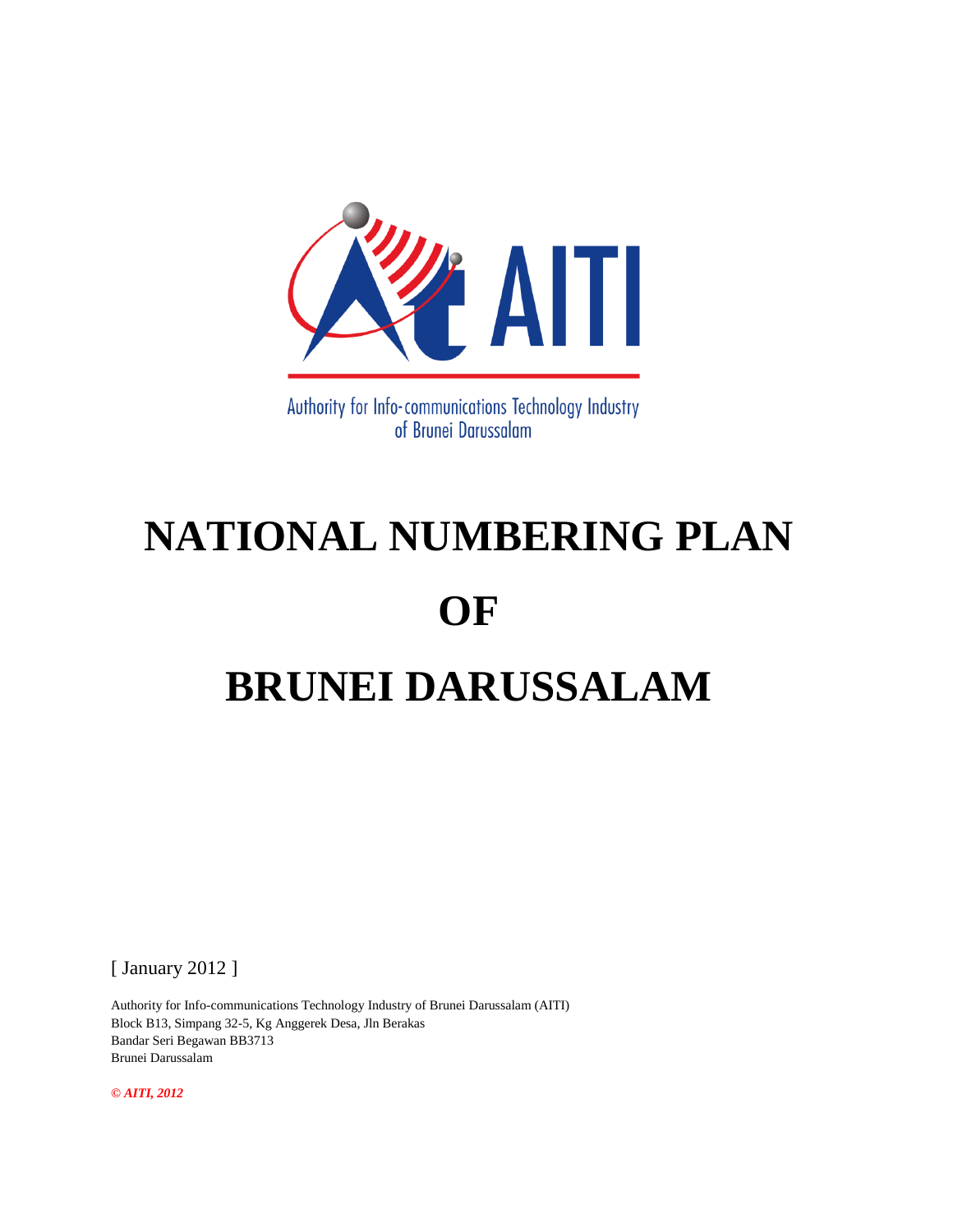## Table of Content **Page**

| 1.    |                                                               | 1  |
|-------|---------------------------------------------------------------|----|
| 2.    |                                                               | 1  |
| 3.    |                                                               | 1  |
| 4.    |                                                               | 2  |
| 4.1   |                                                               | 2  |
| 4.2   |                                                               | 3  |
| 5.    |                                                               | 5  |
| 5.1   |                                                               | 5  |
| 5.2   | Application for Assignment of Reserved Numbers                | 5  |
| 5.3   |                                                               | 6  |
| 5.4   |                                                               | 8  |
| 5.5   |                                                               | 9  |
| 6.    | Transfer, Suspension or Cancellation and Surrender of Numbers | 10 |
| 6.1   |                                                               | 10 |
| 6.2   |                                                               | 10 |
| 6.3   |                                                               | 12 |
| 7.    |                                                               | 12 |
| 8.    |                                                               | 13 |
| 8.1   |                                                               | 13 |
| 8.2   |                                                               | 13 |
| 8.3   |                                                               | 14 |
| 8.4   |                                                               | 14 |
| 8.5   |                                                               | 15 |
| 8.6   |                                                               | 15 |
| 8.7   |                                                               | 15 |
| 8.8   |                                                               | 15 |
|       |                                                               |    |
| 8.9   |                                                               | 15 |
| 9.    |                                                               | 16 |
| 9.1   |                                                               | 16 |
| 9.2   |                                                               | 16 |
| 9.3   |                                                               | 17 |
| 9.3.1 |                                                               | 17 |
| 9.3.2 |                                                               | 17 |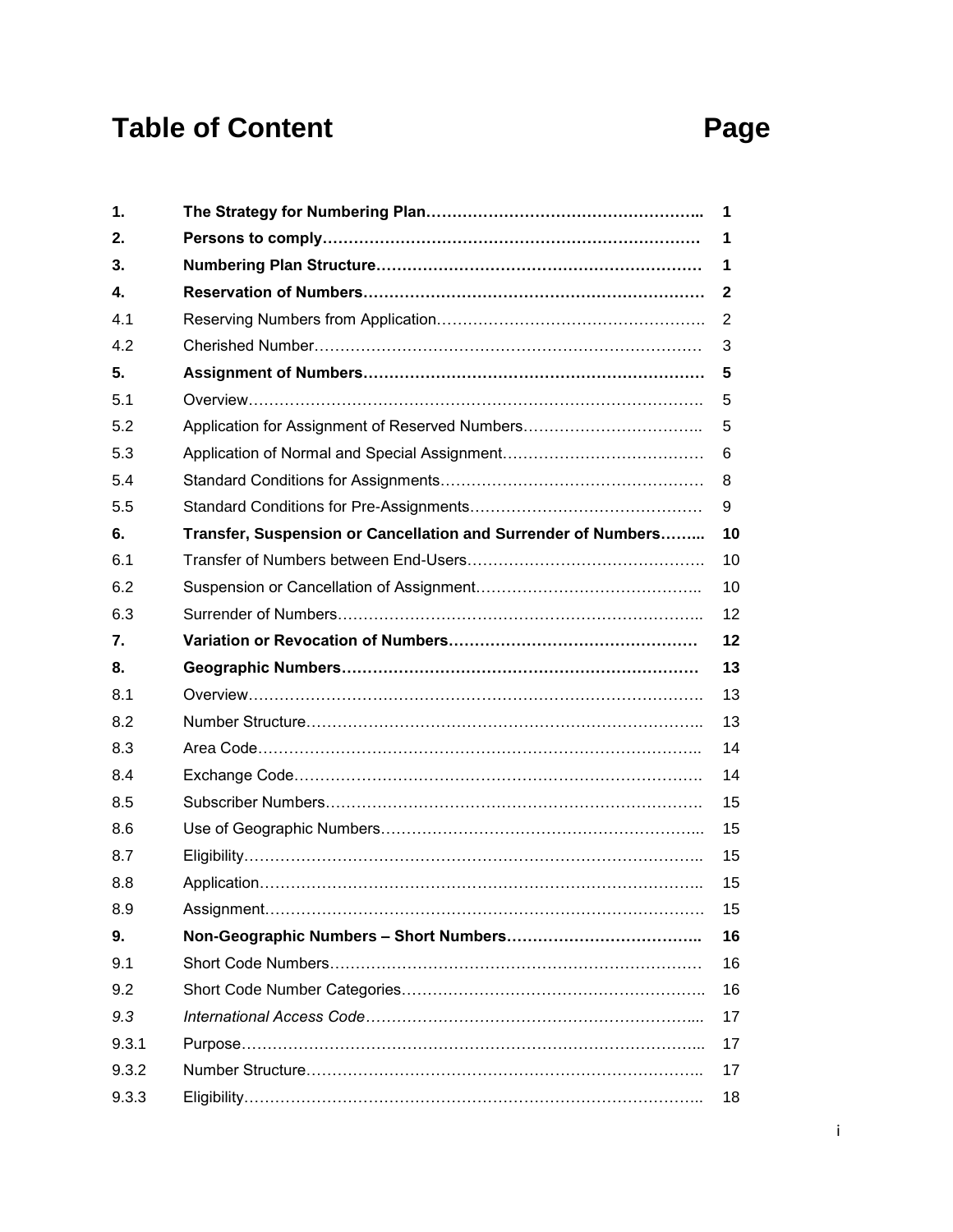| 9.3.4  |                                                 | 18 |
|--------|-------------------------------------------------|----|
| 9.3.5  |                                                 | 18 |
| 9.3.6  |                                                 | 18 |
| 9.4    |                                                 | 18 |
| 9.4.1  |                                                 | 18 |
| 9.4.2  |                                                 | 19 |
| 9.4.3  |                                                 | 19 |
| 9.4.4  |                                                 | 19 |
| 9.4.5  |                                                 | 20 |
| 9.4.6  |                                                 | 20 |
| 9.5    |                                                 | 20 |
| 9.5.1  |                                                 | 20 |
| 9.5.2  |                                                 | 20 |
| 9.5.3  |                                                 | 21 |
| 9.5.4  |                                                 | 21 |
| 9.5.5  |                                                 | 21 |
| 9.5.6  |                                                 | 21 |
| 9.6    |                                                 | 22 |
| 9.6.1  |                                                 | 22 |
| 9.6.2  |                                                 | 22 |
| 9.6.3  |                                                 | 22 |
| 9.6.4  |                                                 | 23 |
| 9.6.5  |                                                 | 23 |
| 9.6.6  |                                                 | 23 |
| 10.    | Non-Geographic Number - Special Service Numbers | 24 |
| 10.1   |                                                 | 24 |
| 10.2   |                                                 | 24 |
| 10.2.1 |                                                 | 24 |
| 10.2.2 |                                                 | 25 |
| 10.2.3 |                                                 | 25 |
| 10.2.4 |                                                 | 25 |
| 10.2.5 |                                                 | 26 |
| 10.2.6 |                                                 | 26 |
| 10.3   |                                                 | 26 |
| 10.3.1 |                                                 | 26 |
| 10.3.2 |                                                 | 27 |
| 10.3.3 |                                                 | 27 |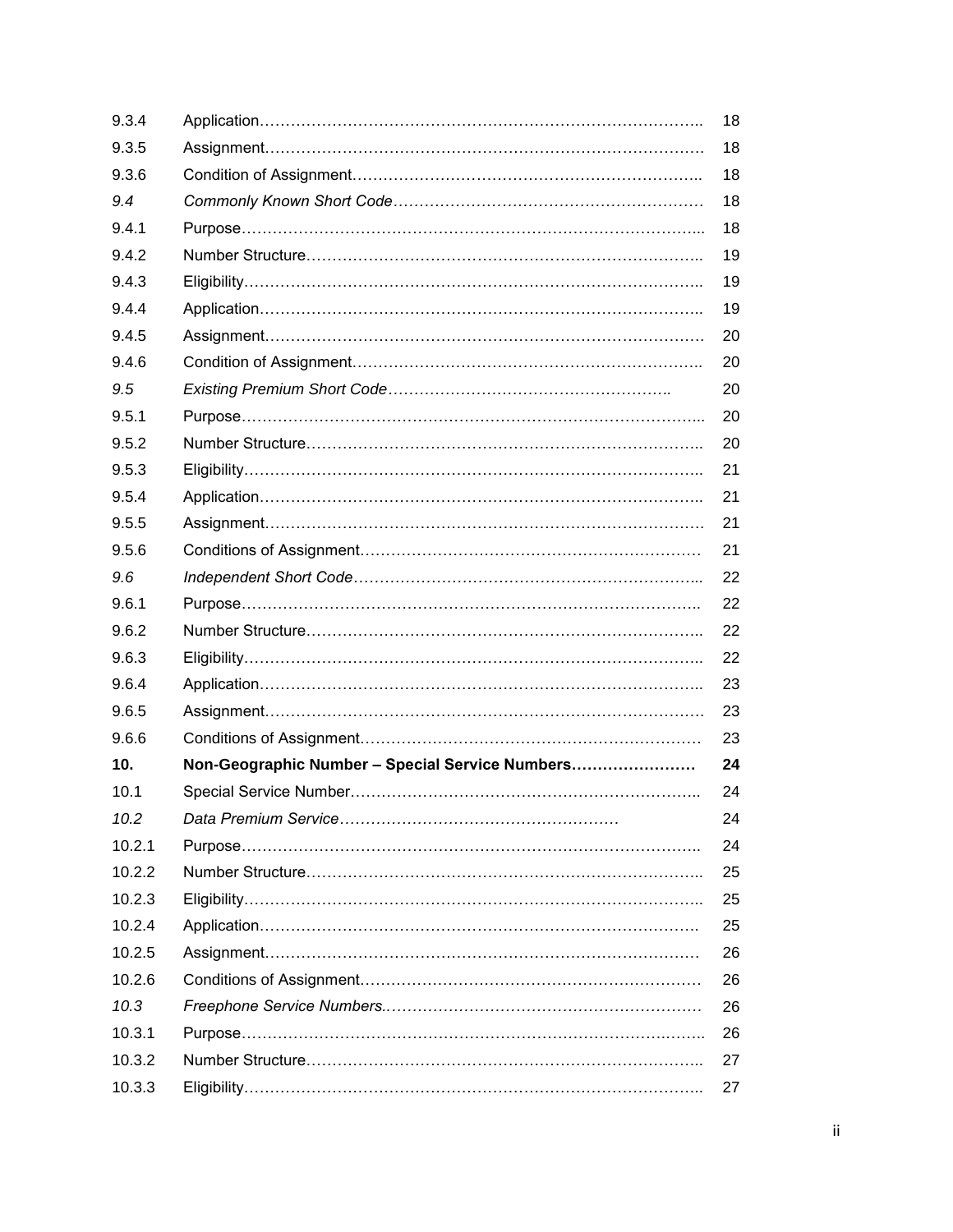| 10.3.4 | 27 |
|--------|----|
| 10.3.5 | 28 |
| 10.3.6 | 28 |
| 10.4   | 28 |
| 10.4.1 | 28 |
| 10.4.2 | 29 |
| 10.4.3 | 29 |
| 10.4.4 | 29 |
| 10.4.5 | 29 |
| 10.4.6 | 29 |
| 10.5   | 30 |
| 10.5.1 | 30 |
| 10.5.2 | 30 |
| 10.5.3 | 30 |
| 10.5.4 | 31 |
| 10.5.5 | 31 |
| 10.5.6 | 31 |
| 10.6   | 32 |
| 10.5.1 | 32 |
| 10.5.2 | 32 |
| 10.5.3 | 32 |
| 10.5.4 | 33 |
| 10.5.5 | 33 |
| 10.5.6 | 33 |
| 10.6   | 34 |
| 10.6.1 | 34 |
| 10.6.2 | 34 |
| 10.6.3 | 34 |
| 10.6.4 | 35 |
| 10.6.5 | 35 |
| 10.6.6 | 35 |
| 11.    | 36 |
| 11.1   | 36 |
| 11.2   | 36 |
| 11.2.1 | 36 |
| 11.2.2 | 37 |
| 11.2.3 | 37 |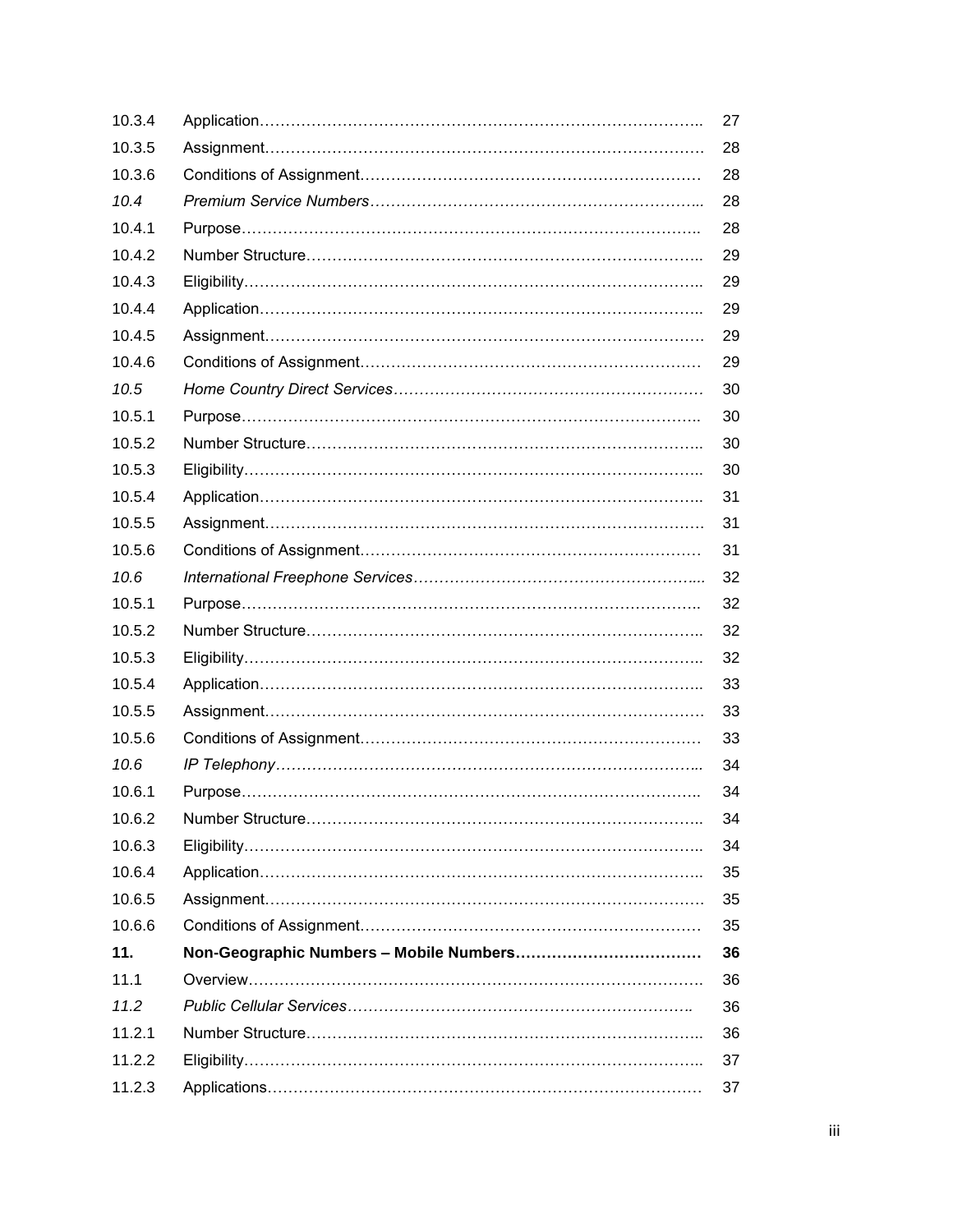| 14.    | 42 |
|--------|----|
| 13.    | 42 |
| 121    | 42 |
| 12     | 42 |
| 11.4.5 | 41 |
| 11.4.4 | 40 |
| 11.4.3 | 40 |
| 11.4.2 | 40 |
| 11.4.1 | 40 |
| 11.4   | 40 |
| 11.5.5 | 39 |
| 11.5.4 | 39 |
| 11.5.3 | 39 |
| 11.5.2 | 38 |
| 11.5.1 | 38 |
| 11.5   | 38 |
| 11.2.5 | 37 |
| 11.2.4 | 37 |

Schedule A – Eligibility Schedule B – International Access Short Code Schedule C – Commonly Known Short Code Schedule D – Existing Premium Short Code Schedule E – Independent Short Code Schedule F – Home Country Direct Services Schedule G – IP Telephony Schedule H – Mobile Numbers Schedule I – Numbering Structure of Brunei Darussalam

Schedule J – Numbering Fees

Schedule K – Numbering Application Flowchart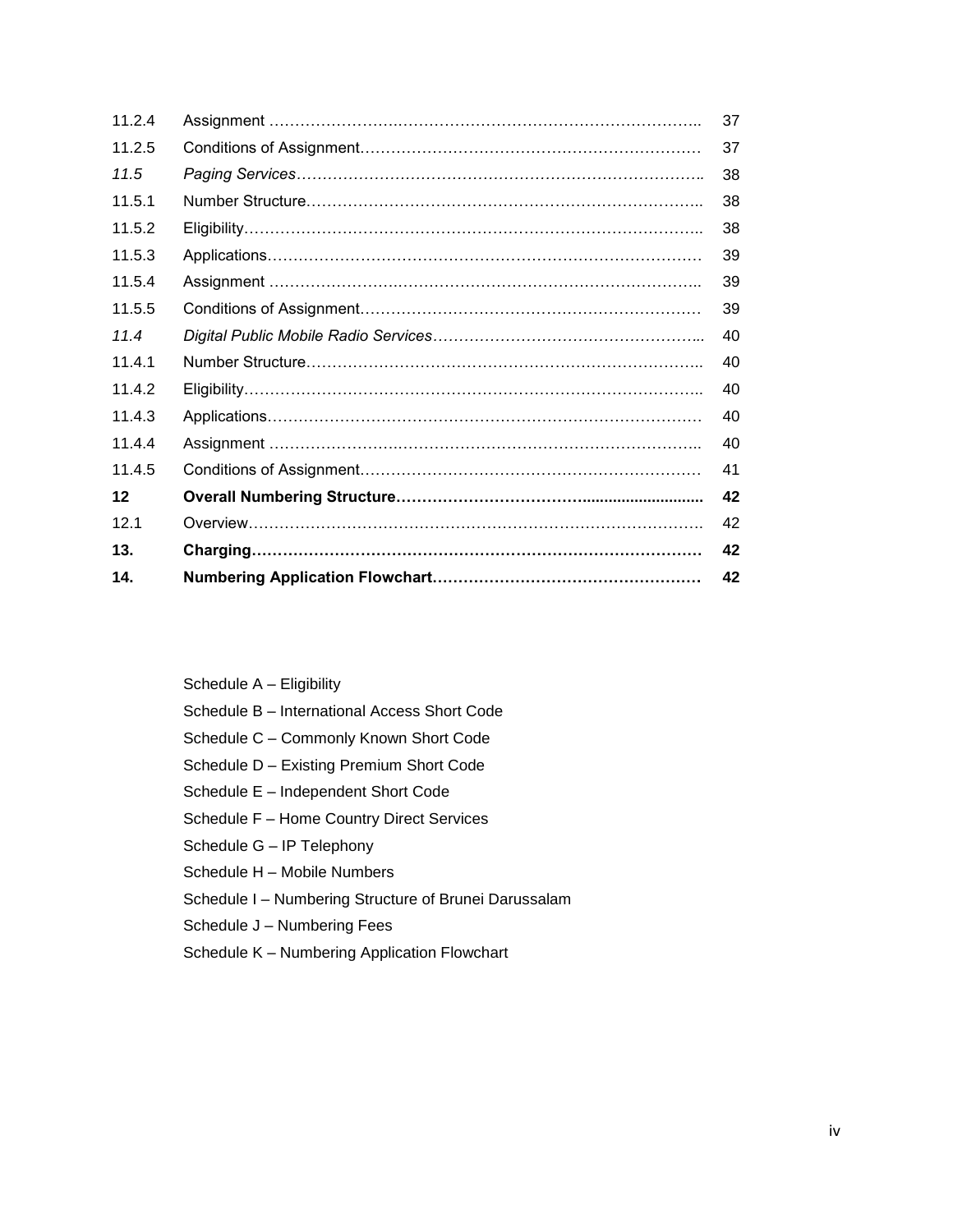### **1. The Strategy for Numbering Plan**

- 1.1 Since numbering is rapidly becoming a key commercial and competitive factor for the telecommunications industry, AITI has identified the plan below in order to improve the existing numbering scheme namely:-
	- 1.1.1 To look into the existing plan and improve necessary areas that are not limited to its allocation, assignments procedure, migration of existing services, eligibility of the numbers, terms and conditions etc.;
	- 1.1.2 Design a new numbering plan to be made available to facilitate the development of existing services and the introduction of new services and to ensure adequate numbers available by structuring them appropriately.
	- 1.1.3 To plan and set out clear action plans for likely future changes in introducing new numbering policy.

### **2. Persons to Comply**

2.1 All licensees under AITI's Licensing and Regulatory Framework and any other interested parties are required to comply with this numbering policy.

### **3. Numbering Plan Structure**

- 3.1 The numbering available in Brunei Darussalam are categorised as follows:-
	- 3.1.1 Geographic Numbers
		- Geographic Numbers are numbers that consist of digits that indicate the geographical location of the Number. The uses of Geographic Numbers are presently limited to fixed telephony and data services.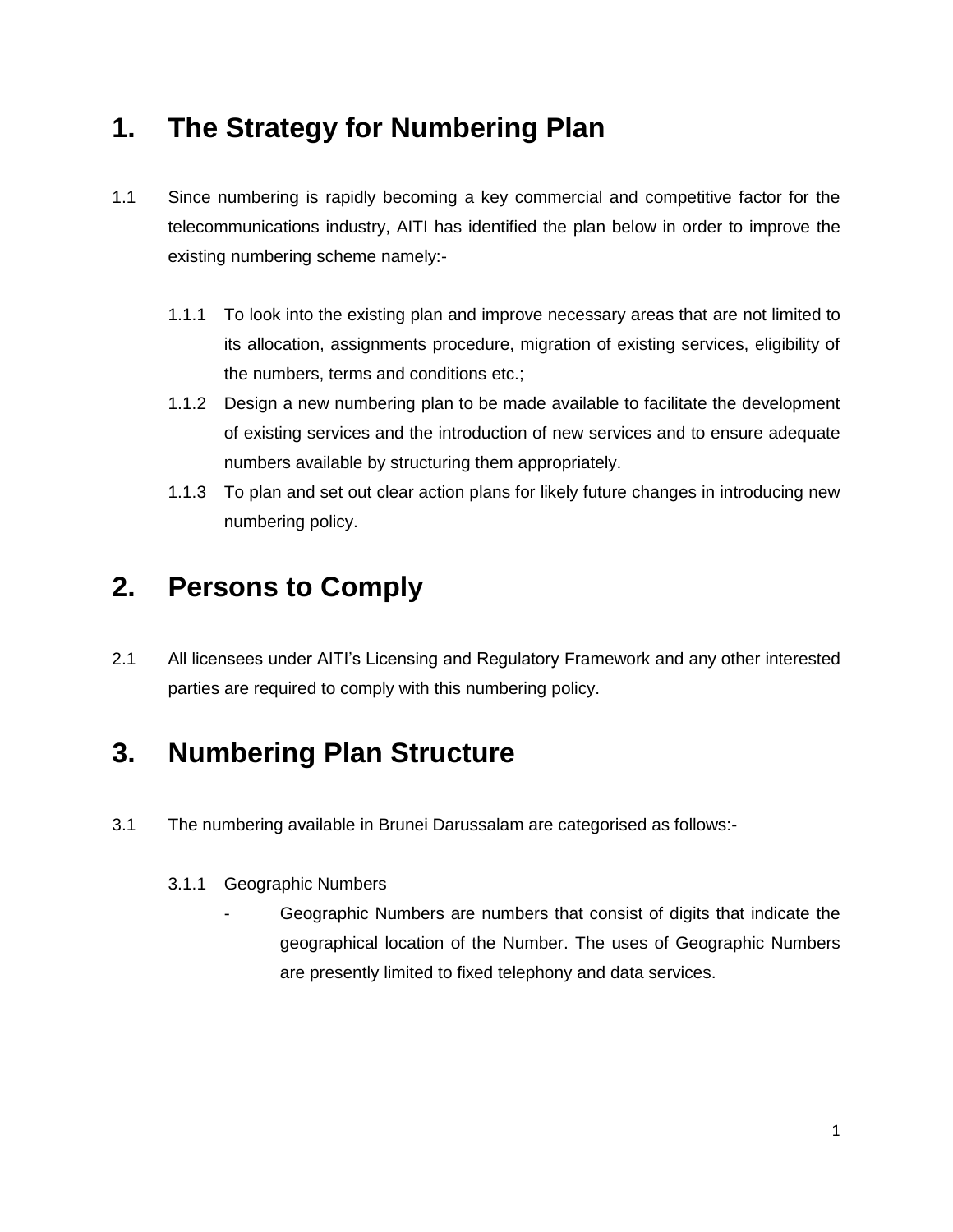- 3.1.2 Non-Geographic Numbers
	- Non-Geographic Numbers are numbers that consist of digits that have no relation to the geographic location of the service provided by the number.
	- There are different categories of Non-Geographic Numbers as shown below:
		- i) Short codes (3 digit numbers)
		- ii) Special number (5 digit, 1800, 1900, 800, 801 numbers and IP Telephony)
		- iii) Mobile number

#### 3.1.3 Other Numbers

- Signalling Point Codes are used for identifying nodes within the Signalling System No. 7 networks. These are used internally by the network operators for its identification of international network operators. These numbers need to be registered with International Telecommunication Union.
- Telex Numbers are used for telex services and the number structure has been defined in ITU-T Recommendation F.69.

### **4. Reservation of Numbers**

#### 4.1 Reserving Numbers from Application

- 4.1.1 For numbers under the Numbering Plan AITI may decide the following at any time it deems necessary:-
	- 1. Reserve any unassigned numbers for the purpose of planning
	- 2. Reserve any unassigned numbers to realise the value of cherished numbers
	- 3. Reserve certain numbers or certain range of numbers or level of numbers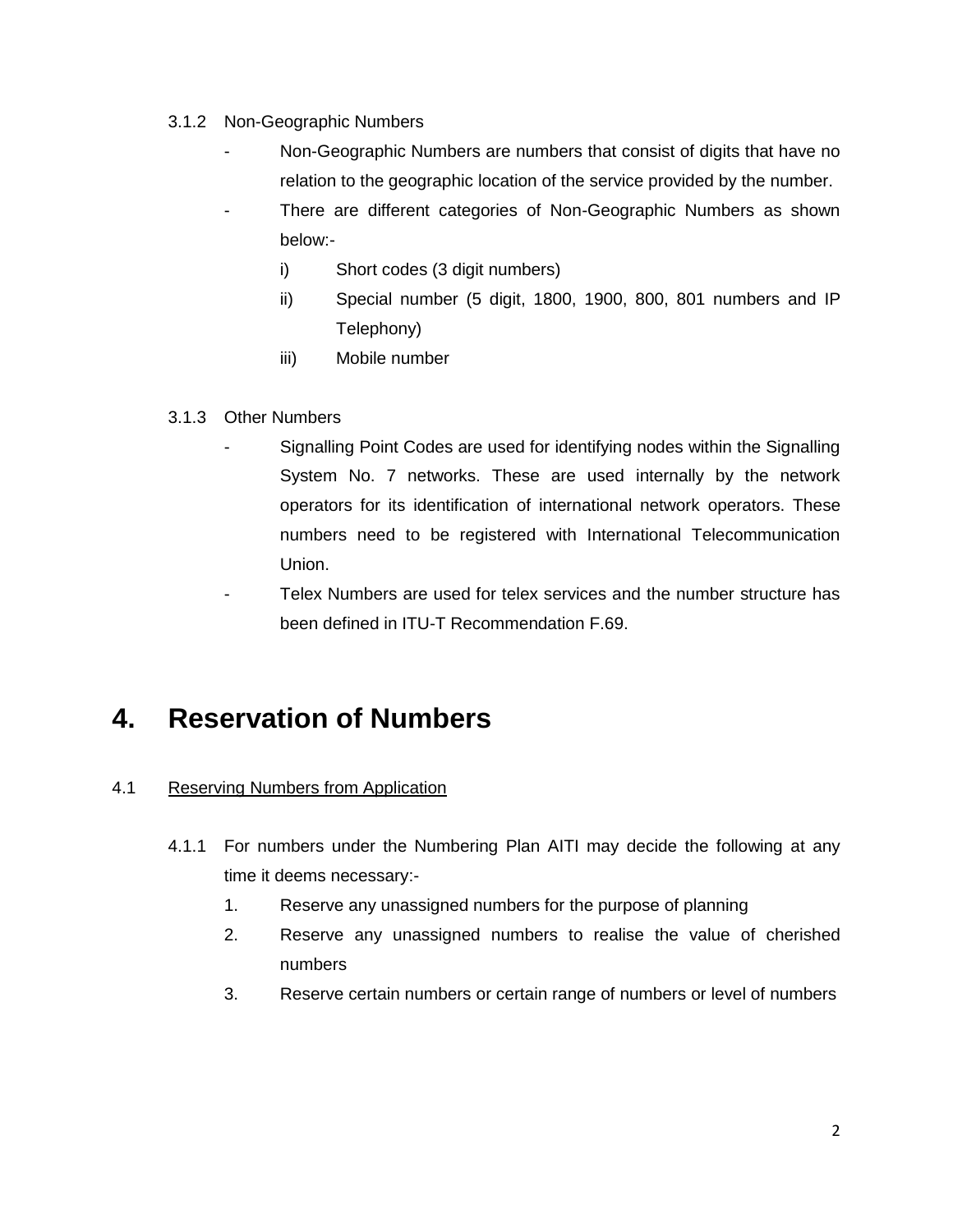- 4.1.2 AITI will decide to assign reserved numbers and AITI may publish the following matters at the appropriate time:-
	- 1. The eligibility criteria for the reserved number assignment;
	- 2. The method of assignment of reserved number;
	- 3. The terms and conditions for use of the reserved number;
	- 4. Any other matters that is necessary to be included by AITI.
- 4.1.3 AITI shall not be obligated to entertain any application of the reserved number and AITI has the right to retain the reserved number.

#### 4.2 Cherished Number

- 4.2.1 Both Geographic Numbers and Non-Geographic Numbers<sup>1</sup> contain Cherished Number.
- 4.2.2 AITI has the right to decide whether a number in the Numbering Plan is cherished or not.
- 4.2.3 AITI decides a number is a Cherished number when a number contains any of the following:-
	- 1. Repeated digits- *digit repeated two (2) times or more consecutively*;
	- *2.* Increasing or decreasing sequences- *increasing or decreasing sequence of three (3) or more consecutive digits;*
	- *3.* Alternating sequences- *consecutive alternating digits with length of four (4) or more alternating digit;*
	- 4. Repeated pairs –*consecutive pairs of repeated digits of a total length of four (4) or more repeating digits;*
	- 5. Other patterns considered as valuable by AITI.
- 4.2.4 AITI reserves the right to assign cherished numbers by way of auction, tender or any other means. AITI may also issue and publish any of the following matters at the appropriate time:-
	- 1. The eligibility requirements for cherished numbers assignment;

l  $^1$  All Non Geographic Numbers contain Cherished numbers except two Special Service Number Categories; Freephone (1800) and Data Premium Service (38XXX and 39XXX).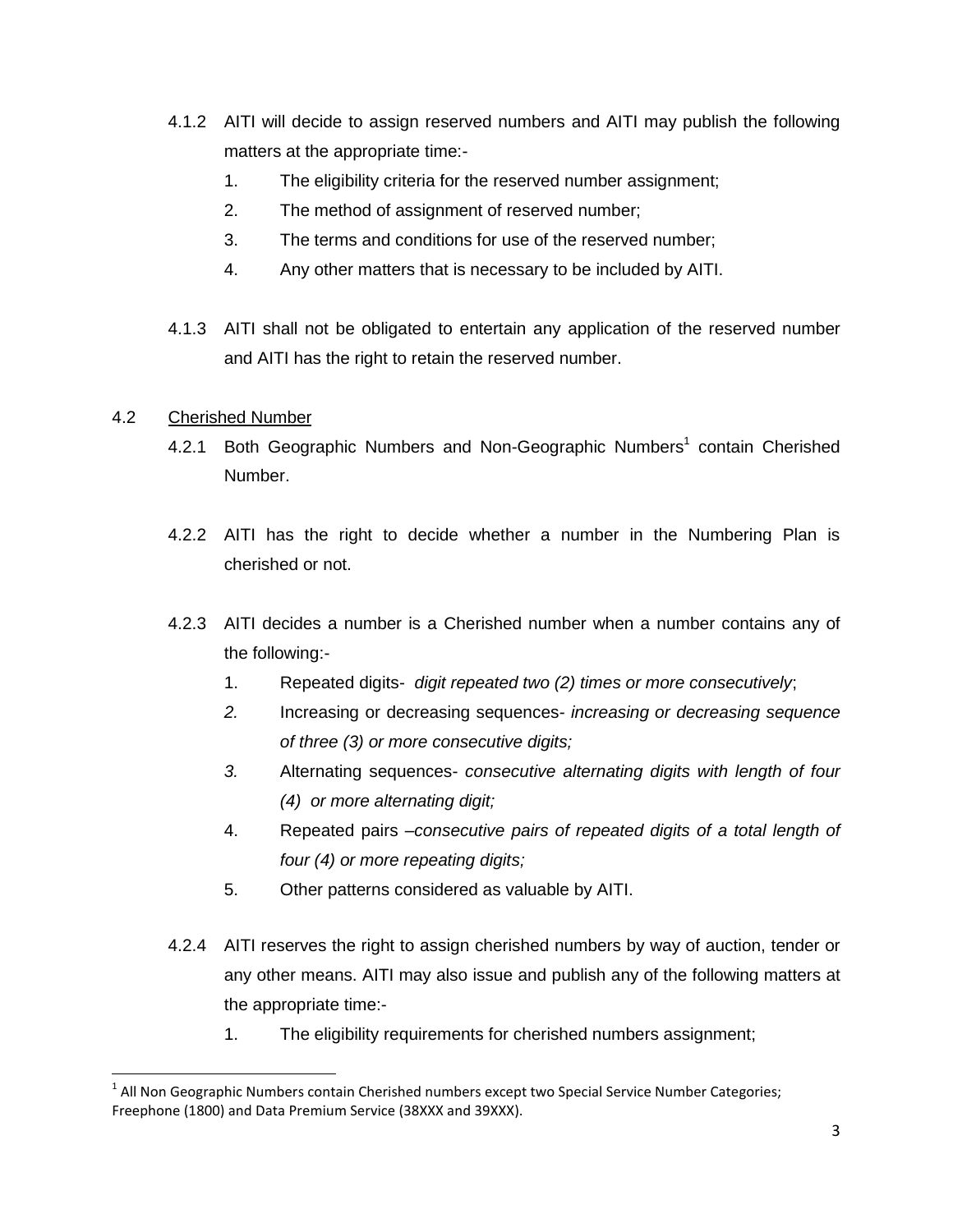- 2. The applicable terms and conditions attached to any assignment;
- 3. The necessary application forms;
- 4. The processes and rules by which cherished numbers are to be assigned;
- 5. The entry fees for prospective applicants;
- 6. The reserve price and deposits required (if any);
- 7. The basis on how AITI would handle two or more equal applicants;
- 8. The methods of payment of the charges for the assignment;
- 9. The cherished numbers which are on offer;
- 10. The extent, if any, to which the transfer or dealing with the assignment will be permitted;
- 11. The type of services which the assignment shall be used for;
- 12. The time period which the assignment shall be utilised; or
- 13. Any other matters AITI deems necessary.
- 4.2.5 AITI has the right to reserve Non-Geographic Numbers which it considers to be cherished in order to protect its value. However, this does not apply to Mobile Numbers under Non-Geographic Numbers category.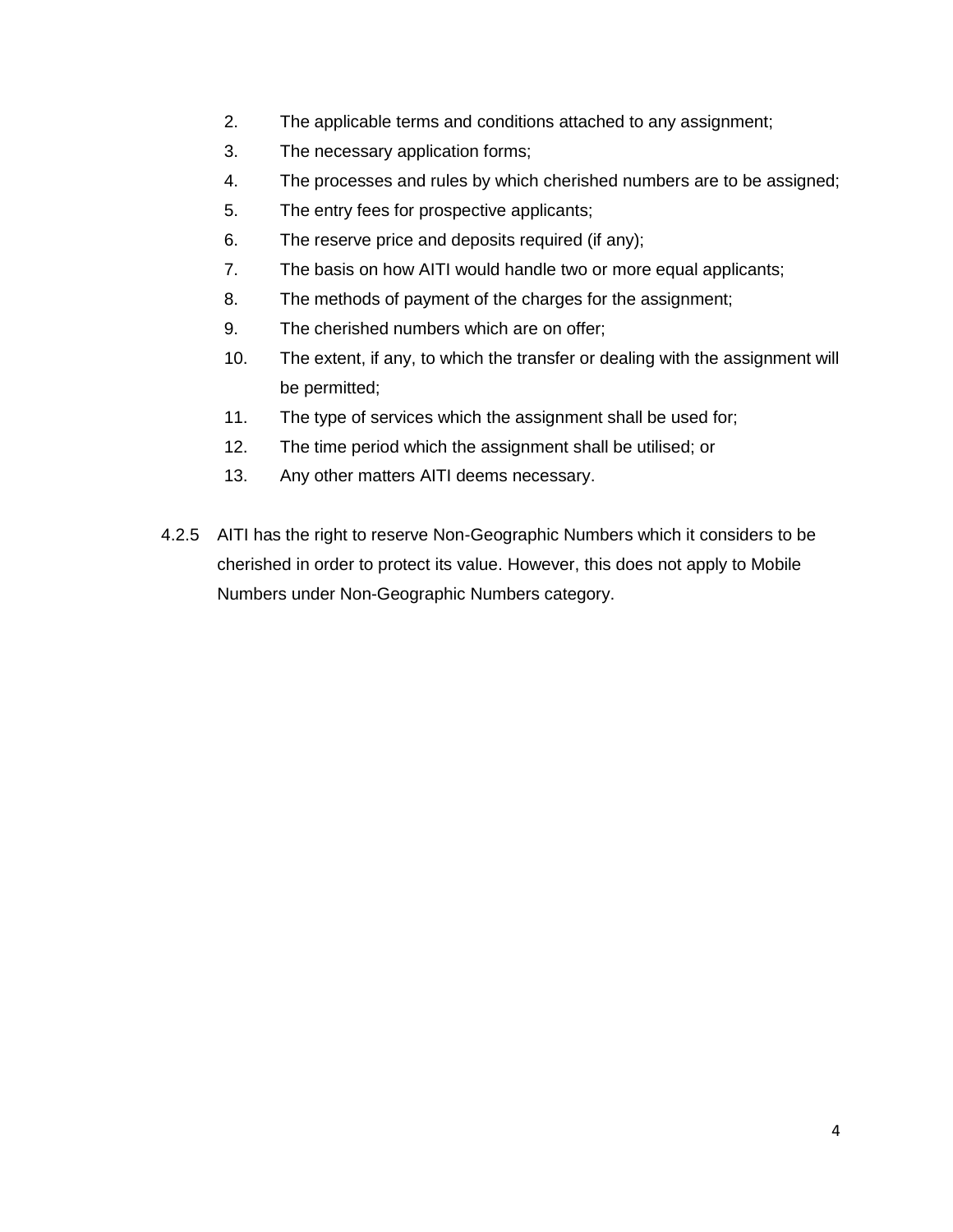### **5. Assignment of Numbers**

#### **5.1 Overview**

- 5.1.1 AITI conducts assignments of numbers in a fair, transparent and efficient manner whilst ensuring that the value of such numbers are realized and protected. AITI will achieve the abovementioned objective by ensuring that a set of clear and stable rules for the assignment of numbers has been developed.
- 5.1.2 AITI established the rules for the assignment of numbers after taking into consideration international agreements, conventions, recommendations, standards and practices and as such, it is not possible to adopt one common set of rules and procedures in all cases.
- 5.1.3 Numbers may be assigned by one of three assignment procedures which are listed below:-
	- 1. Normal Assignment;
	- 2. Special Assignment;
	- 3. Assignment of Reserved Numbers.

#### **5.2 Application for Assignment of Reserved Numbers**

5.2.1 A reserved number may only be applied for in accordance with the method of assignment of reserved numbers as will be decided by AITI pursuant to Section 4 above. Reserved numbers are therefore not subject to Special Assignment or Normal Assignment.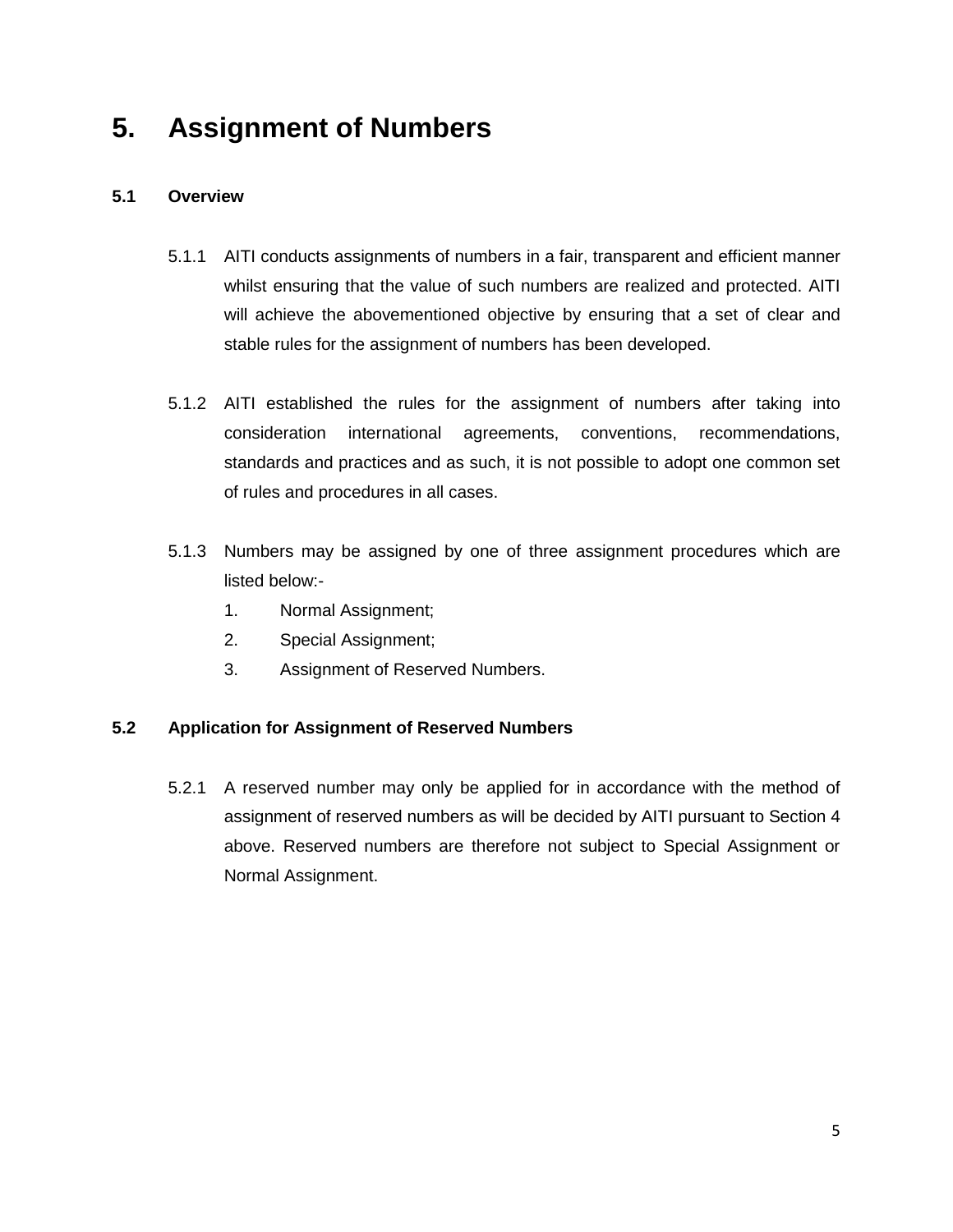#### **5.3 Application for Normal and Special Assignment**

- 5.3.1 Any InTi or SeTi Licensee<sup>2</sup> under the Order requesting the use of a number may apply directly to AITI for an assignment.
- 5.3.2 **Schedule A** provides a comprehensive guideline to the eligibility of applicant for each number type. Specific reference to the eligibility requirements for the requesting number must be referred.
- 5.3.3 Number must not be used unless AITI has issued a number assignment which has followed standard numbering application procedures.
- 5.3.4 Any application of number under the numbering plan shall be a normal assignment application or a special assignment application except for the reserved number where the following items shall be provided by the applicant:-
	- 1. Letter of application for the number
	- 2. Application fee as described by AITI
	- 3. Relevant information or document as may be stipulated under the numbering plan.
- 5.3.5 A normal assignment application is defined as an application for number assignment which does not require AITI to do special examination for the requested number.
- 5.3.6 AITI shall inform the applicant of the normal assignment in writing of the decision to approve or to reject within thirty (30) days from the date of receipt of the said application by AITI.

l  $2$  InTi: Infrastructure Provider for the Telecommunication Industry Licensee SeTi: Service Provider for the Telecommunication Industry Licensee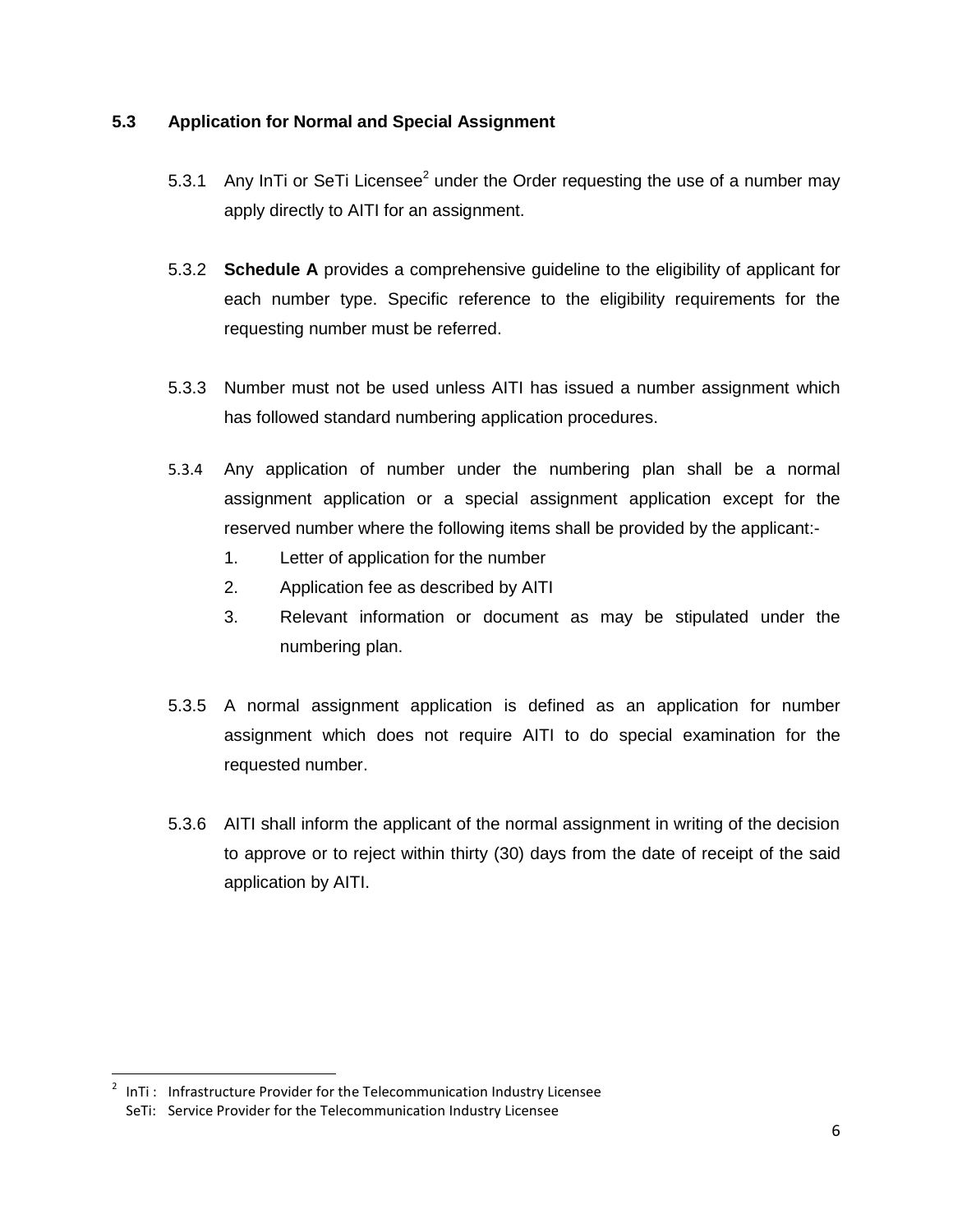- 5.3.7 A special assignment application is defined as an application that requires special examination or deliberation by AITI. These include the following:-
	- 1. numbers that are not in the numbering plan
	- 2. numbers which are stated in the numbering plan subject to a special assignment application.
- 5.3.8 AITI shall inform the applicant of the special assignment in writing of the decision to approve or to reject within forty five (45) days from the date of receipt of the said application by AITI.
- 5.3.9 Applicants are subject to pay any fees related to numbering usage within thirty (30) working days of date of issuance of approval letter. Failure to settle payments during the abovementioned period, will result in the withdrawal of the approval of the assignment granted by AITI. New request of application is required and no reference to the previous application should be made by the applicant.
- 5.3.10 Each application of assignment shall contain the following information:
	- (a) Name and contact details of the applicant;
	- (b) Details of the license granted under the Order, the network or application service and other technical details (such as details of the network facilities) under which the applicant intends to operate the assignment sought;
	- (c) Details of any existing assignments held that are relevant to that application (if any);
	- (d) The preferred numbers and the applicant's second and third preference (if applicable);
	- (e) Details of relevant interconnection and portability arrangements for the assignment being applied for;
	- (f) Where relevant, the intended end-user profiles and the proposed rates applicable to the service intended for the assignment;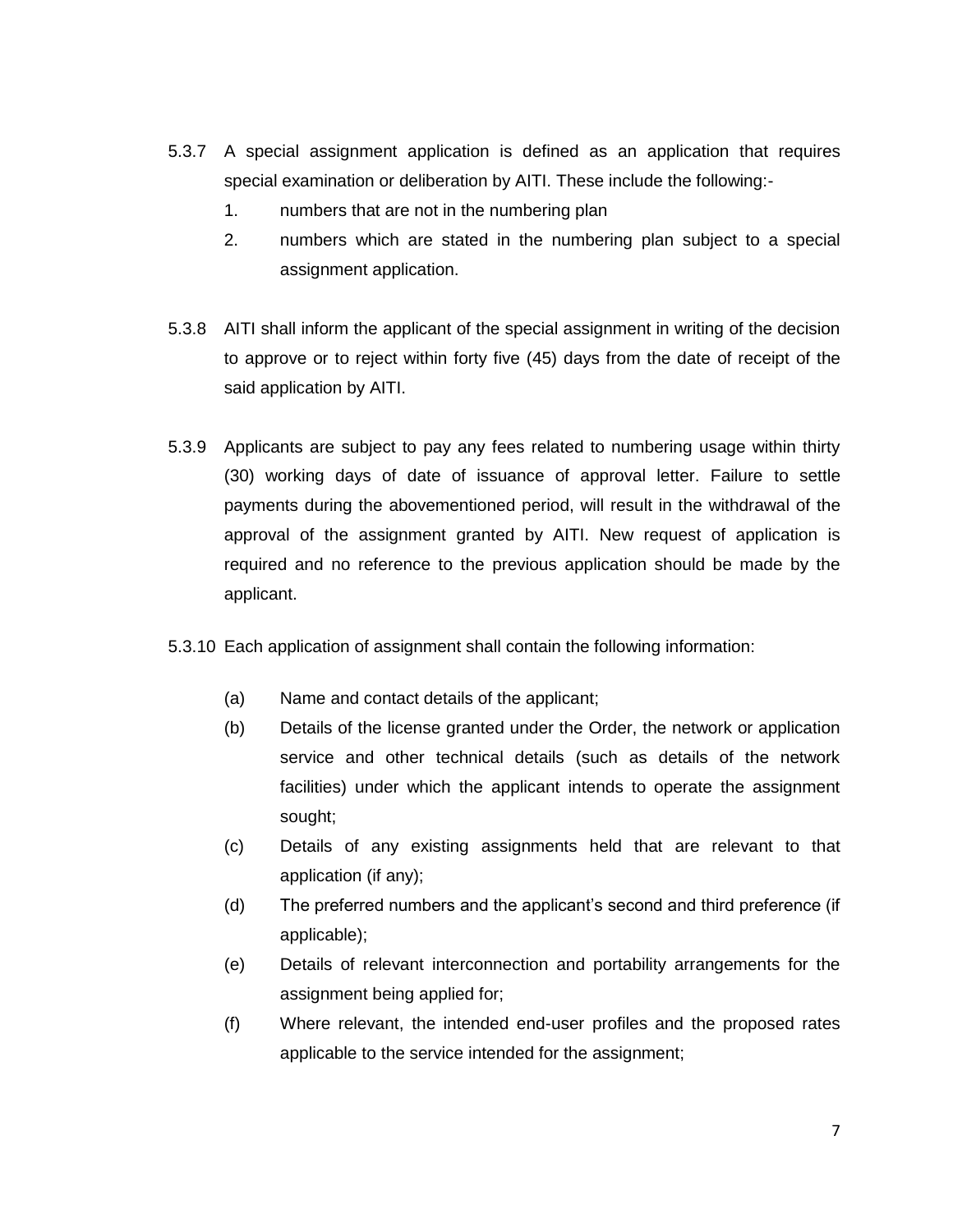- (g) Details of the applicant's plan for existing assignments and the utilisation of existing assignments including assignments which have been assigned to end users and those which are currently in use;
- (h) Details of numbers in an existing assignment which have been set aside for planning purposes (e.g. for geographic reasons or contracted by endusers);
- (i) Any other details which the applicant considers relevant to the application.

#### **5.4 Standard Conditions for Assignments**

- 5.4.1 Any assignment granted by the Authority pursuant to an application for assignment have the following Standard Conditions, where all assignment holders are required to comply:
	- 1. The assignment holder shall not use the assigned number for any other purposes other than the purpose stated in the application;
	- 2. The assignment holder shall pay the assignment as prescribed by the Numbering Fee charges to the Authority within the period as specified by the Authority;
	- 3. The assignment holder shall utilise the assigned numbers within twelve (12) months after the date of the assignment;
	- 4. The assignment holder shall take all steps necessary to ensure that the use of any assigned numbers are at its maximum;
	- 5. The assignment holder shall maintain a plan for issuing and re-issuing numbers in accordance with this Plan;
	- 6. An annual utilisation report in a format specified by the Authority within thirty (30) days after the end of each calendar year will be submitted to the Authority by the assignment holder;
	- 7. The assignment holder shall comply with this Plan;
	- 8. The assignment holder shall comply with any relevant mandatory standard registered by the Authority under the Order;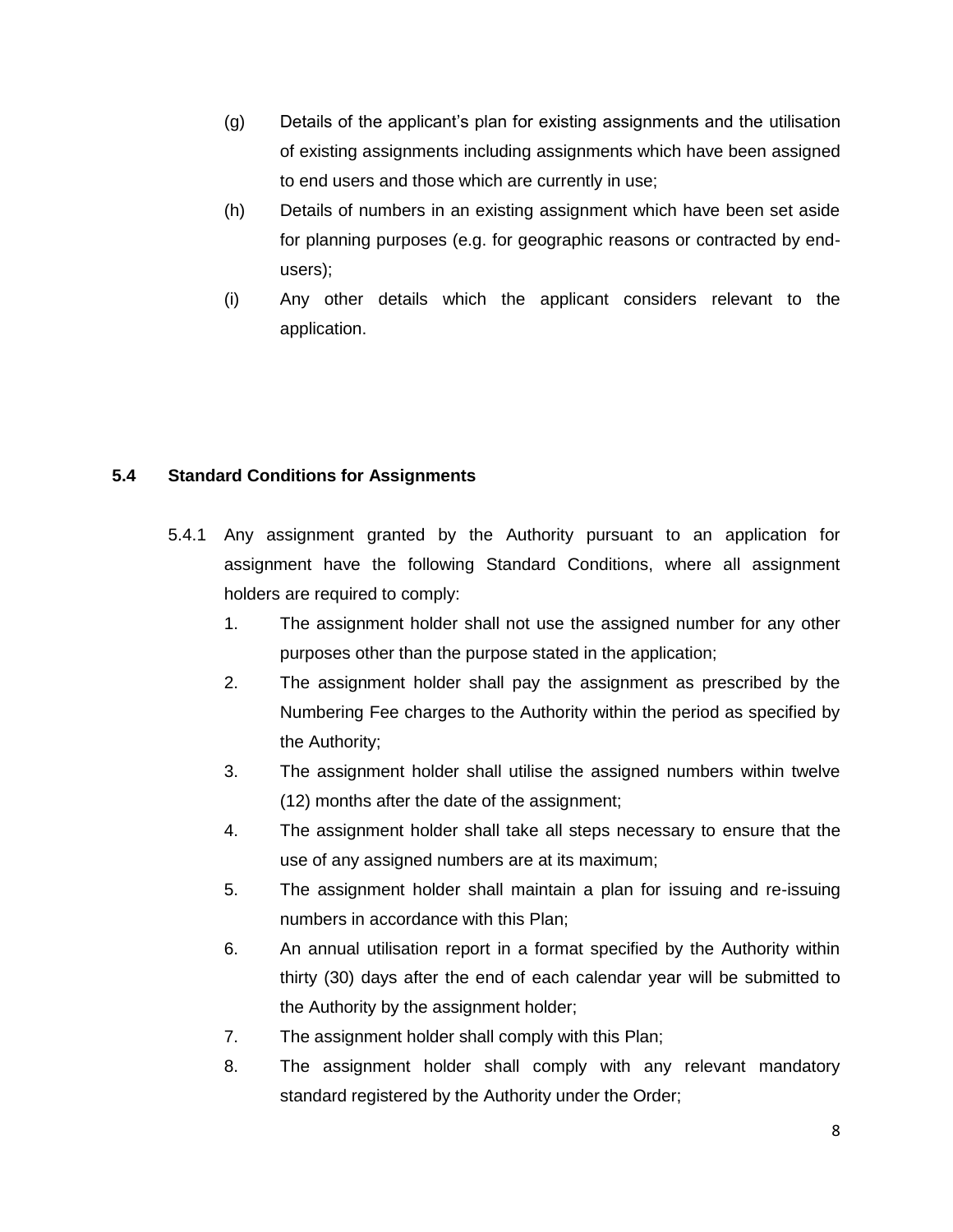- 9. The assignment holder shall comply with any guidelines issued by the Authority;
- 10. The assignment holder shall comply with the Order and any subsidiary legislation made under the Order and any other relevant written laws; and
- 11. Any other conditions as may be imposed by the Authority.
- 5.4.2 The assignment holder shall not charge, sell, auction, trade or otherwise transfer any assignments unless instructed otherwise by the Authority.

#### **5.5 Standard Conditions for Pre-Assignments**

- 5.5.1 The following standard conditions shall apply to all pre-assigned numbers by the Authority under this Plan:
	- 1. The assignment holder shall use the assigned numbers for the purpose stated in this Plan;
	- 2. The assigned numbers shall not be issued by the assignment holder to any person; and
	- 3. The assignment holder is responsible to take all necessary steps to maximise the use of any assignment.
- 5.5.2 The Authority may modify, vary or revoke any of the conditions issued with an assignment from time to time by way of written notification to the assignment holder or by publication.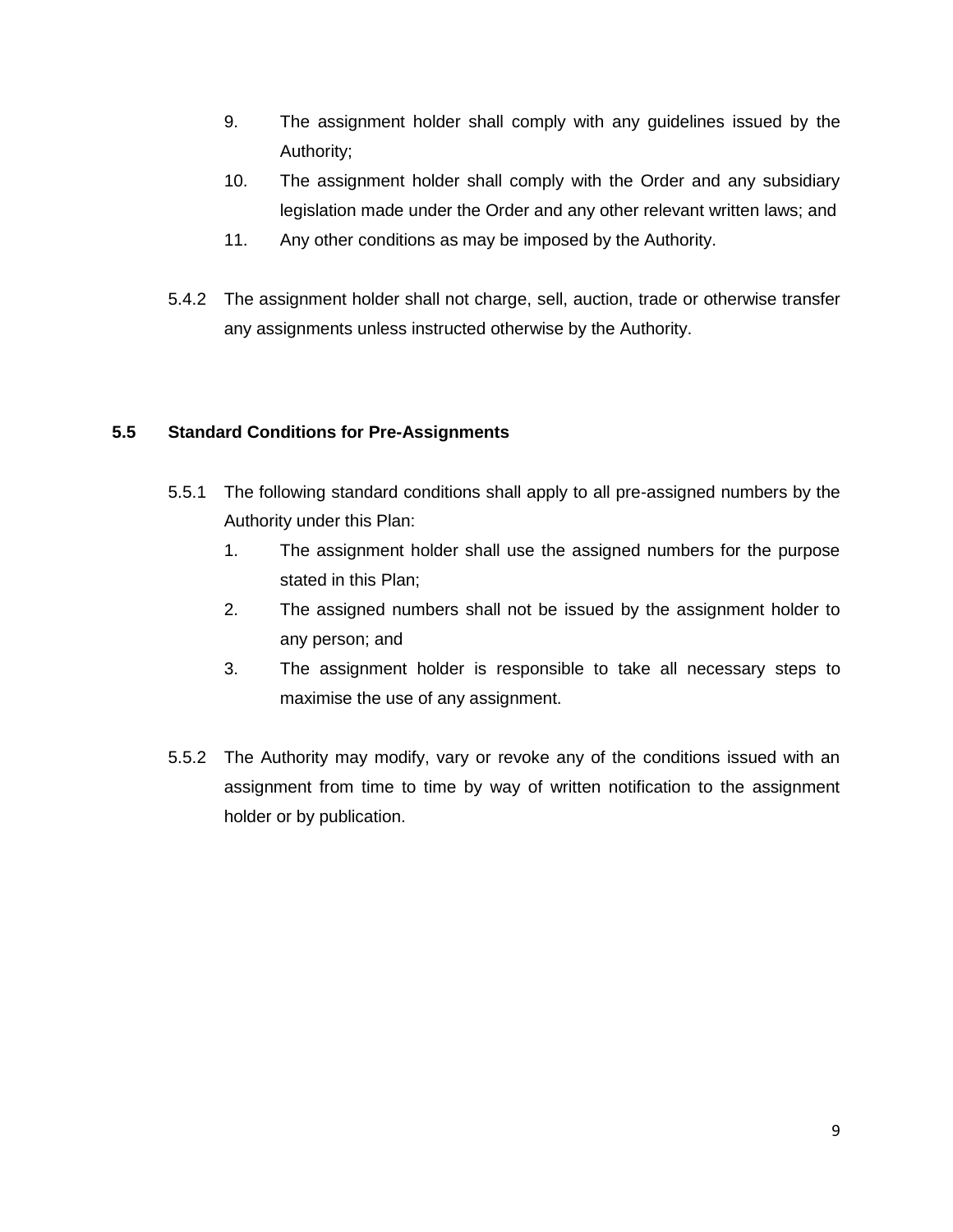## **6. Transfer, Suspension or Cancellation and Surrender of Numbers**

#### **6.1 Transfer of Numbers between End-Users**

- 6.1.1 End- users that operate within the same network may request to transfer his or her issued number amongst each other provided the request was made to the assignment holder of that network and that both parties have agreed to the transfer. .
- 6.1.2 Numbers are not transferable from one service provider to another service provider.

#### **6.2 Suspension or Cancellation of Assignment**

- 6.2.1 Suspension or Cancellation of Assignment may occur in whole or in part to any assignment that has been granted by the Authority. This may occur under any of the following circumstances:-
	- 1. Usage of numbers that are inconsistent with the numbering plan;
	- 2. Upon breach of any condition of the assignment;
	- 3. Upon failure to pay any payment fees in relation to the assignment;
	- 4. For non-compliance with the numbering plan;
	- 5. If the license issued to the assignment holder under the Order is suspended, cancelled, surrendered or not renewed;
	- 6. If the assignment holder requests for suspension, cancellation in writing.
- 6.2.2 In deciding to suspend or cancel the issued numbers, the Authority must be satisfied that the suspensions or cancellations will not impact and will not have consequences to the end-users and the assignment holder.
- 6.2.3 The Authority shall notify the assignment holder of its intention in writing before suspending or cancelling an assignment.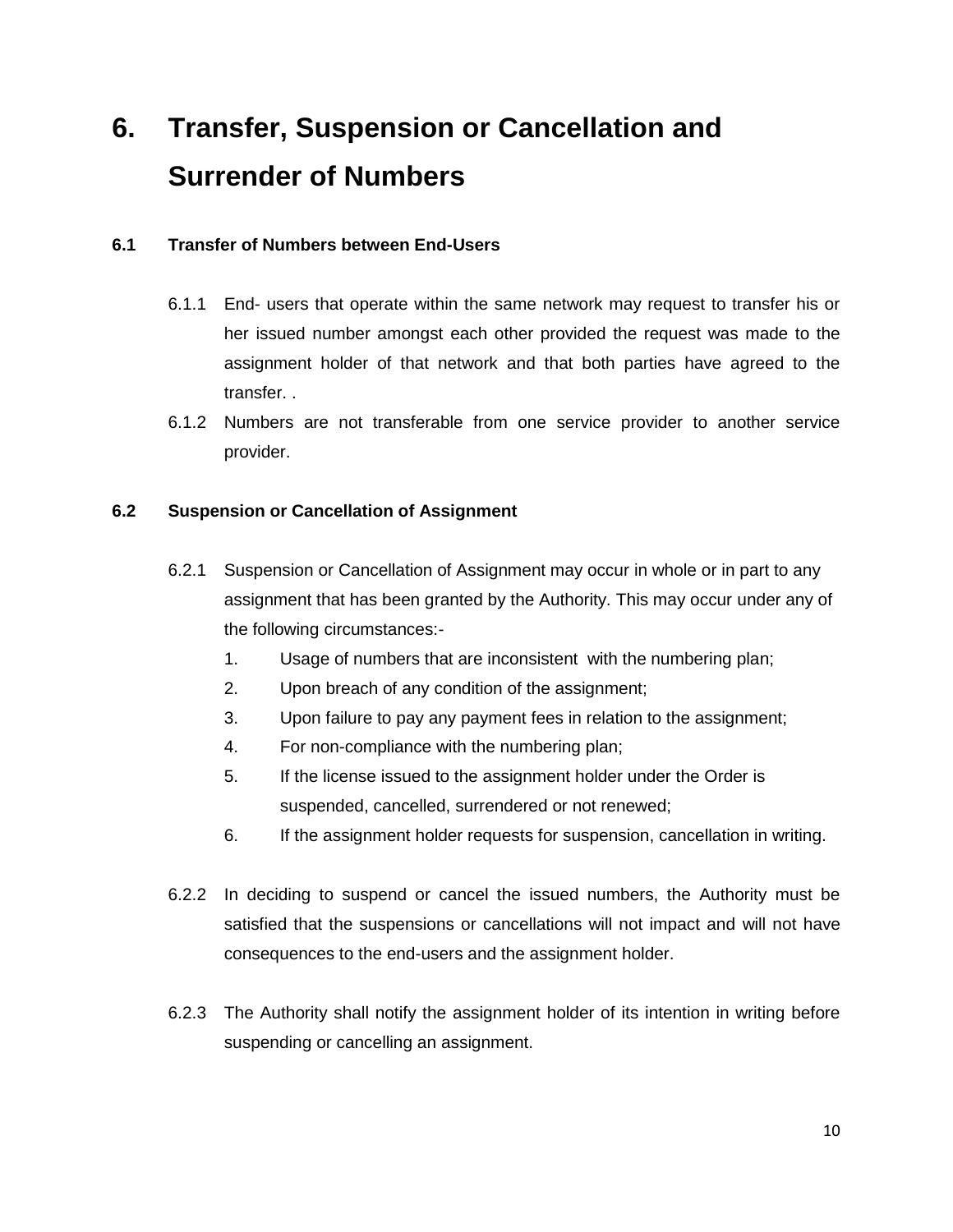- 6.2.4 The suspension or cancellation of an assignment shall take effect on the expiry of thirty (30) working days from the date on the issuance of the notification letter to the assignment holder. The Authority may extend the suspension or cancellation of an assignment if necessary.
- 6.2.5 If the suspension or cancellation of an assignment relates to numbers which are currently in use:-
	- 1. The Authority shall notify in writing to the assignment holder to cease such number within nine (9) months from the date of the suspension or cancellation of the assignment takes effect;
	- 2. The assignment holder shall give at least six (6) months prior written notice to its end users affected by the Authority's decision to suspend or cancel the numbers and shall offer a choice of alternative number to the affected end-users as replacement if the assignment holder continues to be licensed service provider under the Order to provide the same network service to which the suspended or cancelled numbers relate;
	- 3. The Authority shall offer an alternative number to the affected end-users as replacement if the assignment holder continues to be licensed service provider under the Order to provide the same network service to which the suspended or cancelled numbers relate.
- 6.2.6 The Authority is not responsible for any financial loses or financial claim from the suspension or cancellation of an assignment in relation to any breach of any condition of the assignment or failure to implement or comply with the Order or any subsidiary legislation made under the Order by the assignment holder.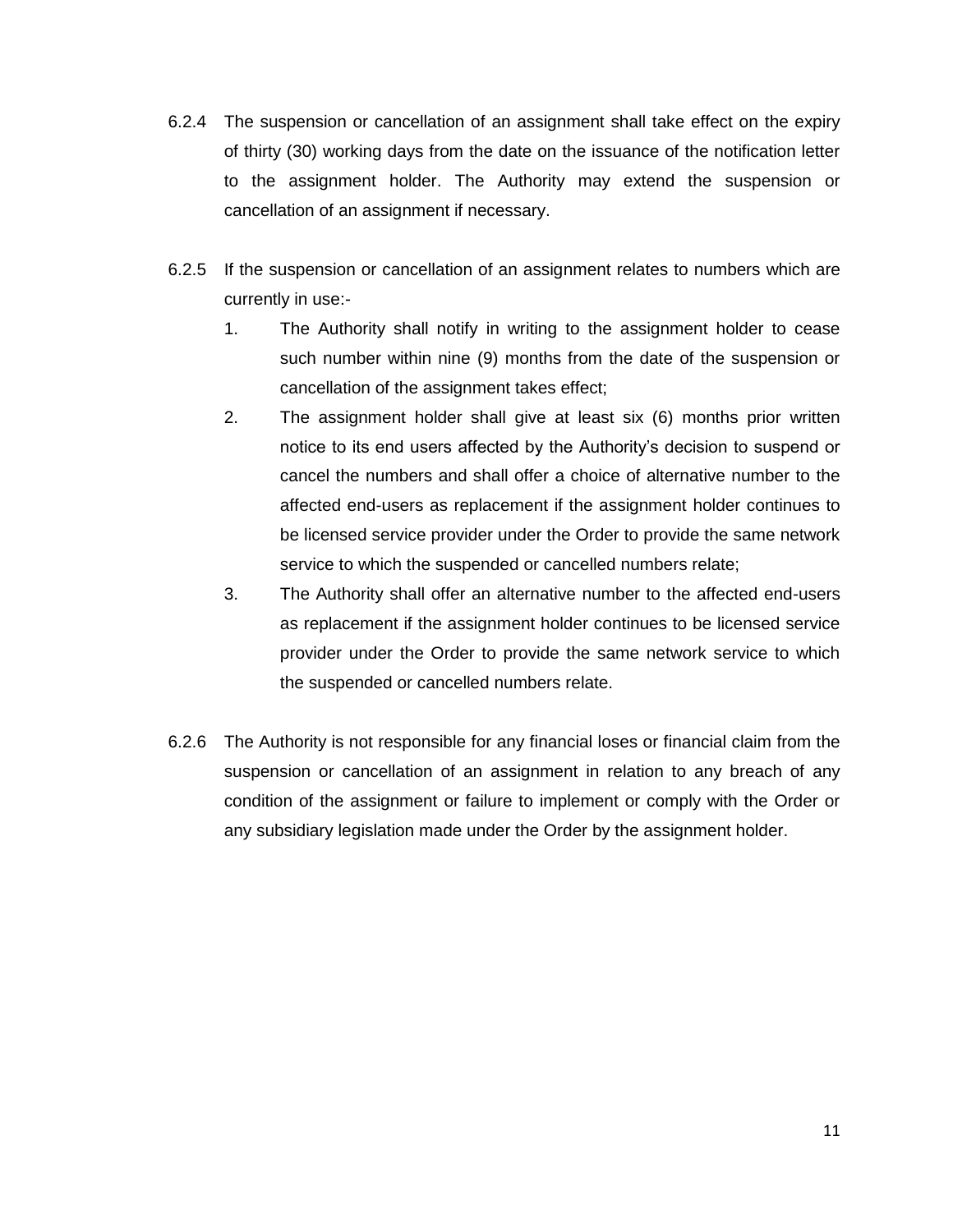#### **6.3 Surrender of Numbers**

- 6.3.1 An assignment holder may submit a request to surrender assigned numbers in writing to the Authority. Such requests shall contain the following information:-
	- 1. Name and contact details of the applicant;
	- 2. Details of license granted under the Order, the service provided using the assigned number to be surrendered;
	- 3. The assigned number to be surrendered including the date of the assignment by the Authority, the fees related to the number;
	- 4. The reasons for the surrender.
- 6.3.2 The Authority will process requests to surrender an assignment and inform the applicant of its decision within (30) working days from the date of application unless the applicant has been informed otherwise by the Authority.
- 6.3.3 Assignment holder shall not request to surrender an assignment if the number in question is still actively used to provide services to end-users. Any requests made for such assignments will not be accepted by the Authority.

### **7. Variation or Revocation of Numbers**

- 7.1 Suspension or cancellation of numbers does not include changes to any of numbers already assigned or changes to the current numbering plan which is caused by a revision or replacement of this Plan.
- 7.2 Any renumbering of numbers already assigned shall not be deemed to be a new assignment of numbers.
- 7.3 The Authority may prepare a migration plan setting out procedures and timetable for the changes due to the revision or revocation of the numbering plan that requires renumbering of numbers which can affect a network service provider.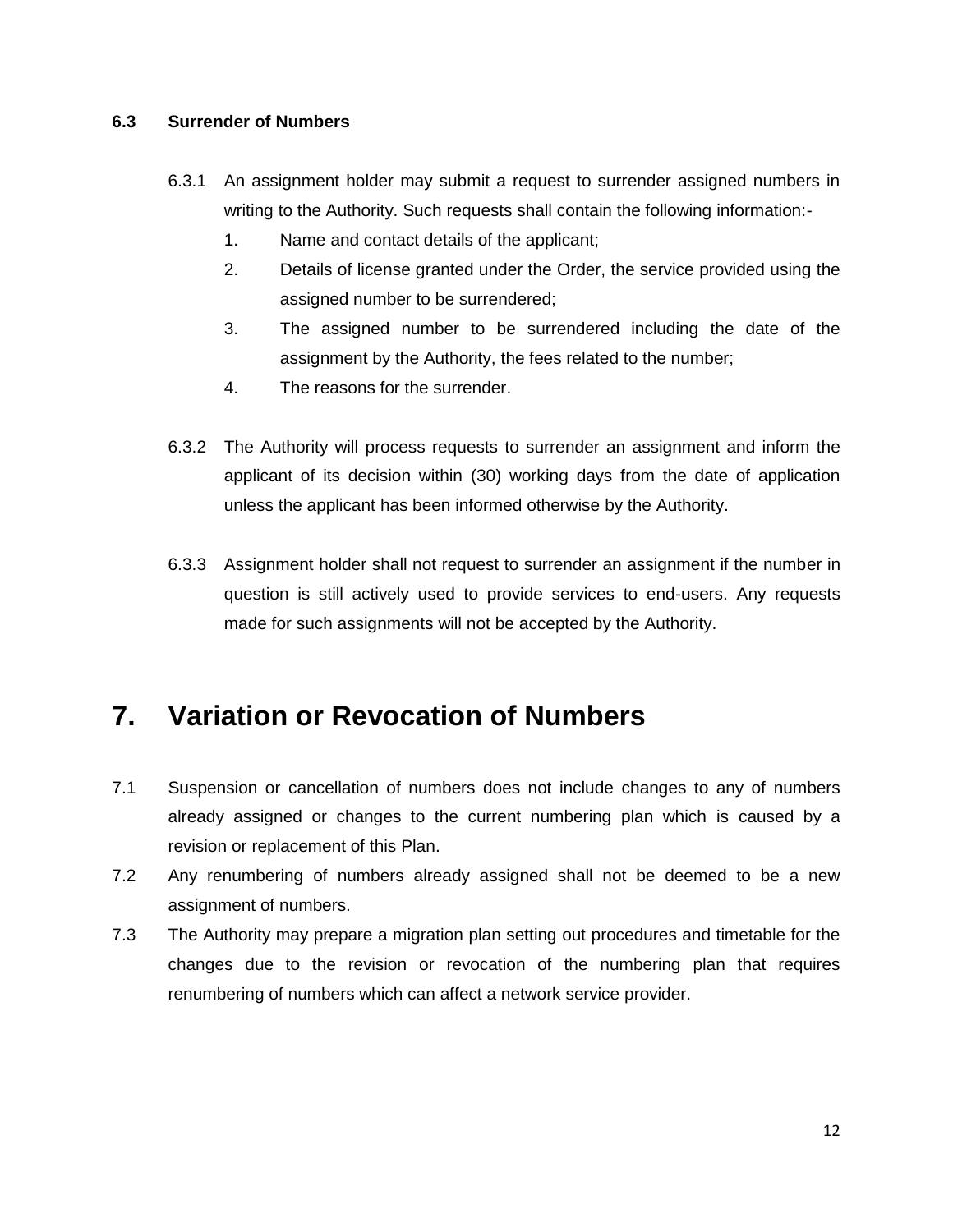### **8. Geographic Numbers**

#### **8.1 Overview**

- 8.1.1 Geographic Numbers are numbers that consist of digits that indicate the geographical location of the Number. The uses of Geographic Numbers are presently limited to fixed telephony and data services.
- 8.1.2 Subscribers that wish to move from one geographic area to another may retain their original numbers provided an interactive voice response (IVR) has been enabled informing the caller that charges may vary as the person being called has moved to a different geographic area.

#### **8.2 Number Structure**

8.2.1 Brunei Darussalam adopted ITU-T Recommendation E.164 for Geographic number as structured below:-

| <b>General</b><br><b>Structure</b> | <b>Country</b><br><b>Code</b> | <b>Area</b><br>Code (AC) | <b>Exchange</b><br>Code (EC)             | <b>Subscriber</b><br><b>Number (SN)</b> |
|------------------------------------|-------------------------------|--------------------------|------------------------------------------|-----------------------------------------|
| Number of<br><b>Digits</b>         | 3                             |                          |                                          |                                         |
|                                    | 673                           |                          | Y7                                       | <b>XXXX</b>                             |
|                                    |                               |                          | <b>National Significant Number (NSN)</b> |                                         |

Where,

| A |   | 2 to $5^*$ |
|---|---|------------|
| X | = | 0 to 9     |
| Y | = | 1 to 9     |
| Z | = | 1 to 9     |

\*Note: Digit 5 is also to be used for IP telephony.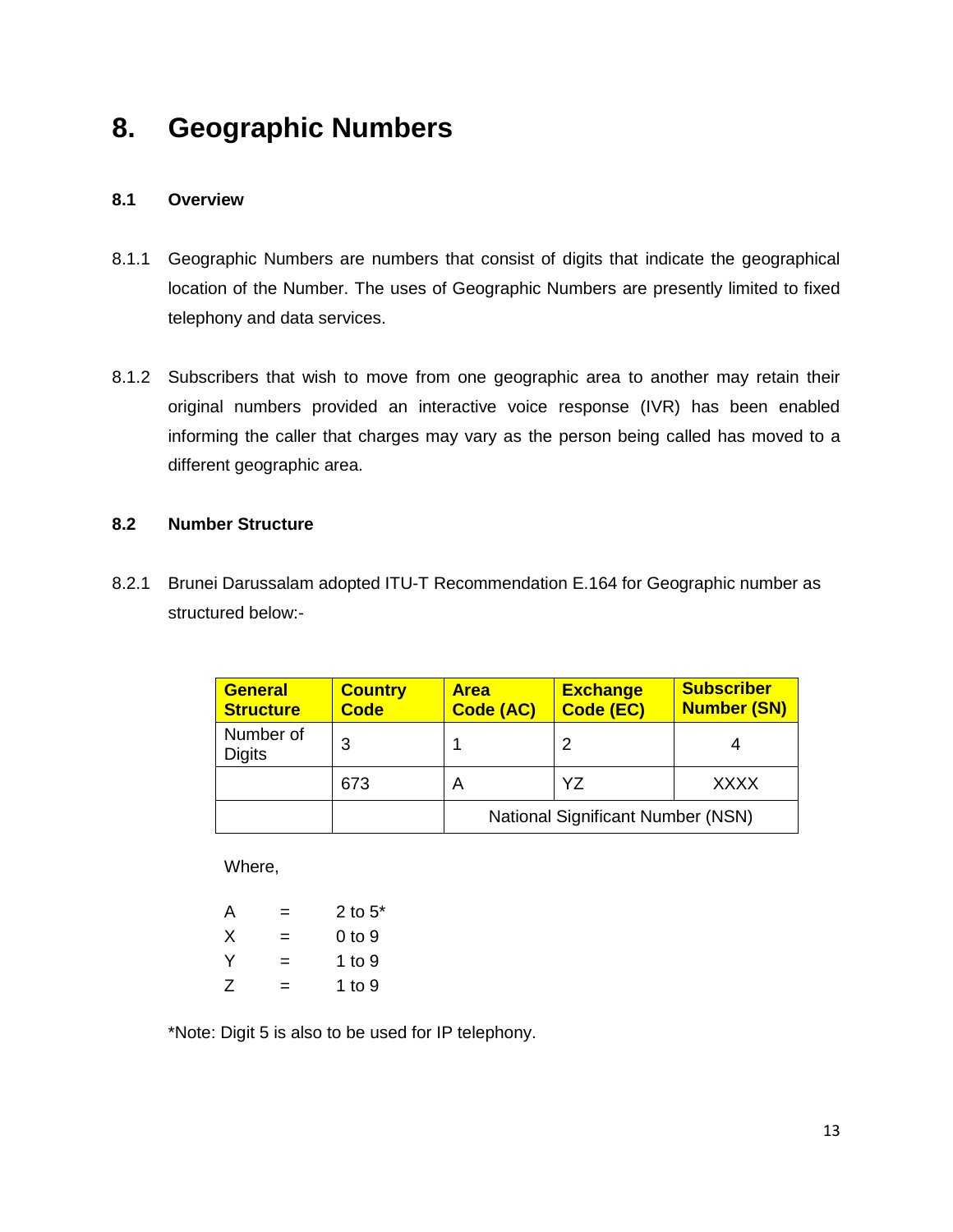- 8.2.2 Under the ITU-T Recommendation E.164, the maximum number of digits is 15 digits including the country code. Therefore, the maximum number of NSN is  $15 - n$ , where "n" is the number of digits of the country code  $(n = 3$  in case of Brunei Darussalam). The maximum number for NSN in Brunei is  $15 - 3 = 12$ .
- 8.2.3 Brunei Darussalam has only used up to 7 digits numbering for the Geographic number.

#### **8.3 Area Code**

- 8.3.1 Area Codes area associated with the geographic areas which are the four districts of Brunei Darussalam.
- 8.3.2 All area codes have one (1) digit and there is no Access Code zero (0).
- 8.3.3 Brunei Darussalam has only used up to 7 digits numbering for the Geographic number.
- 8.3.4 Figure 1 below shows the Area Code in Brunei Darussalam.

#### Figure 1: Area Code Designation

| <b>Area Code</b> | <b>Geographical Area</b> |
|------------------|--------------------------|
|                  | Brunei Muara             |
|                  | <b>Belait</b>            |
|                  | Tutong                   |
|                  | Temburong                |

#### **8.4 Exchange Code**

- 8.4.1 Exchange Code associated with the code for different geographical areas in each district.
- 8.4.2 All Exchange Codes have two (2) digits.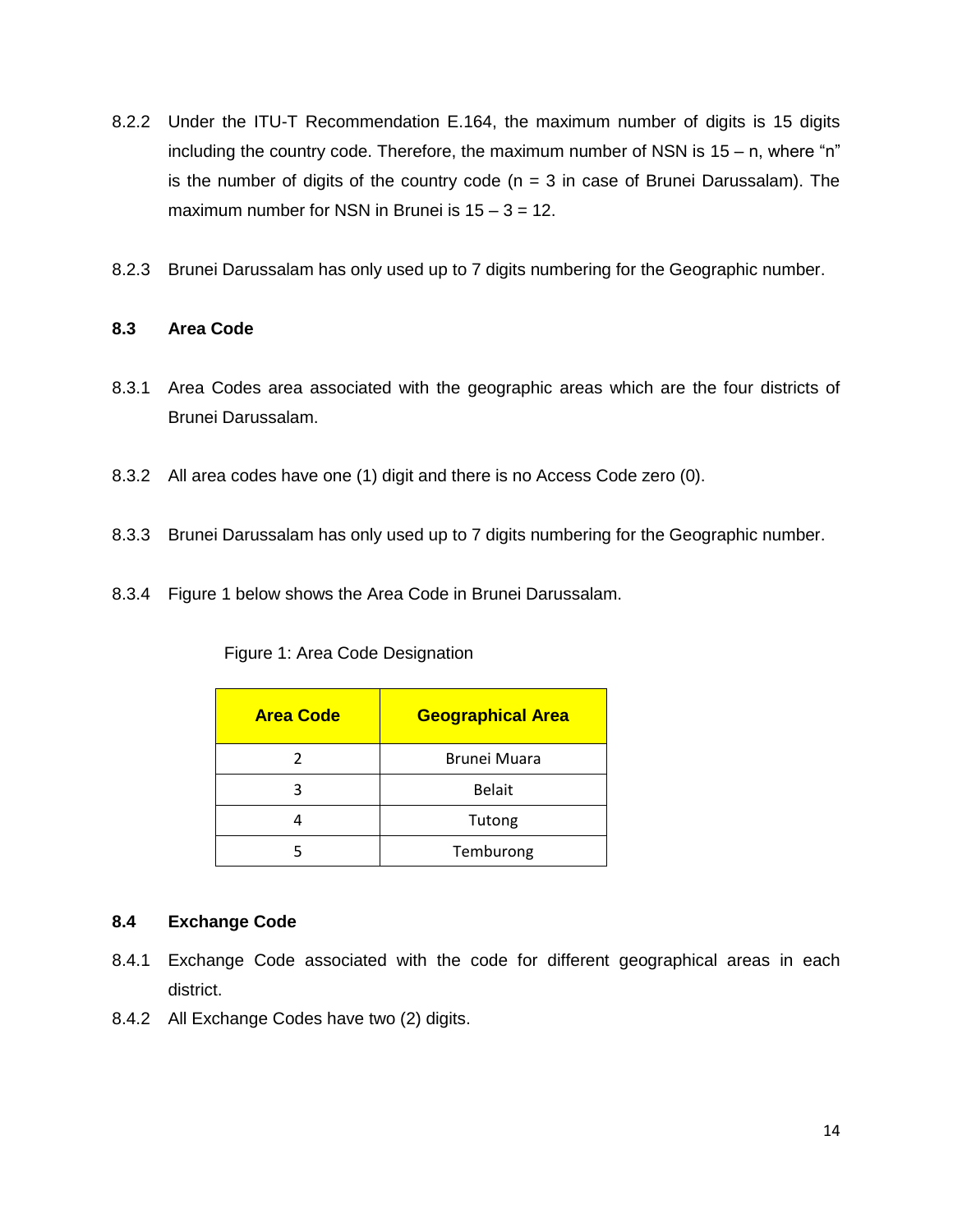#### **8.5 Subscriber Numbers**

8.5.1 The Subscriber Numbers have four (4) digits.

#### **8.6 Use of Geographic Numbers**

- 8.6.1 The Geographic Numbers issued shall be in relation to a network service provider for fixed telephony.
- 8.6.2 Network service provider should inform the Authority before their intention to assign Exchange Code and shall assign the Exchange Code upon receipt of approval letter from the Authority.

#### **8.7 Eligibility**

8.7.1 Only Infrastructure Provider for the Telecommunication Industry licensee is eligible to apply for an assignment of Geographic Numbers.

#### **8.8 Application**

- 8.8.1 All applications for Geographic Numbers shall be made by way of normal assignment applications, and the Authority shall only issue a block of numbers not exceeding 10,000 running numbers.
- 8.8.2 All Geographic Numbers are required to be accessible from their network.

#### **8.9 Assignment**

8.9.1 Each assignment of Geographic Numbers shall be by way of a normal assignment.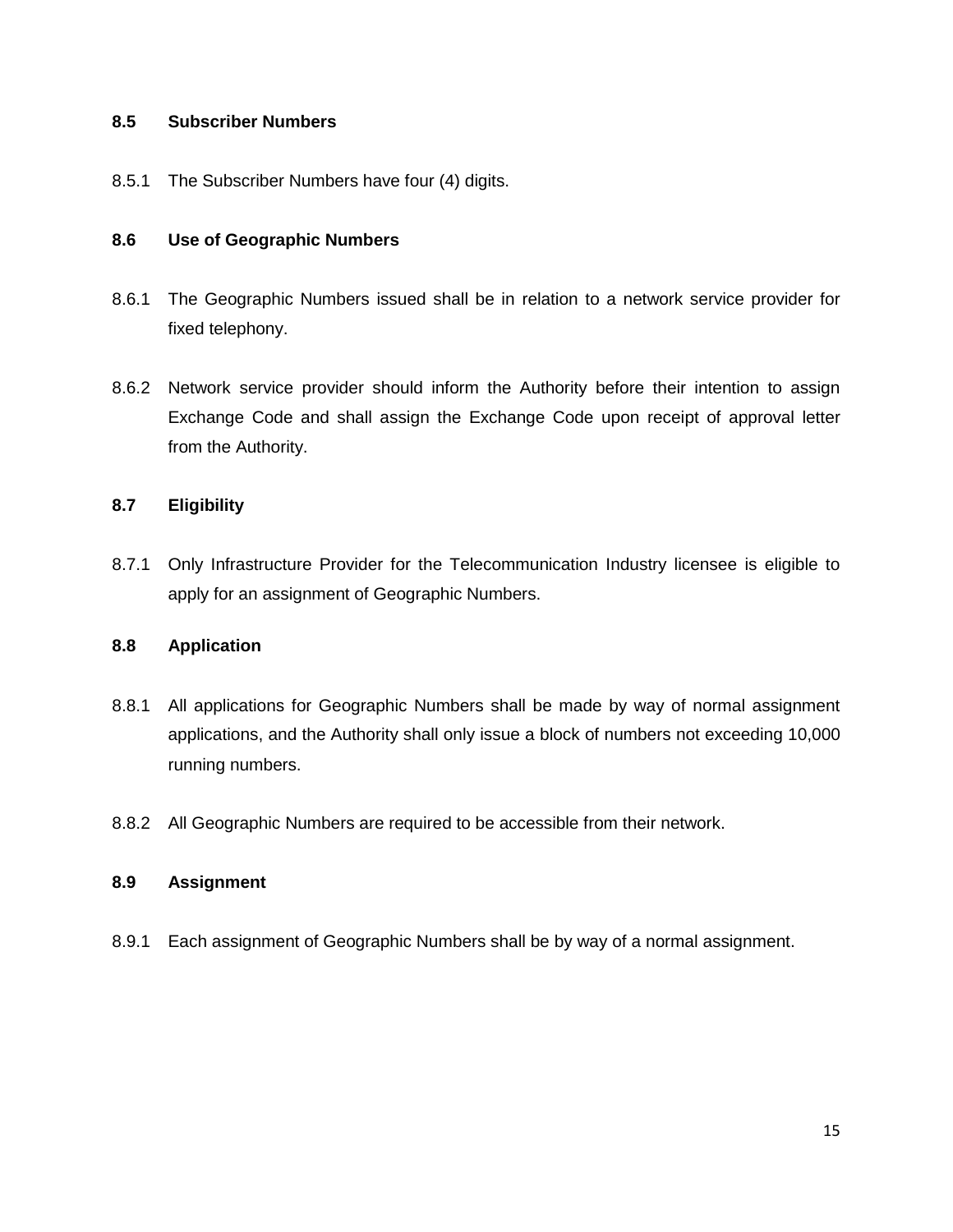### **9. Non-Geographic Numbers – Short Numbers**

#### **9.1 Short Code Numbers**

- 9.1.1 Short Numbers fall under Non-Geographic Numbers category as and the string of digits that make up a Short Number have no connection to any particular geographic location in Brunei Darussalam. The Short Numbers that have been used in Brunei are :-
	- 9.1.1.1 To establish a call to particular designated services such as Emergency Number, Telephone Directory, Customer Services, Government Services such as Water Services, Electrical Services etc., commercial service such as 173 (Talian Biskita). Most of these codes start with the digit one (1).
	- 9.1.1.2 Access Codes are used for accessing particular services such as International Direct Dialling and International Economy Call. Most of the access code starts with zero (0).
	- 9.1.1.3 Access code to access particular network service or application service such as Freephone, Premium Service, Home Country Direct Services, International Freephone or IP Telephony.
- 9.1.2 Short Numbers comprise of Access Code, Short Code Numbers and Special Service Number prefixes.

#### **9.2 Short Code Number Categories**

- 9.2.1 Short Code Numbers can be 2 or 3, or 5 digits numbers to categorise the types of services provided.
- 9.2.2 Short Code Numbers are classified as below:-
	- 9.2.2.1 International Access Short Code (IASC)
	- 9.2.2.2 Commonly Known Short Code (CKSC)
	- 9.2.2.3 Existing Premium Short Code (EPSC)
	- 9.2.2.4 Independent Short Code (ISC)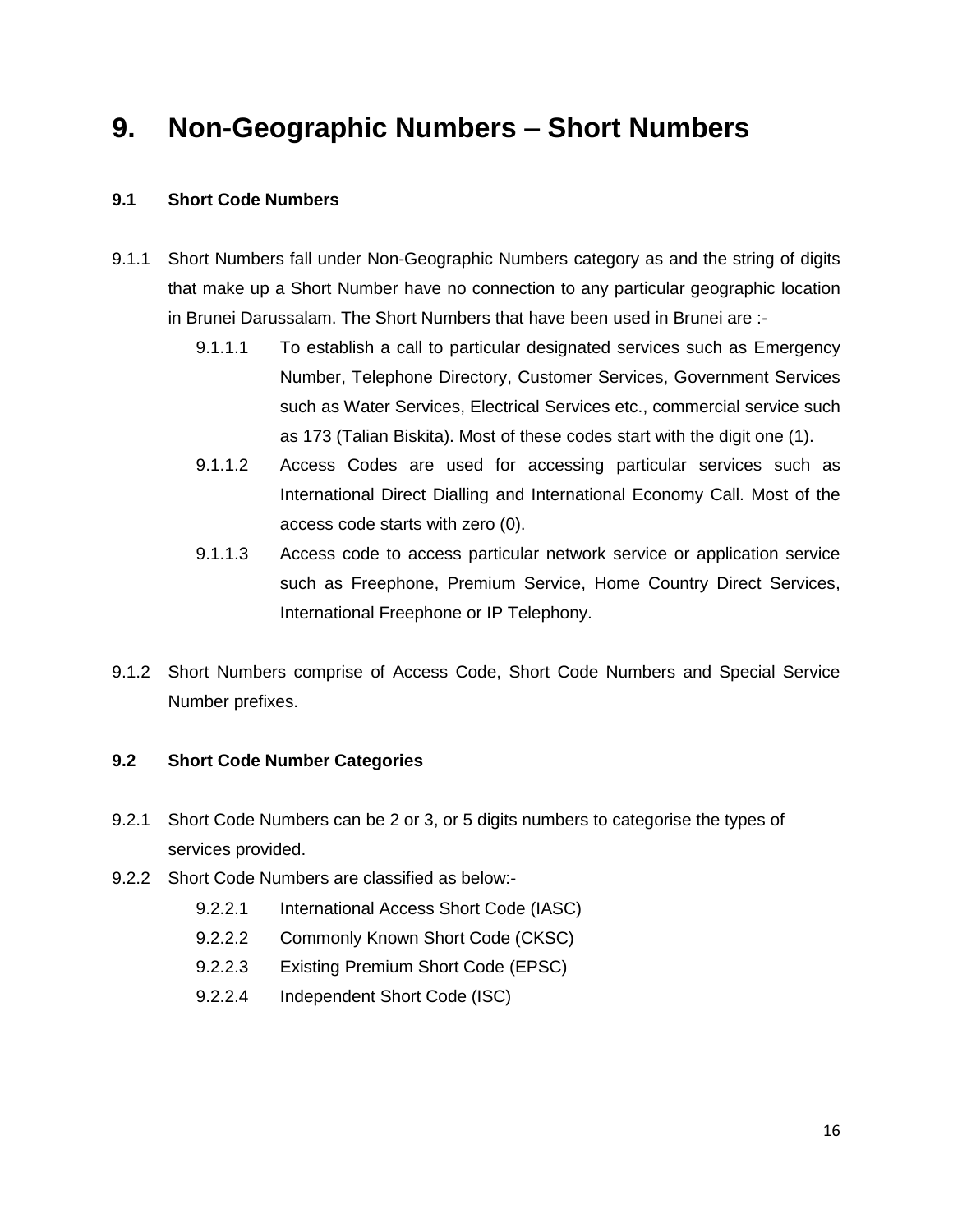#### **9.3 International Access Short Code (IASC)**

### **9.3.1 Purpose**

- 9.3.1.1 International Access Short Code is an access code for International Call services.
- 9.3.1.2 Prior to the issuance of this Plan, the Authority has assigned a list of services in **Schedule B** for IASC in Brunei Darussalam.

#### **9.3.2 Number Structure**

9.3.2.1 The IASC has either two (2) or three (3) digits code as illustrated below:-

| <b>International Access Short Code</b> |
|----------------------------------------|
| (IASC)                                 |
| 0A or 0YX                              |

Where

| $\mathsf{A}$ | =   | $0$ and 1 |
|--------------|-----|-----------|
| X            | $=$ | 0 to 9    |
| v            | =   | 8 and 9   |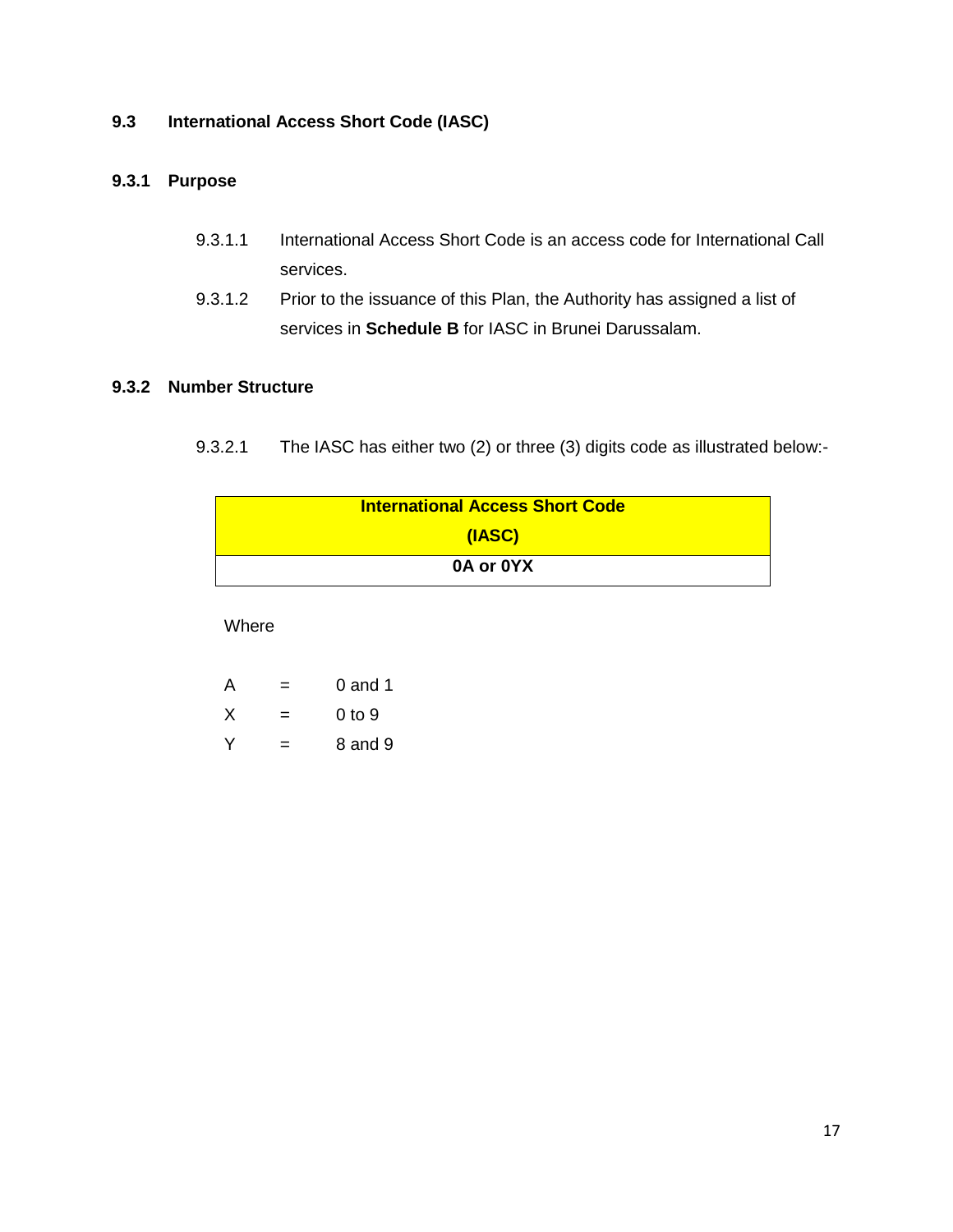#### **9.3.3 Eligibility**

9.3.3.1 Only Infrastructure Provider for the Telecommunication Industry licensee is eligible to apply for an assignment of an IASC.

#### **9.3.4 Application**

9.3.4.1 All Applications for IASC shall be made by way of special assignment applications, and each application shall be for one (1) category of IASC number only.

#### **9.3.5 Assignment**

9.3.5.1 Each application for IASC will be for one number only which will be considered as a special assignment.

#### **9.3.6 Conditions of Assignment**

9.3.6.1 Only Standard Conditions as set out in Section I, Sub-Section 5.4 shall apply.

#### **9.4 Commonly Known Short Code (CKSC)**

#### **9.4.1 Purpose**

- 9.4.1.1 Commonly Known Short Code (CKSC) is a form of Short Number, which is assigned only for specific public services and is utilised for access to similar application services across all network services.
- 9.4.1.2 Prior to the issuance of this Plan, the Authority has assigned a list of services in **Schedule C** for CKSC in Brunei Darussalam.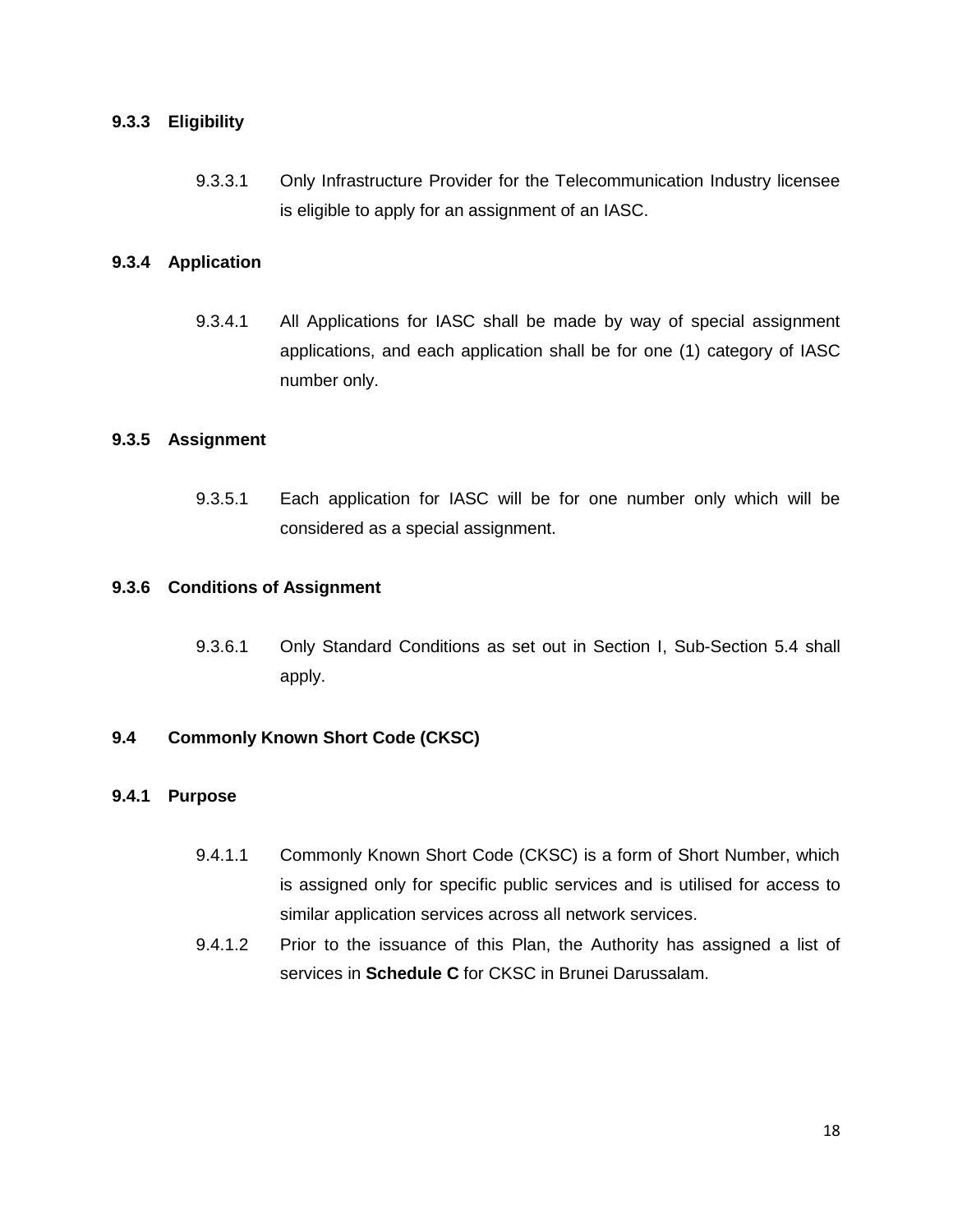#### **9.4.2 Number Structure**

9.4.2.1 The CKSC has three (3) digits and five (5) digits and start with the number "1" and the number "9".

| <b>Commonly Known Short Code</b>                                 |  |
|------------------------------------------------------------------|--|
| (CKSC)                                                           |  |
| 111, 114, 116, 118, 119, 121, 131, 151, 177<br>1AX, 16YXX or 9XX |  |

Where,

| A | =   | 4                 |
|---|-----|-------------------|
| х | $=$ | 0 <sub>to</sub> 9 |
| Υ | =   | 0 to 4 and 9      |

#### **9.4.3 Eligibility**

- 9.4.3.1 Only Infrastructure Provider for the Telecommunication Industry licensee is eligible to apply for an assignment of a CKSC.
- 9.4.3.2 A person who does not hold any Infrastructure Provider for the Telecommunication Industry licensee and intends to use CKSC shall appoint an Infrastructure Provider for the Telecommunication Industry licensee to apply for the CKSC and to operate the service.

#### **9.4.4 Application**

9.4.4.1 All applications for CKSC shall be made by way of special assignment applications, and each application shall be for one (1) category of CKSC number only.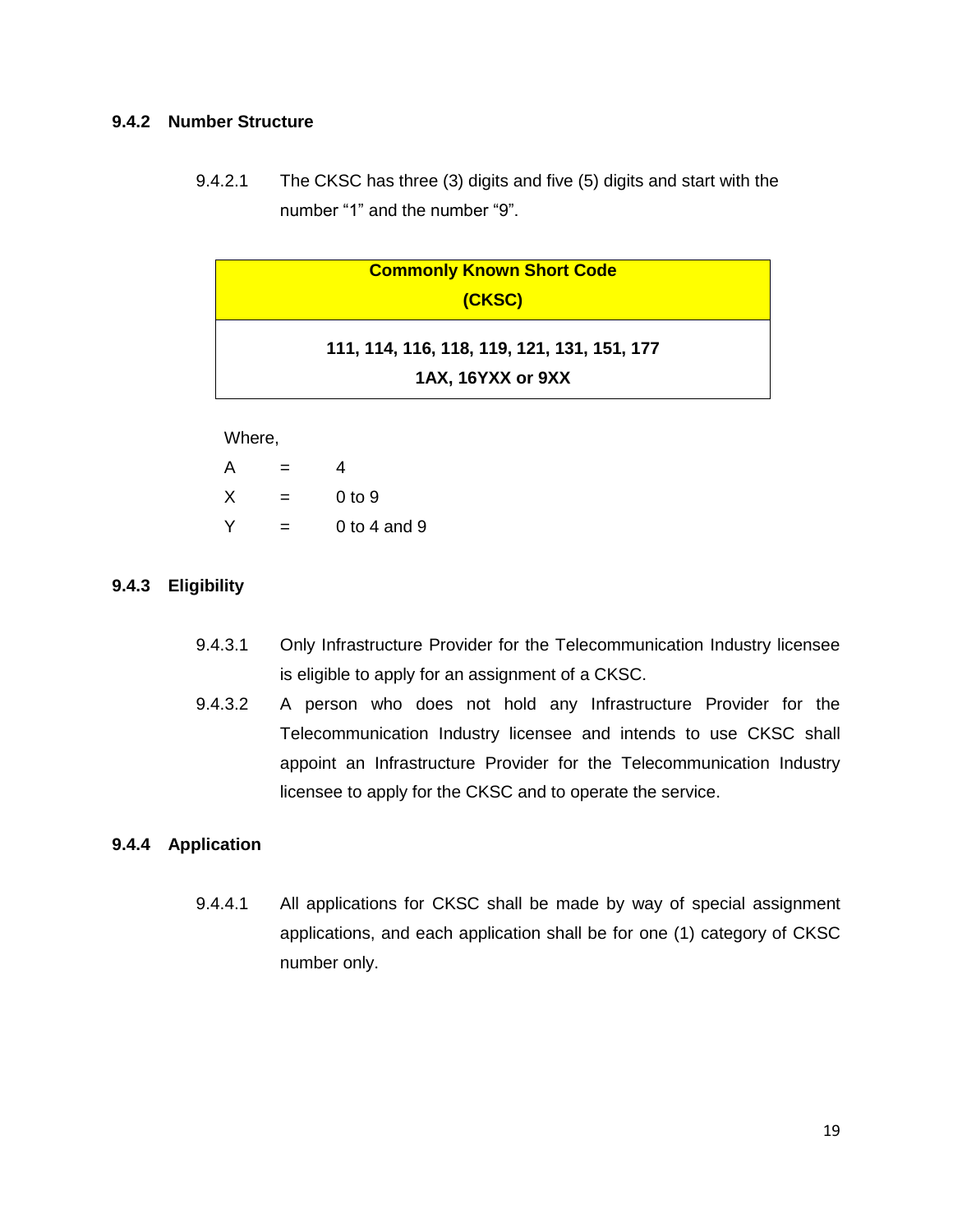#### **9.4.5 Assignment**

9.4.5.1 Each assignment of CKSC shall be for one (1) CKSC number and shall be by way of a special assignment.

#### **9.4.6 Conditions of Assignment**

- 9.4.6.1 Only Standard Conditions as set out in Section I, Sub-Section 5.4 shall apply.
- 9.4.6.2 The successful application shall ensure that the assigned CKSC is accessible from other network services.

#### **9.5 Existing Premium Short Code (EPSC)**

#### **9.5.1 Purpose**

- 9.5.1.1 The EPSC is a form of Short Number, which is assigned for specific public services that may be accessed from other network services of other service providers.
- 9.5.1.2 Prior to the issuance of this Plan, the Authority has assigned a list of services in **Schedule D** for EPSC in Brunei Darussalam for commercial services.

#### **9.5.2 Number Structure**

9.5.2.1 The EPSC has three (3) and starts with the number "1".

| <b>Existing Premium Short Code</b> |
|------------------------------------|
| (EPSC)                             |
| 1AB                                |

Where,

 $A = 7$  $B = 3$  and 6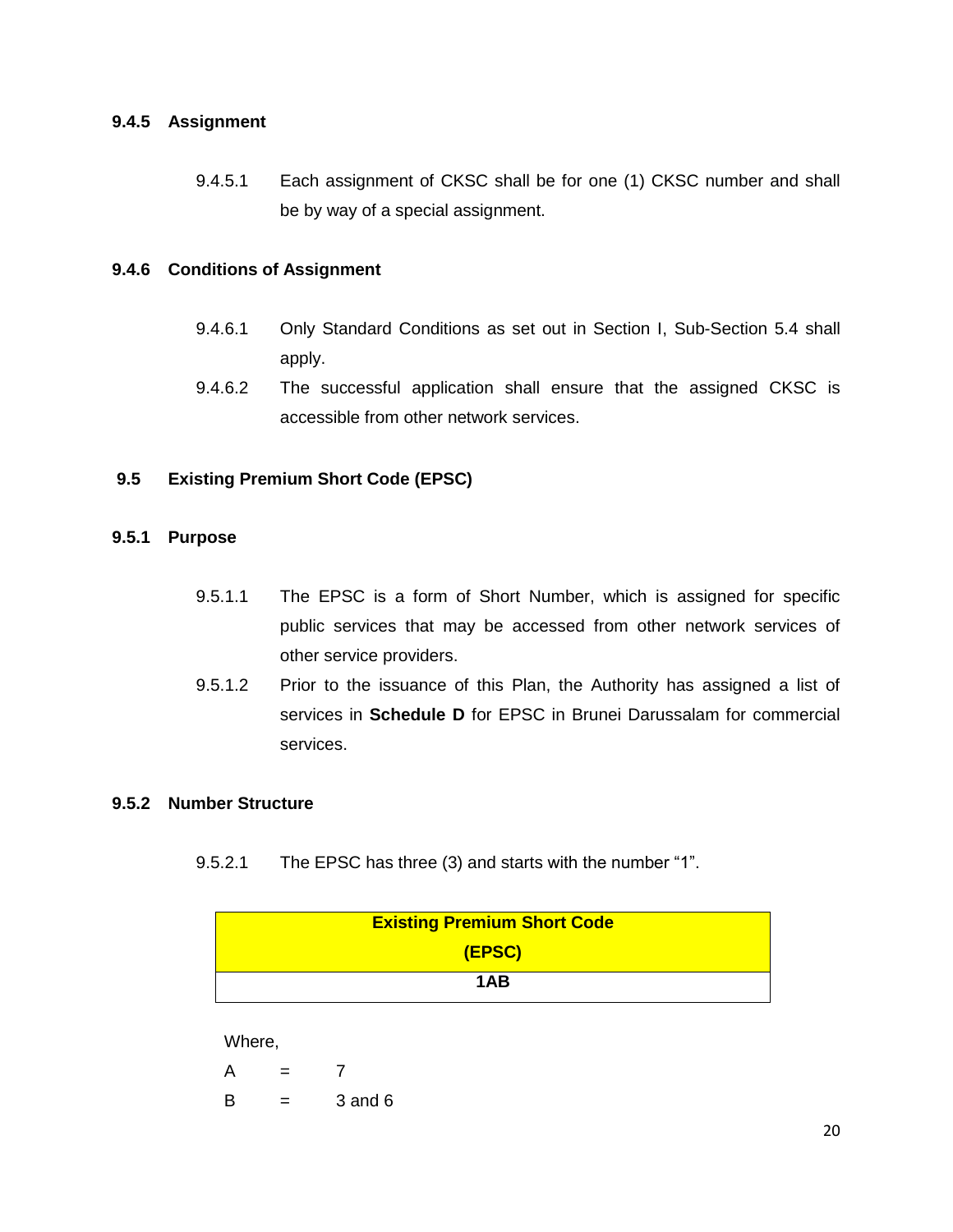#### **9.5.3 Eligibility**

- 9.5.3.1 Infrastructure Provider for the Telecommunication Industry and Service Provider for the Telecommunication Industry licensee are eligible to apply for an assignment of an EPSC.
- 9.5.3.2 A person who does not hold any Service Provider for the Telecommunication Industry licensee and intends to use EPSC shall appoint a Service Provider for the Telecommunication Industry licensee to apply for the EPSC and to operate the service.
- 9.5.3.3 There will be no more three (3) digit numbers issued by the Authority for new application of EPSC. Any person who wish to provide a service that can be accessed from network services of other service providers have to use Premium Service Numbers, 1 900.

#### **9.5.4 Application**

9.5.4.1 All applications for EPSC shall be made by way of special assignment applications, and each application shall be for one (1) category of EPSC number only.

#### **9.5.5 Assignment**

9.5.5.1 Each application for EPSC will be for one number only which will be considered as a special assignment.

#### **9.5.6 Conditions of Assignment**

- 9.5.6.1 Only Standard Conditions as set out in Section I, Sub-Section 5.4 shall apply.
- 9.5.6.2 The successful application shall ensure that the assigned EPSC is accessible from other network services.
- 9.5.6.3 The Authority may open new range of numbers for the EPSC.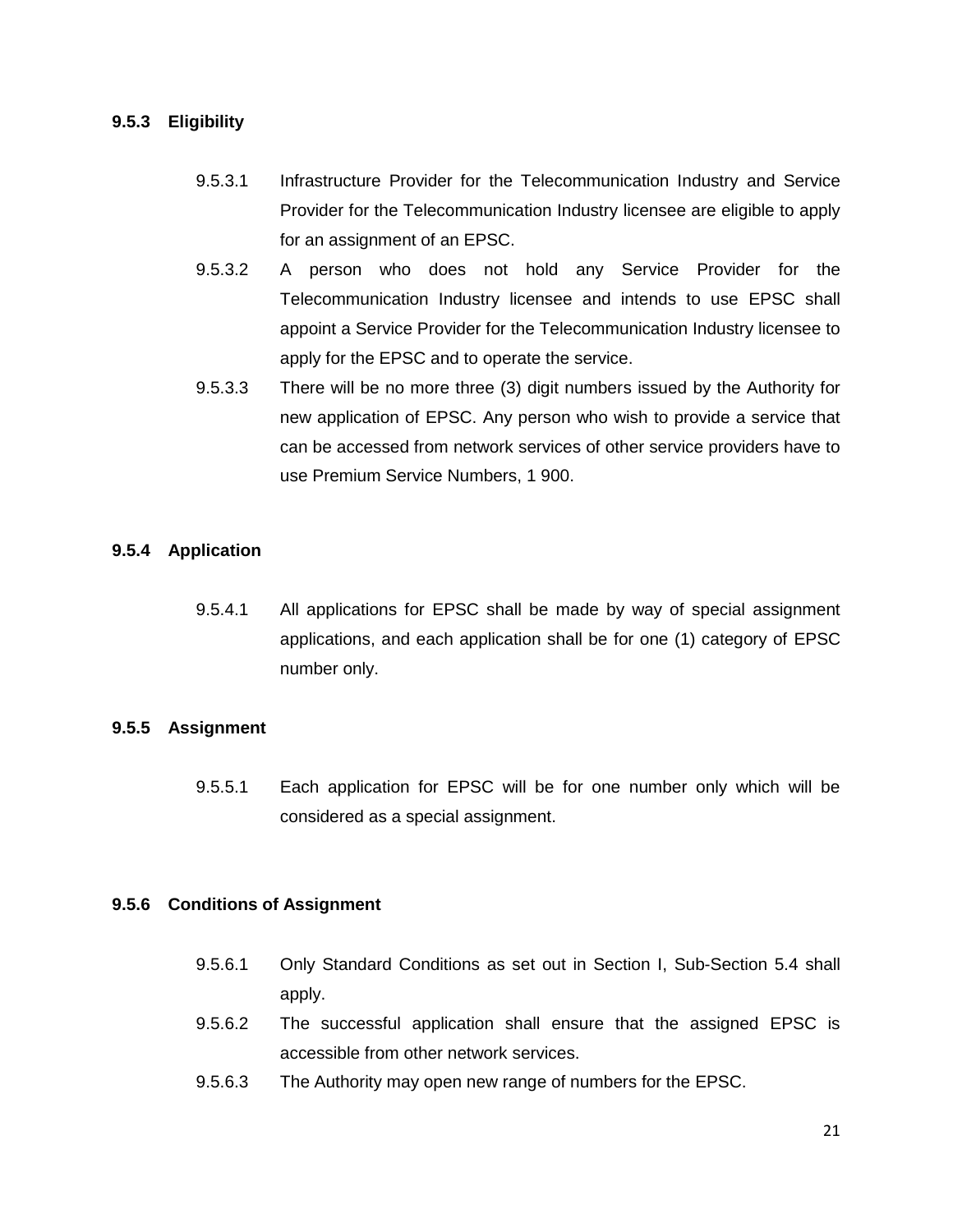#### **9.6 Independent Short Code (ISC)**

#### **9.6.1 Purpose**

- 9.6.1.1 Independent Short Code (ISC) is used for providing application services to end-users, which is only accessible within the assignment holder's network service or for the assignment holder's own internal use. Examples of services with ISC are voicemail, test number, helpline and end-user services.
- 9.6.1.2 Access to the services provided in this category are limited to its respective networks only, this will enable the same ISC to be assigned to another service provided by another service provider.
- 9.6.1.3 Prior to the issuance of this Plan, the Authority has assigned a list of services in **Schedule E** for ISC in Brunei Darussalam for commercial services.

#### **9.6.2 Number Structure**

9.6.2.1 The ISC has three (3) digits and five (5) and start with the number "1" and is illustrated below:

| <b>Independent Short Code</b> |
|-------------------------------|
| (ISC)                         |
| <b>1XY, 16ZYY</b>             |

#### Where

| X | = | 1, 2, 3, 5, 6, 7  |
|---|---|-------------------|
| Y | = | 0 <sub>to</sub> 9 |
| Z | = | 5 to 8            |

#### **9.6.3 Eligibility**

9.6.3.1 Infrastructure Provider for the Telecommunication Industry is eligible to apply for an assignment of an ISC.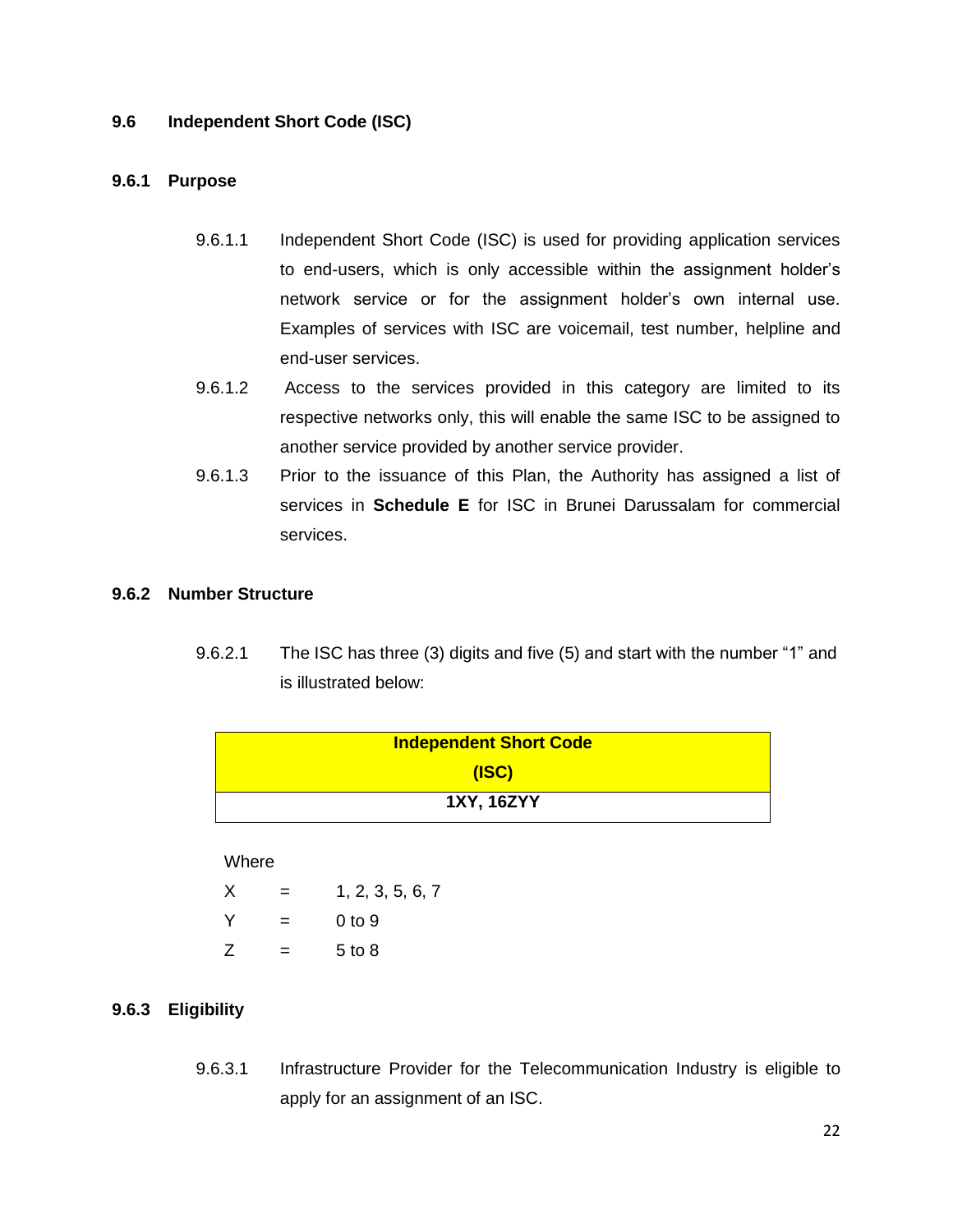#### **9.6.4 Application**

- 9.6.4.1 All applications for ISC shall be made by way of special assignment applications, and shall specifically provide the Authority with the following information:
	- 1. A description of the applicable application service to be accessed using the ISC;
	- 2. The applicable rates for accessing the application service;
	- 3. The commencement date or intended commencement date of the application service; and
	- 4. Such other information as may be relevant.

#### **9.6.5 Assignment**

- 9.6.5.1 Each assignment of ISC shall be by way of a special assignment.
- 9.6.5.2 The ISC which were assigned prior to the issuance of this Plan are listed in **Schedule E**.

#### **9.6.6 Conditions of Assignment**

- 9.6.6.1 Only Standard Conditions as set out in Section I, Sub-Section 5.4 shall apply.
- 9.6.6.2 The successful application shall ensure that the assigned ISC is accessible from other network services.
- 9.6.6.3 The Authority may open new range of numbers for the ISC.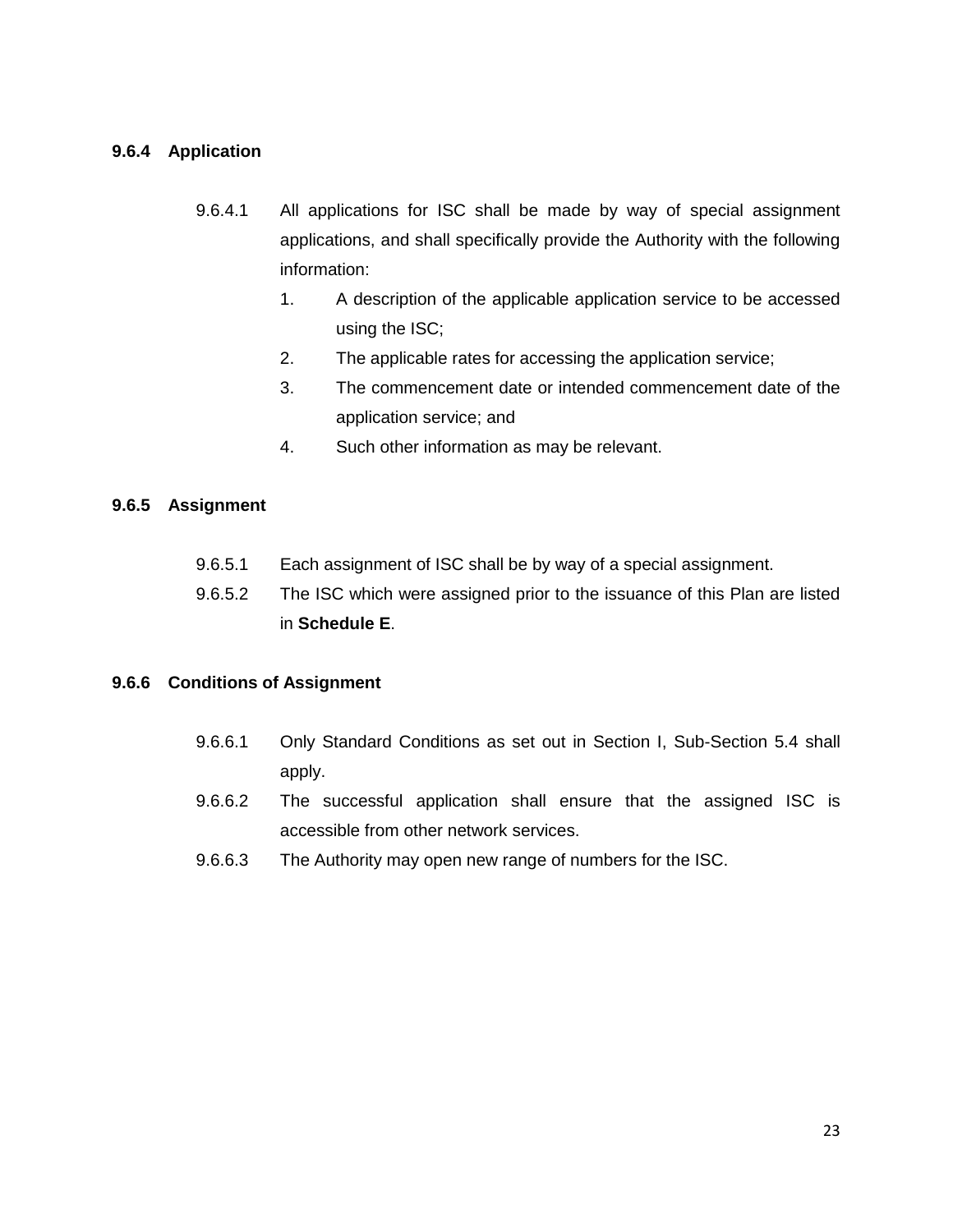## **10. Non-Geographic Number – Special Service Numbers**

#### **10.1 Special Service Number**

- 10.1.1 Special Service Number are Non-Geographic Numbers which are used for the following services:-
	- 10.1.1.1 Data Premium Service (DPS) (38XXX and 39XXX)
	- 10.1.1.2 Freephone Service (1-800)
	- 10.1.1.3 Premium Service (1-900)
	- 10.1.1.4 Home Country Direct Service (800)
	- 10.1.1.5 International Freephone (801)
	- 10.1.1.6 IP Telephony (5 3XX XXX and 5 4XX XXX)
- 10.1.2 The above services are accessed by numbers that do not indicate the geographic location of the persons or services being called or accessed. These services (where applicable) are considered as a national and unified service to ensure that any caller is able to access the services by dialling the same digits regardless of the network of location he or she is calling from.
- 10.1.3 The total digit length follows ITU-T Recommendation E.164 and does not exceed thirteen (13) digits.

#### **10.2 Data Premium Service (DPS)**

#### **10.2.1 Purpose**

10.2.1.1 Data Premium Service (DPS) are numbers used for a service where a messaging party has to send text message to the said number at a predetermined rate.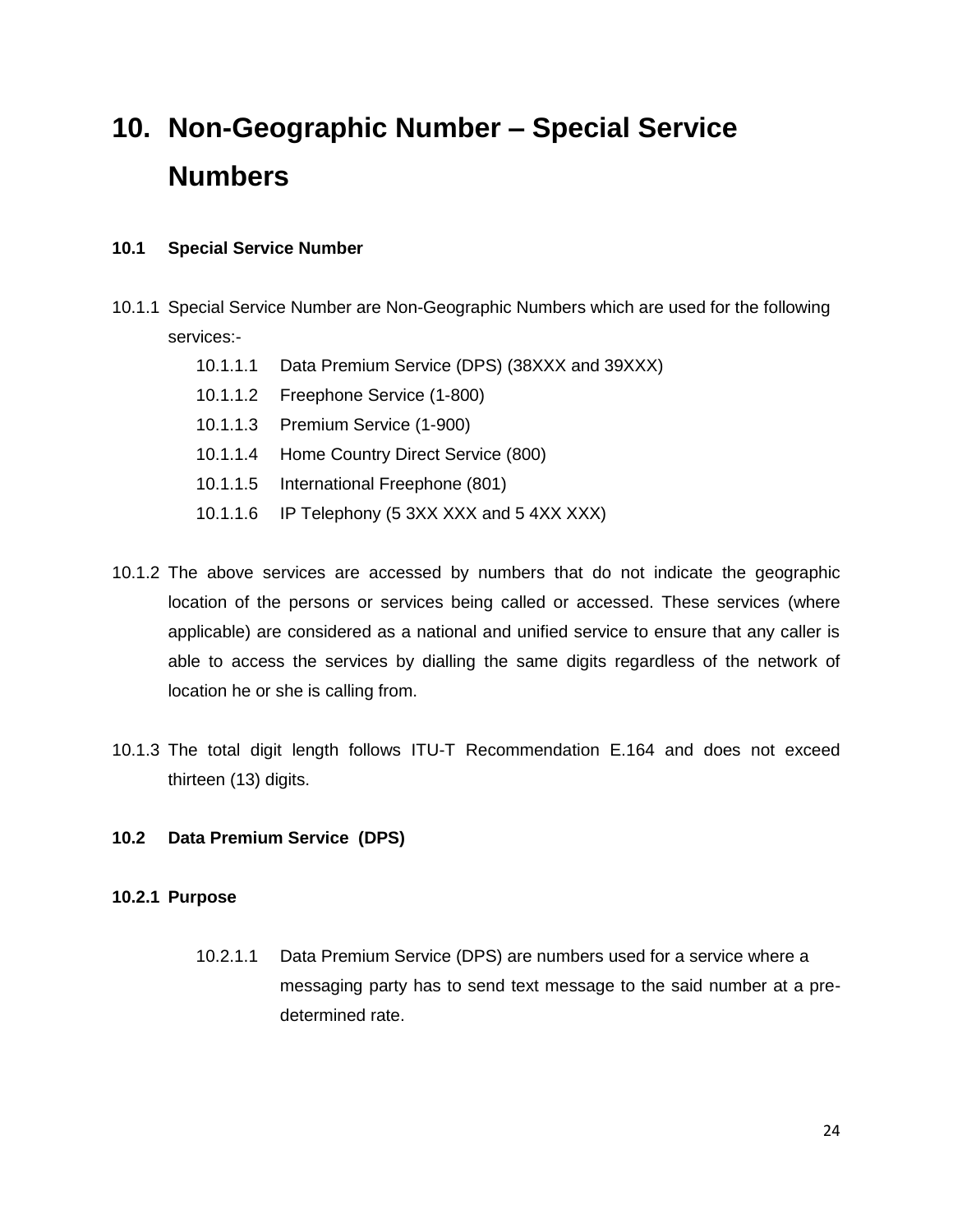#### **10.2.2 Number Structure**

10.2.2.1 The DPS number has five (5) digits and start with the number "3" as illustrated below:-

| <b>Data Premium Service</b> |
|-----------------------------|
| (DPS)                       |
| 3YXXX                       |
|                             |

Where,

 $X = 0$  to 9  $Y = 8$  and 9

#### **10.2.3 Eligibility**

- 10.2.3.1 Only Infrastructure Provider for the Telecommunication Industry and Service Provider for the Telecommunication Industry are eligible to apply for an assignment of DPS.
- 10.2.3.2 A person who does not hold any Service Provider for the Telecommunication Industry licensee and intends to use DPS shall appoint a Service Provider for the Telecommunication Industry licensee to apply for the DPS and to operate the service.

#### **10.2.4 Application**

- 10.2.4.1 All applications for DPS shall be made by way of special assignment applications, and shall specifically provide the Authority with the following information:
	- a) A description of the applicable application service to be accessed using the DPS;
	- b) The applicable rates for accessing the application service;
	- c) The commencement date or intended commencement date of the application service; and
	- d) Such other information as may be relevant.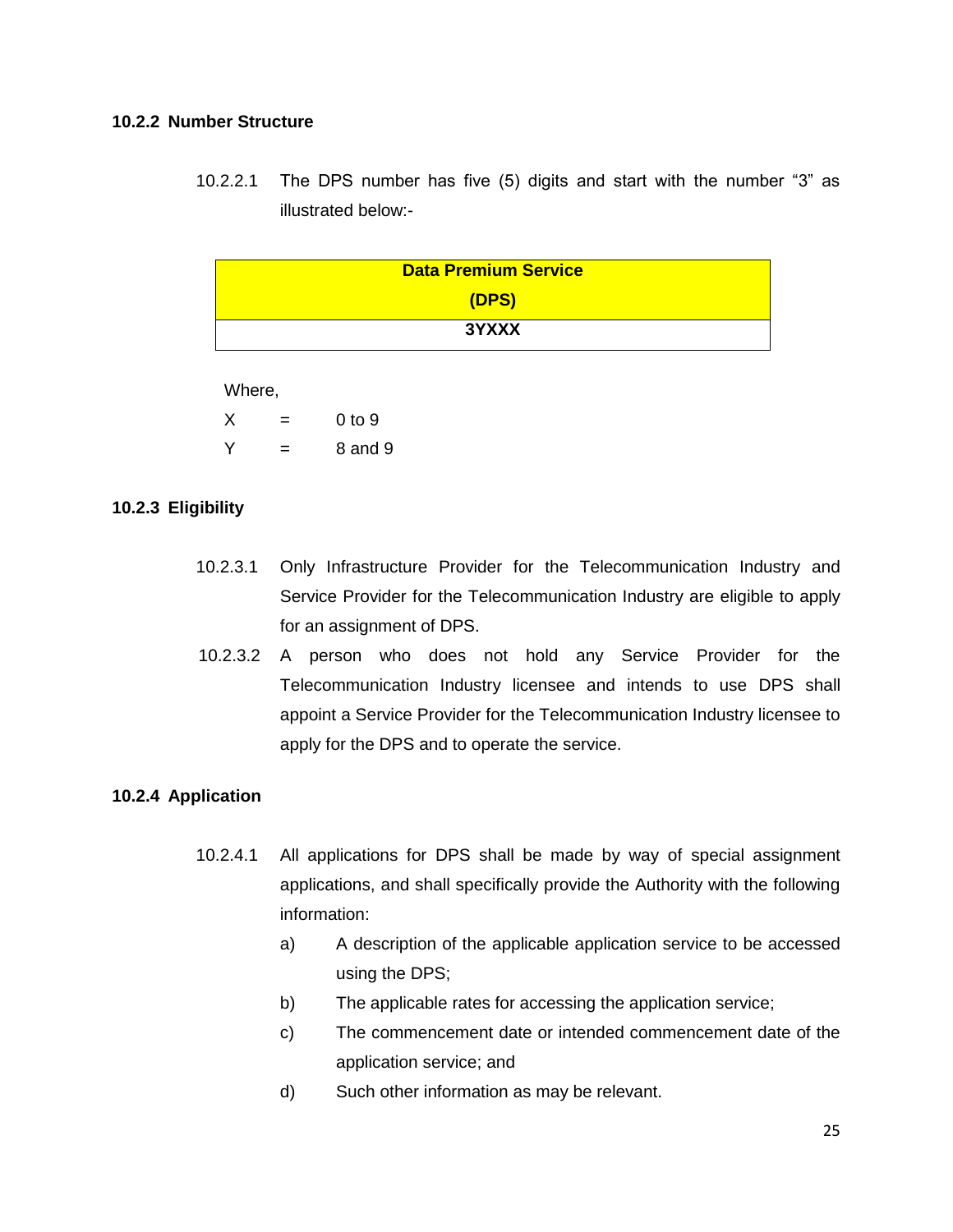#### **10.2.5 Assignment**

10.2.5.1 Each assignment of DPS shall be by way of a special assignment.

#### **10.2.6 Conditions of Assignment**

- 10.2.6.1 Only Standard Conditions as set out in Section I, Sub-Section 5.4 shall apply.
- 10.2.6.2 The successful application shall ensure that the assigned DPS is accessible from other network services.
- 10.2.6.3 The Authority may open new range of numbers for the DPS.

#### **10.3 Freephone Service Numbers**

#### **10.3.1 Purpose**

10.3.1.1 Freephone Service Numbers are numbers used for a service in which a person calling the Freephone Service Number from a fixed network and mobile network bears no charges whereby all call charges are borne by the called party.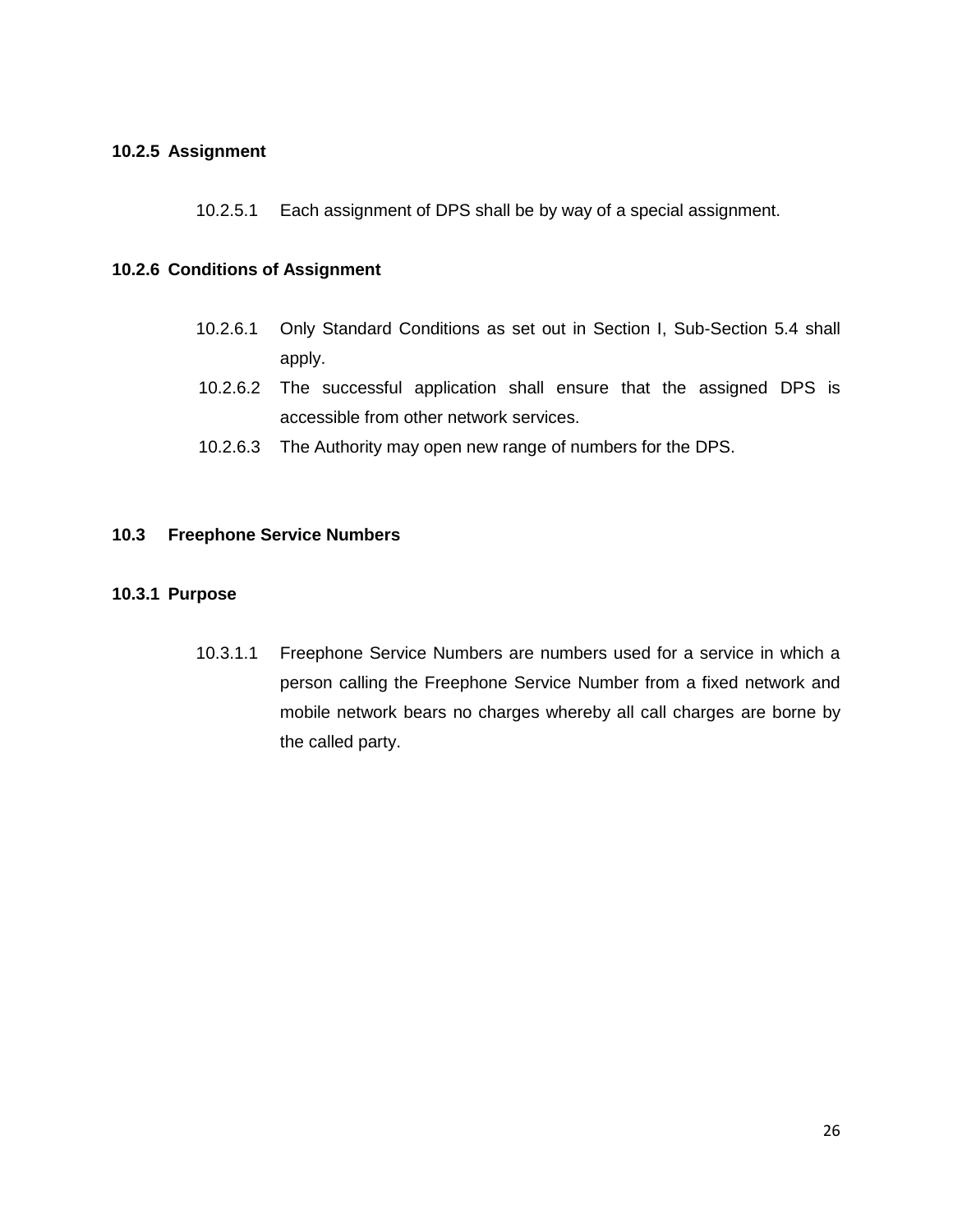#### **10.3.2 Number Structure**

10.3.2.1 The prefix "1800" is designated for Freephone Service Numbers and the number structure is illustrated below:-

| <b>FREEPHONE SERVICE NUMBER</b> |                                 |  |
|---------------------------------|---------------------------------|--|
| <b>Prefix</b>                   | <b>Six Digit Service Number</b> |  |
| 1800                            | XX XX                           |  |

Where,

| $1800 =$ |     | Freephone Service Number Prefix |
|----------|-----|---------------------------------|
| Χ        | $=$ | 0 <sub>to</sub> 9               |

#### **10.3.3 Eligibility**

- 10.3.3.1 Infrastructure Provider for the Telecommunication Industry and Service Provider for the Telecommunication Industry are eligible to apply for an assignment of the Freephone Service Numbers.
- 10.3.3.2 A person who does not hold any Service Provider for the Telecommunication Industry licensee and intends to use Freephone Service Number shall appoint a Service Provider for the Telecommunication Industry licensee to apply for the Freephone Service Number and to operate the service or he/she may operate the service their own.

#### **10.3.4 Application**

10.3.4.1 All applications for Freephone Service Numbers may be made by way of special assignment applications. All applications of Freephone Service Numbers are on-first come and first-serve basis.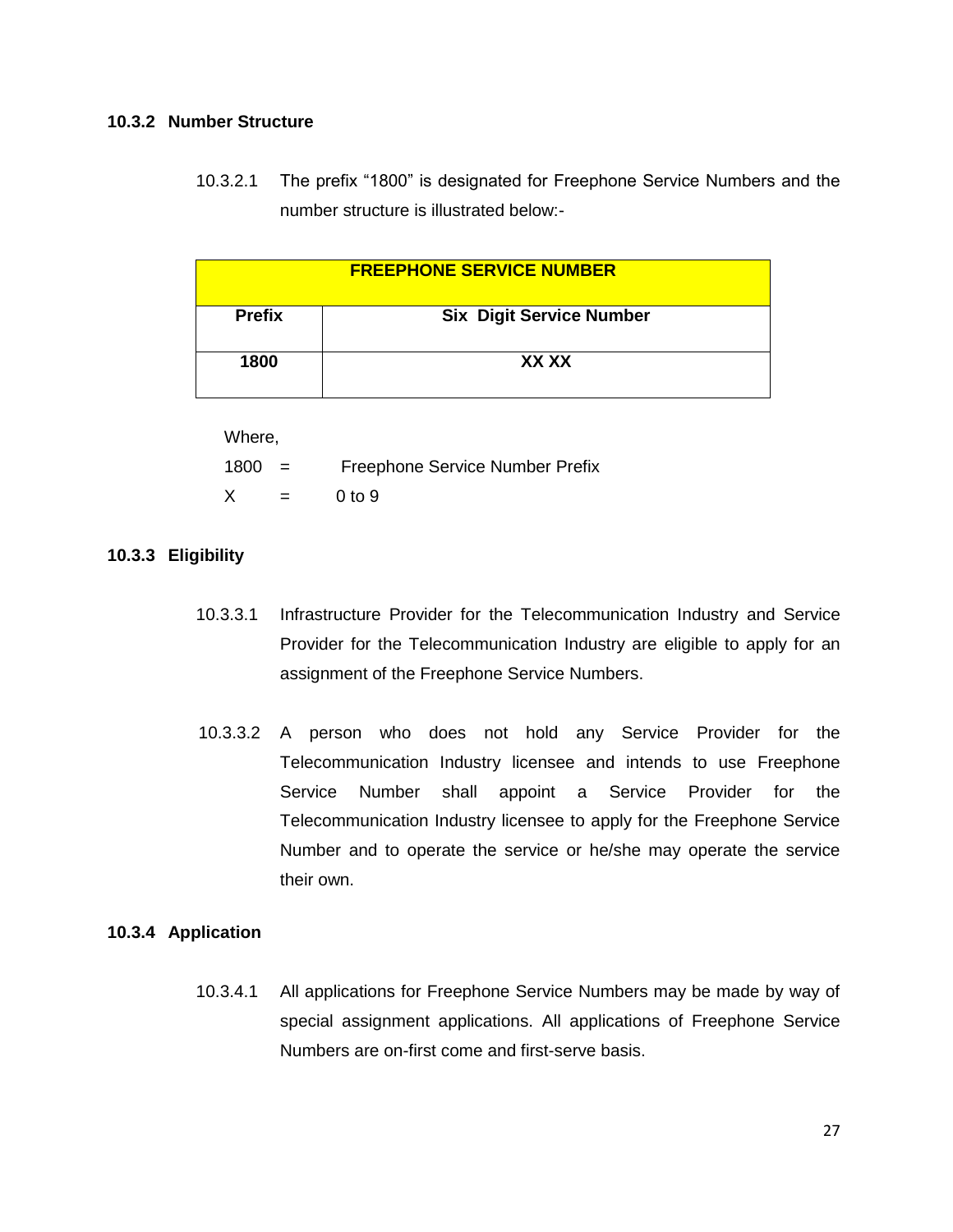#### **10.3.5 Assignment**

10.3.5.1 All assignments for Freephone Service Numbers shall be by way of special assignment.

#### **10.3.6 Conditions of Assignment**

- 10.3.6.1 Only Standard Conditions as set out in Section I, Sub-Section 5.4 shall apply.
- 10.3.6.2 The successful applicant ensures that the assigned Service Provider Code is accessible from other network services.

#### **10.4 Premium Service Numbers**

#### **10.4.1 Purpose**

- 10.4.1.1 Premium Service Numbers are numbers used for a service in which the calling party gains access to voice content at a pre-determined rate.
- 10.4.1.2 Such voice content includes information, specialist information provided by an appropriately qualified person or entertainment services.

#### **10.4.2 Number Structure**

10.4.2.1 The prefix "1900" is designated for Premium Service Numbers and the number structure is illustrated below:-

| <b>PREMIUM SERVICE NUMBER</b> |                          |  |
|-------------------------------|--------------------------|--|
| Prefix                        | Six Digit Service Number |  |
| 1900                          | <b>XXXX</b>              |  |

Where,

- 1900 = Premium Service Number Prefix
- $X = 0$  to 9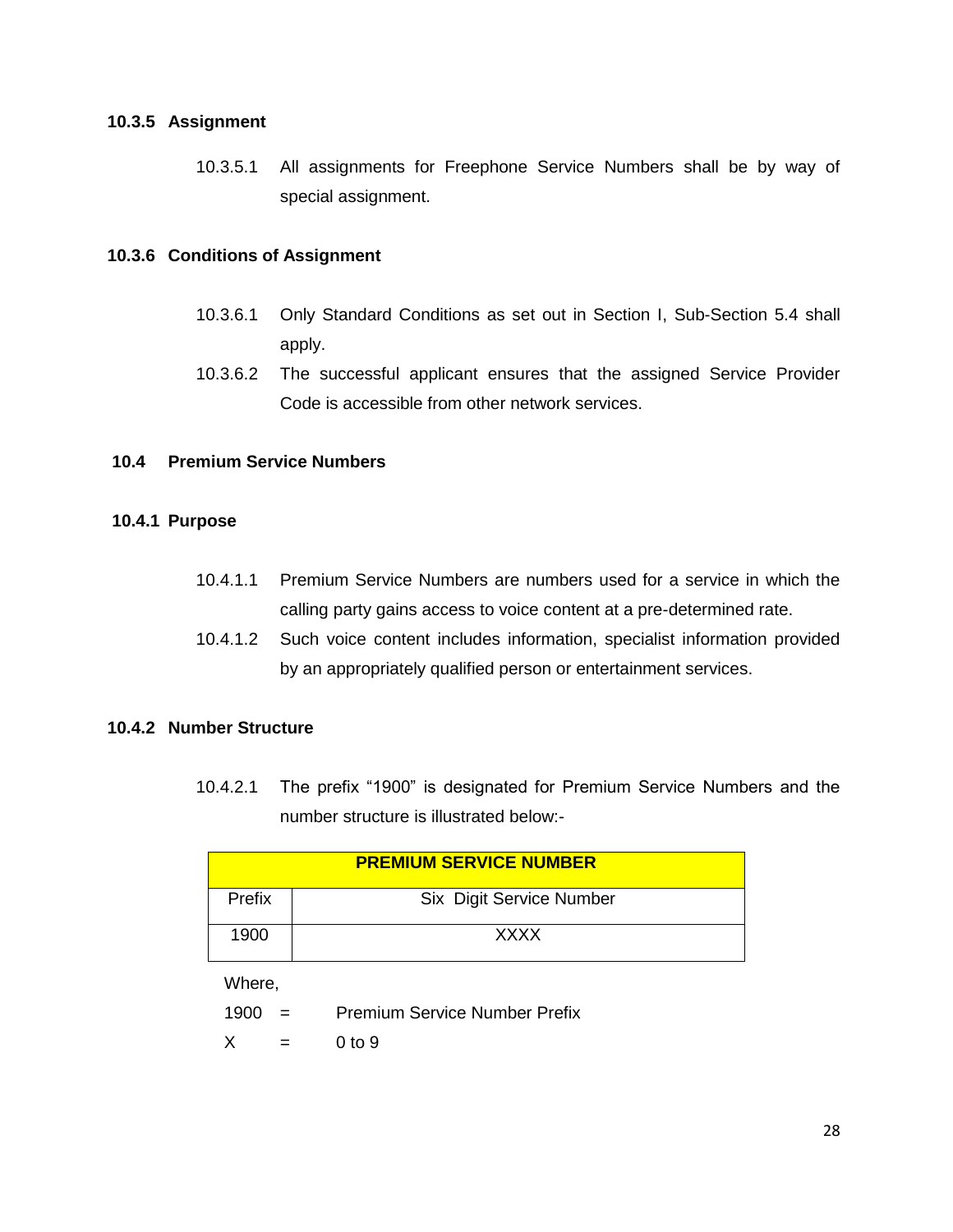#### **10.4.3 Eligibility**

- 10.4.3.1 Infrastructure Provider for the Telecommunication Industry and Service Provider for the Telecommunication Industry are eligible to apply for an assignment of the Premium Service Numbers.
- 10.4.3.2 A person who does not hold any Service Provider for the Telecommunication Industry licensee and intends to use Premium Service Number shall appoint a Service Provider for the Telecommunication Industry licensee to apply for the Premium Service Number and to operate the service or he/she may operate the service their own.

#### **10.4.4 Application**

10.4.4.1 All applications for Premium Service Numbers may be made by way of special assignment applications. All applications of Premium Service Numbers are on-first come and first-serve basis.

#### **10.4.5 Assignment**

10.4.5.1 All assignments for Premium Service Numbers shall be by way of special assignment.

#### **10.4.6 Conditions of Assignment**

- 10.4.6.1 Only Standard Conditions as set out in Section I, Sub-Section 5.4 shall apply.
- 10.4.6.2 The successful applicant ensures that the assigned Service Provider Code is accessible from other network services.
- 10.4.6.3 The assignment holder of Premium Service Numbers shall:
	- a) Comply with any guidelines issued by the Authority for the Premium Service Numbers; and
	- b) Comply with rate set by the Authority.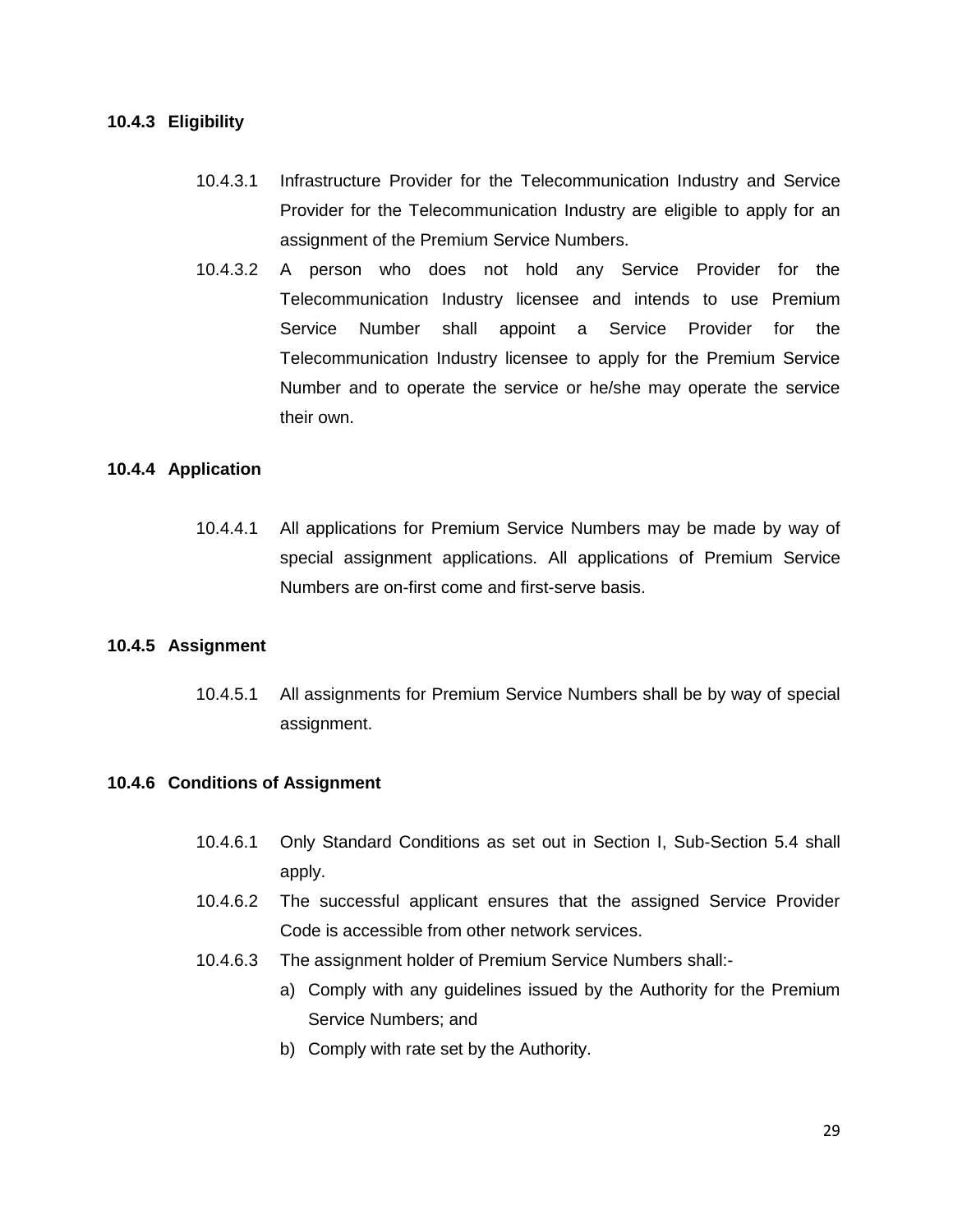#### **10.5 Home Country Direct Service**

#### **10.5.1 Purpose**

10.5.1.1 Home Country Direct Service (HCDS) are numbers used for toll-free services to call other countries outside Brunei Darussalam. The numbers are used to allow persons in Brunei Darussalam to self-dial and charge the call to their called party as collect calls.

#### **10.5.2 Number Structure**

10.5.2.1 The prefix "800" is designated for Home Country Direct Service and the number structure is illustrated below:-

| <b>HOME COUNTRY DIRECT SERVICE NUMBER</b> |                       |  |
|-------------------------------------------|-----------------------|--|
| <b>Prefix</b>                             | <b>Service Number</b> |  |
| 800                                       | 1111, XXX             |  |

Where,

- 800 = Home Country Direct Service Prefix
- $X = 0$  to 9

#### **10.5.3 Eligibility**

- 10.5.3.1 Only Infrastructure Provider for the Telecommunication Industry is eligible to apply for an assignment of Home Country Direct Services.
- 10.5.3.2 A person who does not hold any Infrastructure Provider for the Telecommunication Industry licensee and intends to use Home Country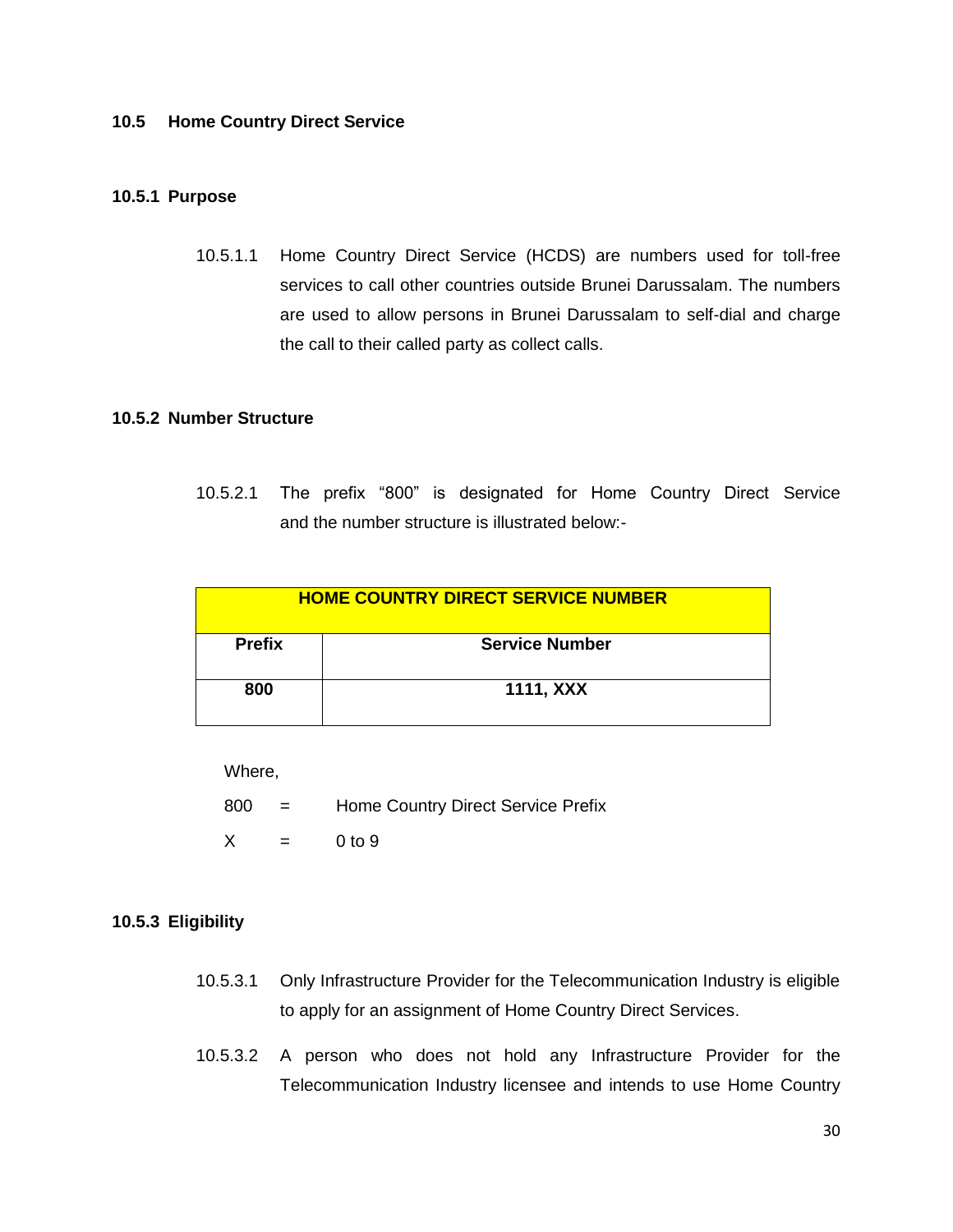Direct Services shall appoint an Infrastructure Provider for the Telecommunication Industry licensee to apply for the Home Country Direct Services and to operate the service or he/she may operate the service on their own.

#### **10.5.4 Application**

10.5.4.1 All applicants for Home Country Direct Services need to agree on the commercial (accounting rates), connectivity (via direct link or transit) and the exchange of routing number and access number for programming and testing.

#### **10.5.5 Assignment**

10.5.5.1 All assignments for Home Country Direct Services shall be by way of special assignment.

#### **10.5.6 Conditions of Assignment**

- 10.5.6.1 Only Standard Conditions as set out in Section I, Sub-Section 5.4 shall apply.
- 10.5.6.2 The assignment holder of Home Country Direct Service Numbers shall:
	- a) Comply with any guidelines issued by the Authority for the Home Country Direct Service Numbers; and Comply with rates that have been agreed upon application.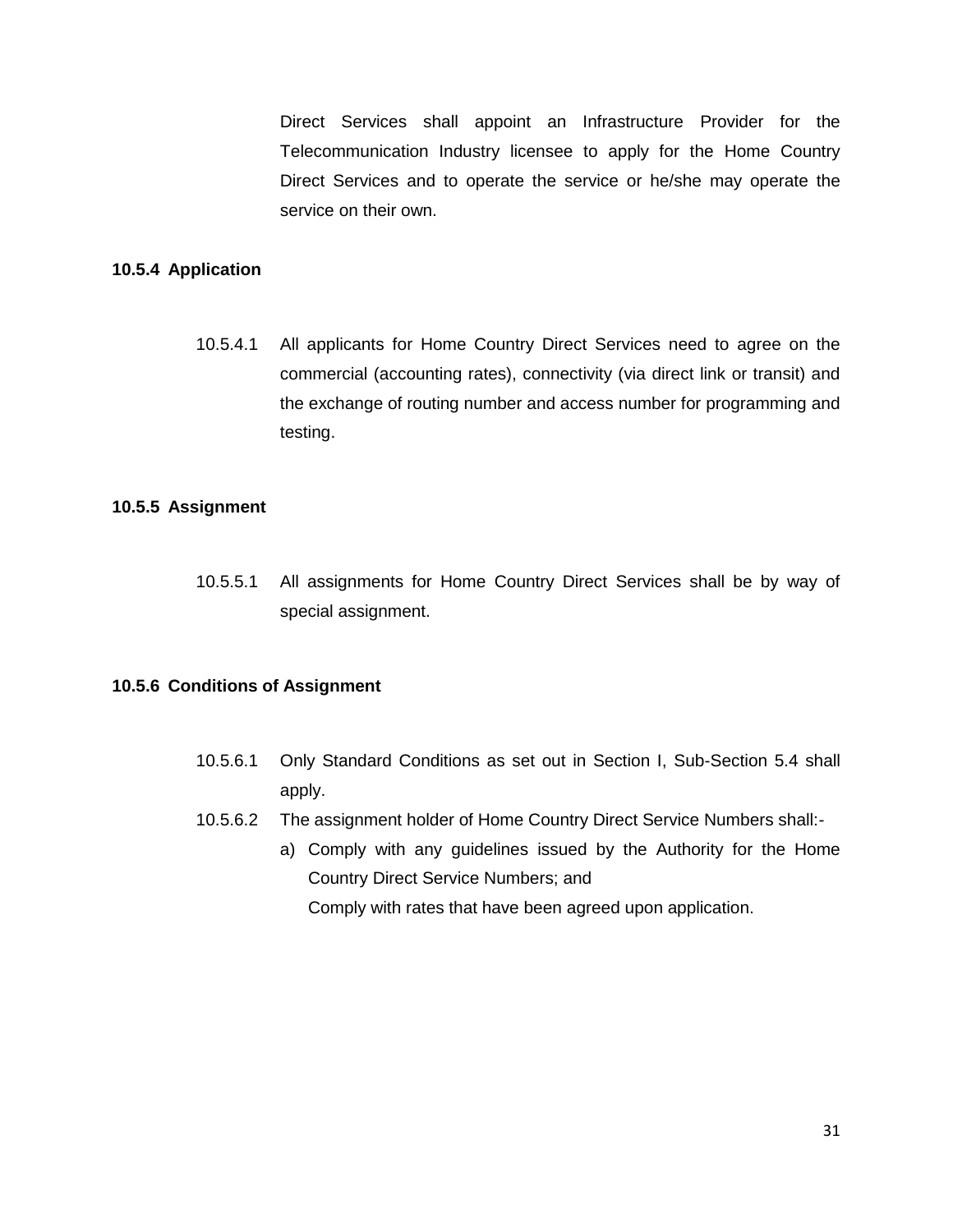#### **10.6 International Freephone Service (IFS)**

#### **10.6.1 Purpose**

10.6.1.1 International Freephone Service (IFS) are numbers used for toll-free services between callers in Brunei Darussalam and the overseas party. The numbers are used to allow callers in Brunei Darussalam to self-dial and charge the call to their called party as collect calls. IFS provide a customer helpline service for manufacturers that are not based in Brunei Darussalam.

#### **10.6.2 Number Structure**

10.6.2.1 The prefix "801" is designated for International Freephone Service and the number structure is illustrated below:-

| INTERNATIONAL FREEPHONE SERVICE NUMBER |                         |  |
|----------------------------------------|-------------------------|--|
| <b>Prefix</b>                          | <b>Three Digit Code</b> |  |
| 801                                    | <b>XXXX</b>             |  |

Where,

- 801 = International Freephone Service
- $X = 0$  to 9

#### **10.6.3 Eligibility**

10.6.3.1 Only Infrastructure Provider for the Telecommunication Industry is eligible to apply for an assignment of Home Country Direct Services.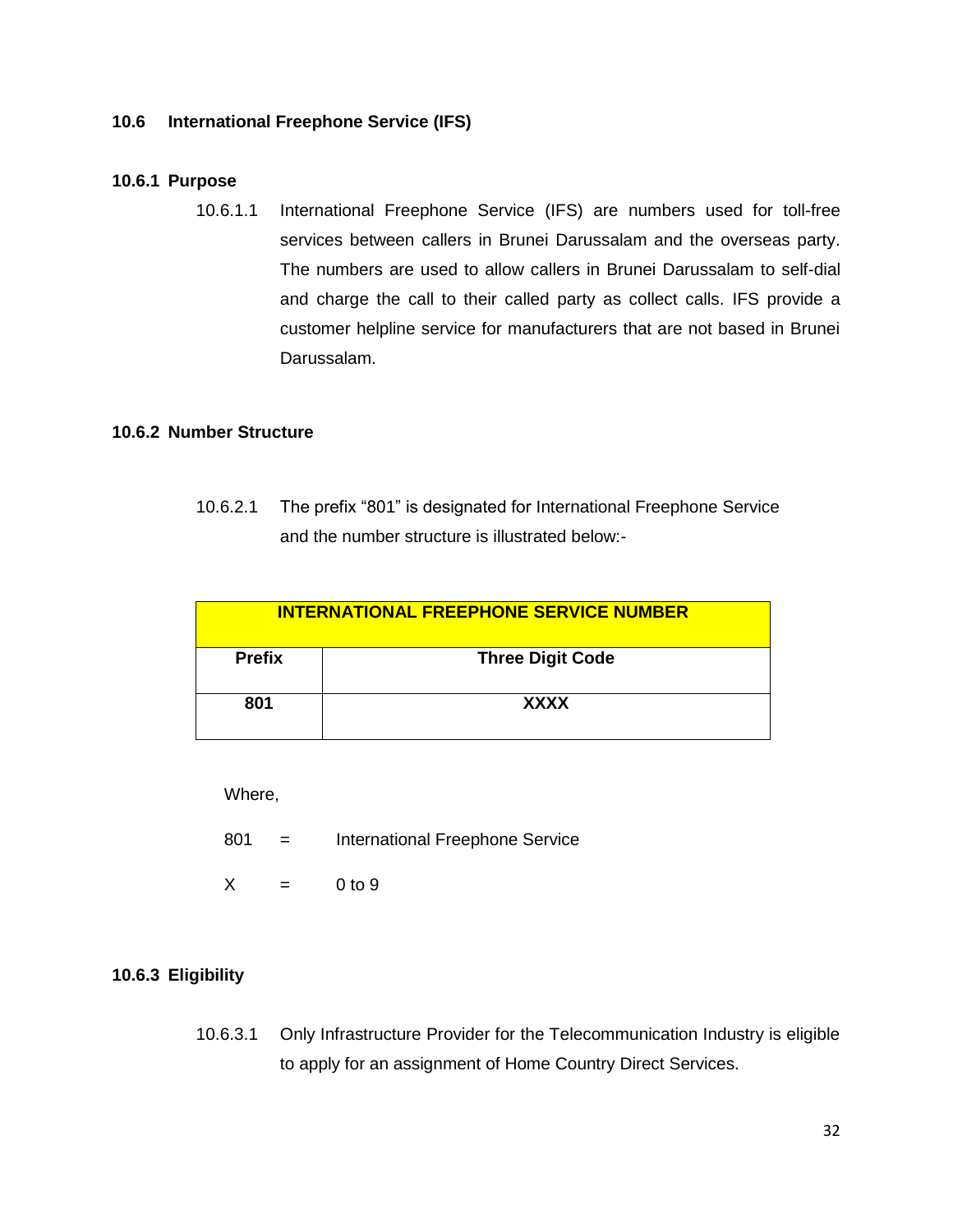10.6.3.2 A person who does not hold any Infrastructure Provider for the Telecommunication Industry licensee and intends to use Home Country Direct Services shall appoint an Infrastructure Provider for the Telecommunication Industry licensee to apply for the Home Country Direct Services and to operate the service or he/she may operate the service on their own.

#### **10.6.4 Application**

10.6.4.1 All applicants for International Freephone Service need to agree on the commercial (accounting rates), connectivity (via direct link or transit) and the exchange of routing number and access number for programming and testing.

#### **10.6.5 Assignment**

10.6.5.1 All applications for International Freephone Service shall be made by way of special assignment applications.

#### **10.6.6 Conditions of Assignment**

- 10.6.6.1 Only Standard Conditions as set out in Section I, Sub-Section 5.4 shall apply.
- 10.6.6.2 The assignment holder of International Freephone Service Numbers shall:
	- a) Comply with any guidelines issued by the Authority for the International Freephone Service Numbers; and
	- b) Comply with rates that have been agreed upon application.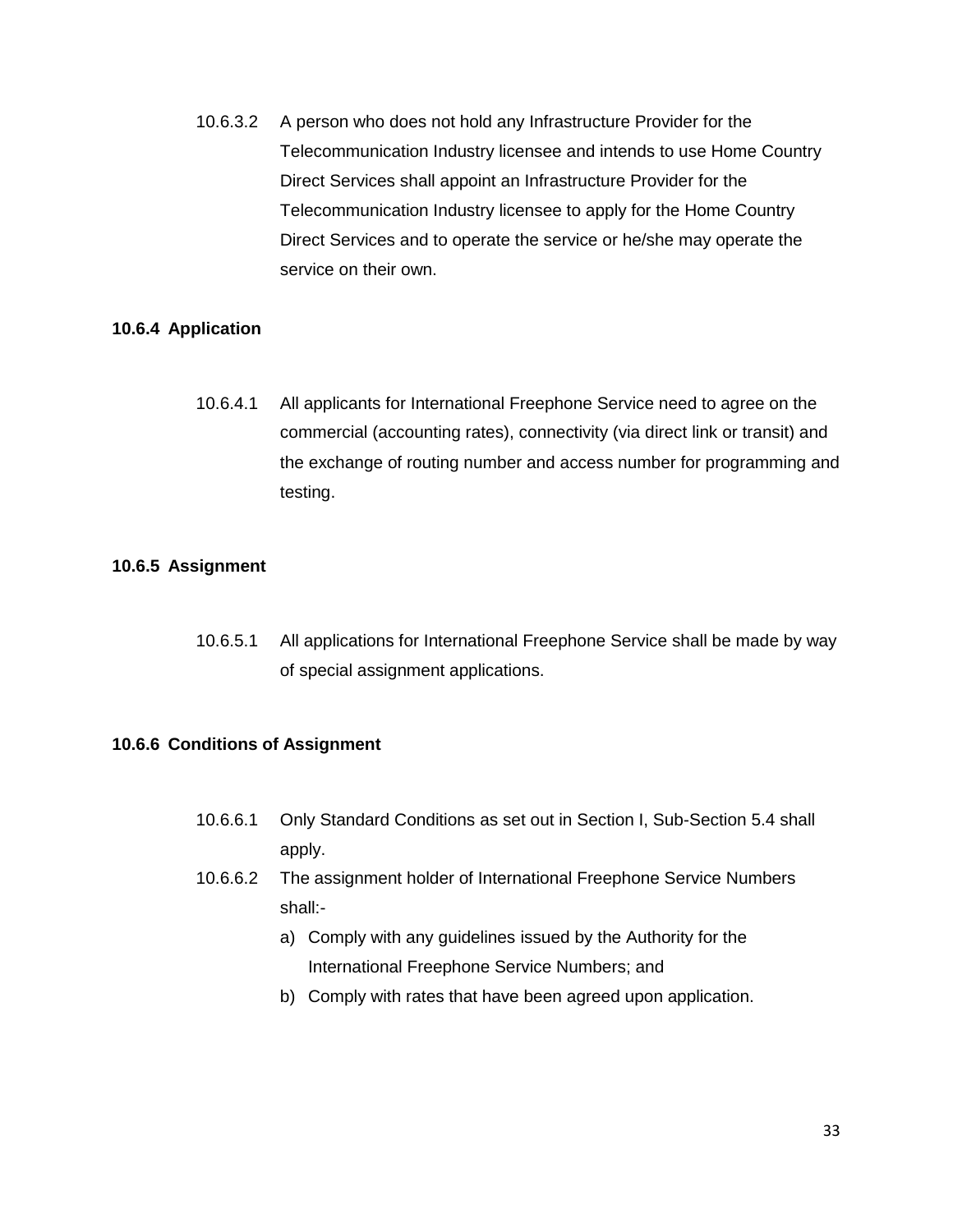#### **10.7 IP Telephony**

#### **10.7.1 Purpose**

10.7.1.1 IP Telephony is used for services between a person in Brunei Darussalam and the calling party regardless of their location. This service uses a software based telephone which can be used on PC or laptops via broadband internet access.

#### **10.7.2 Number Structure**

10.7.2.1 The IP Telephony Number has 8 digits and start with the number 5. The number structure is illustrated below:-

| <b>IP Telephony</b> |  |
|---------------------|--|
| 5 YXX XXX           |  |

#### Where,

| Y | = | 3, 4 to 9 |
|---|---|-----------|
| X | = | 0 to 9    |

#### **10.7.3 Eligibility**

10.7.3.1 Only Infrastructure Provider for the Telecommunication Industry is eligible to apply for an assignment of IP Telephony Services.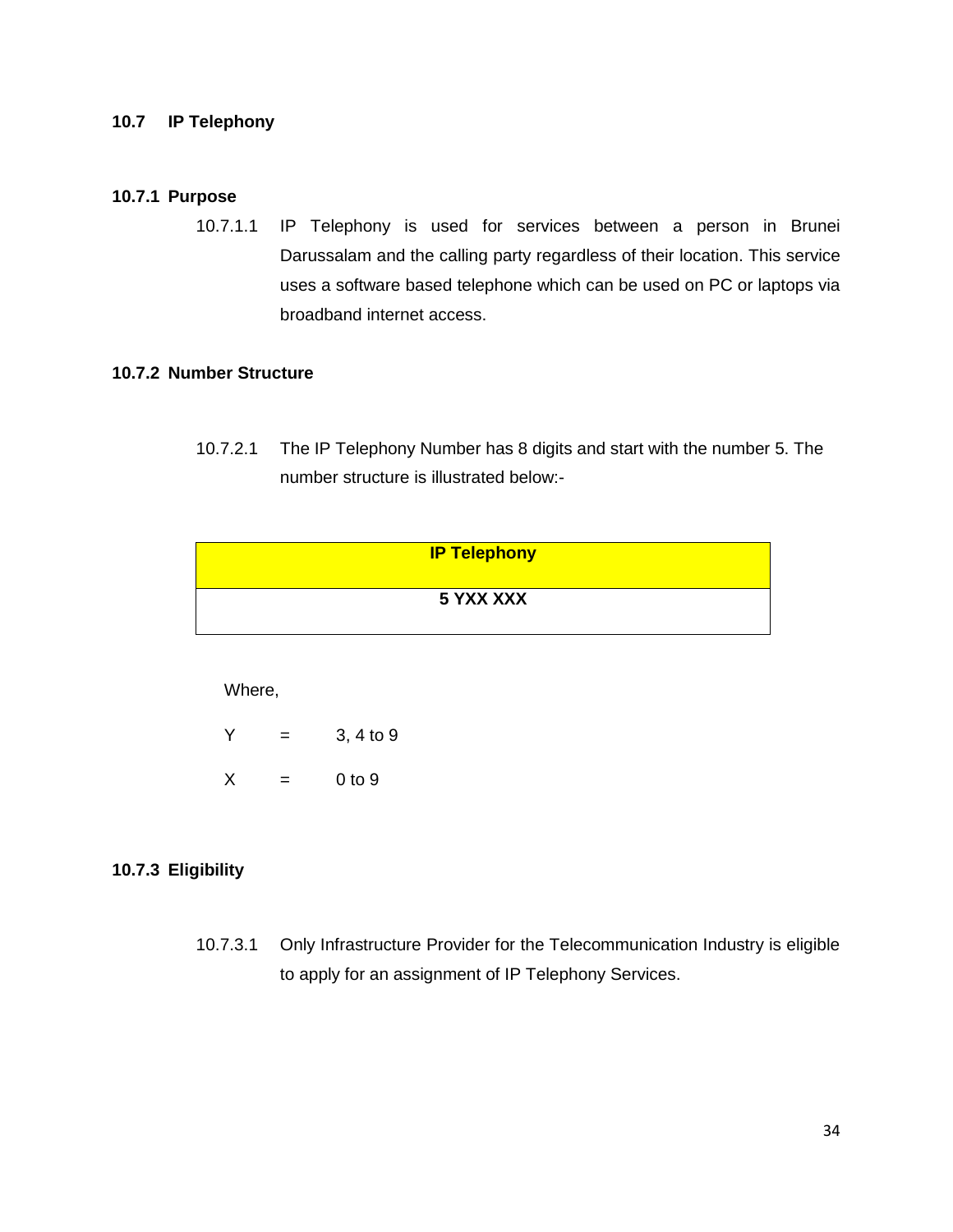#### **10.7.4 Application**

10.7.4.1 All applications for IP Telephony Numbers may be made by way of special assignment applications. All applications of IP Telephony Numbers are on-first come first-serve basis

#### **10.7.5 Assignment**

- 10.7.5.1 The IP Telephony numbers which have been assigned prior to the issuance of this Plan are listed in Schedule G
- 10.7.5.2 IP Telephony numbers shall be applied for and assigned in blocks of 10 000 running numbers unless otherwise stated.

#### **10.7.6 Conditions of Assignment**

- 10.7.6.1 Only Standard Conditions as set out in Section I, Sub-Section 5.4 shall apply.
- 10.7.6.2 The assignment holder of IP Telephony Numbers shall:
	- a) Comply with any guidelines issued by the Authority for the IP Telephony Numbers; and
	- b) Comply with rates that have been agreed upon application.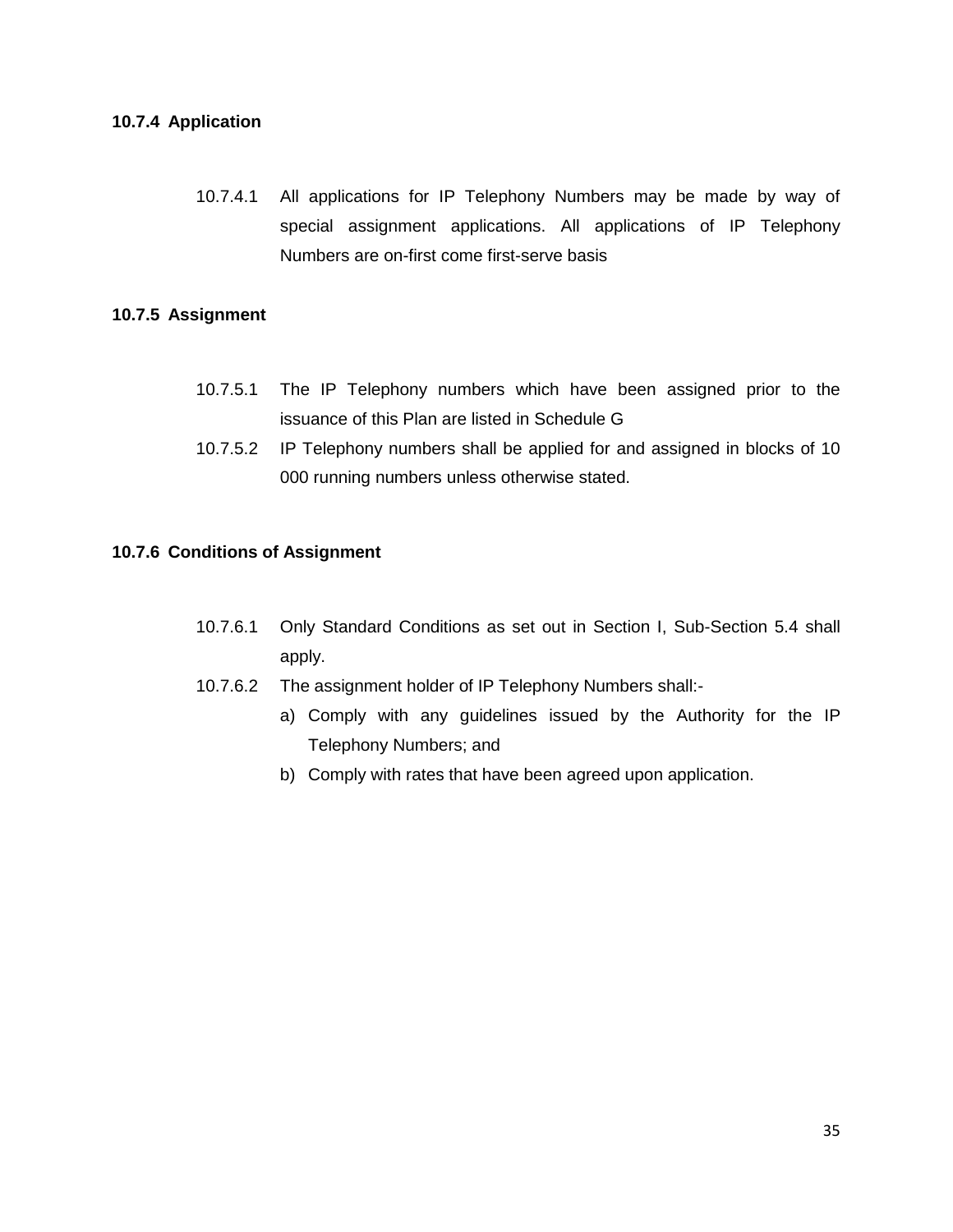### **11. Non-Geographic Numbers – Mobile Numbers**

#### **11.1 Overview**

- 11.1.1 Mobile Numbers are also Non-Geographic Numbers which are used for network or application services which encompass features such as the mobility of the terminating device and the concept of personal association with an assigned number.
- 11.1.2 Services which use these types of numbers are as follows:
	- 11.1.2.1 Public Cellular Services;
	- 11.1.2.2 Paging Services.
	- 11.1.2.3 Digital Public Mobile Radio Services;

#### **11.2 Public Cellular Services**

#### **11.2.1 Number Structure**

11.2.1.1 The Mobile Number has seven (7) digits and start with the number "8" and "7". The structures are as follows:-

# **PUBLIC CELLULAR SERVICE NUMBER 8YXXXXX or 7YXXXXX**

Where,

- $Y = 1$  to 4; 6 to 9 Mobile Network Identifier
- $X = 0$  to 9, Subscriber Number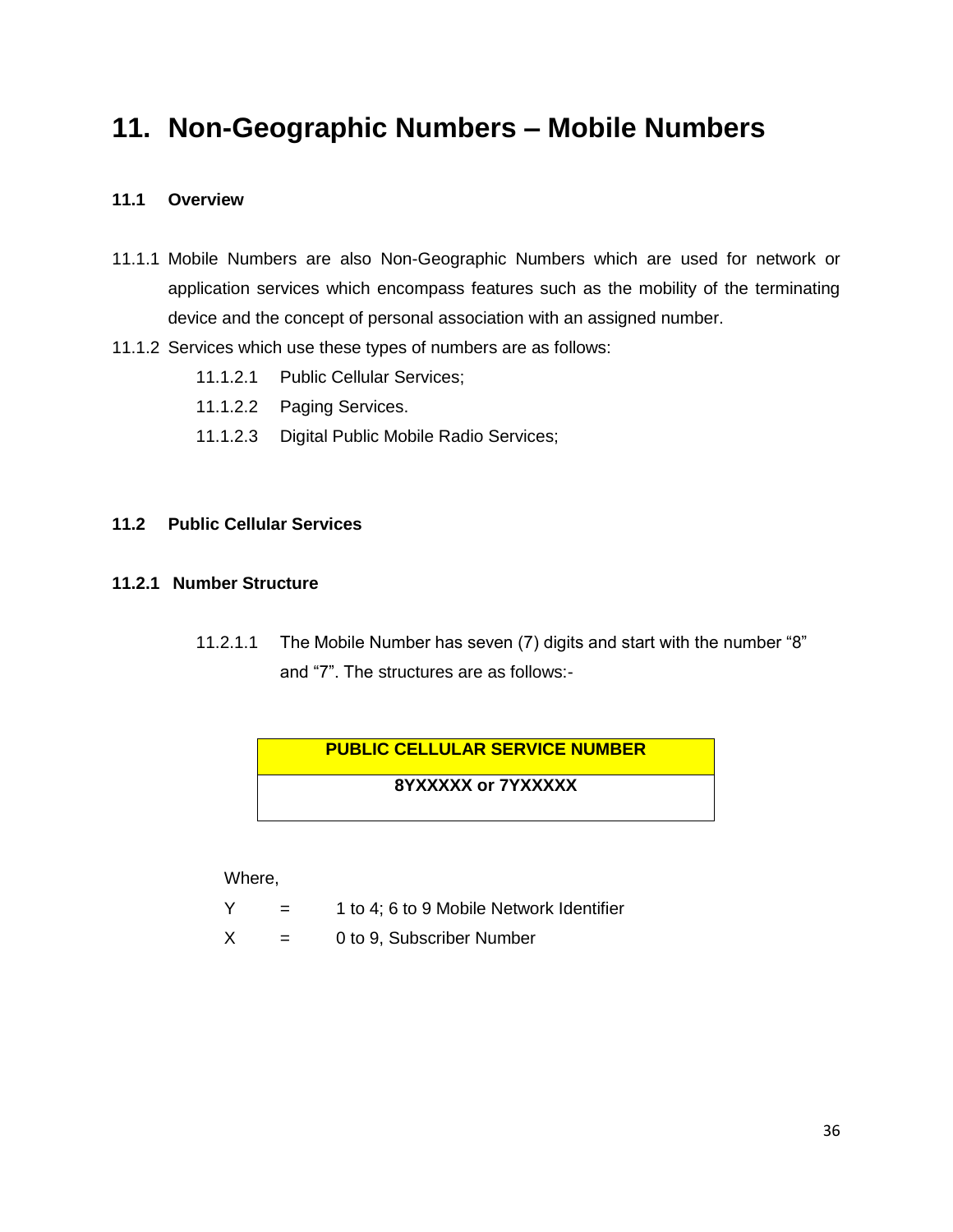#### **11.2.2 Eligibility**

11.2.2.1 Only Infrastructure Provider for the Telecommunication Industry is eligible to apply for an assignment of Public Cellular Service Numbers.

#### **11.2.3 Applications**

11.2.3.1 All applications for Public Cellular Services shall be made by way of special assignment applications.

#### **11.2.4 Assignment**

- 11.2.4.1 The Public Cellular Services which were assigned prior to the issuance of this Plan are listed in **Schedule F**.
- 11.2.4.2 Public Cellular Services shall be applied for and assigned in blocks of 10,000 running numbers unless otherwise stated

#### **11.2.5 Conditions of Assignment**

- 11.2.5.1 Only Standard Conditions as set out in Section I, Sub-Section 5.4 shall apply.
- 11.2.5.2 Special Conditions
	- 11.2.5.2.1 The Public Cellular Service Number block assigned by the Authority shall be retained by the assignment holder for a period of twelve (12) months from the date of assignment.
	- 11.2.5.2.2 If the assignment holder does not use or activate the Public Cellular Service Number block within the aforementioned twelve (12) month period, then on the next day after the expiry of the said twelve (12) month period, the assigned Public Cellular Service Number block shall be automatically cancelled in accordance with Sub-Section 6.2 and the Authority may re-assign the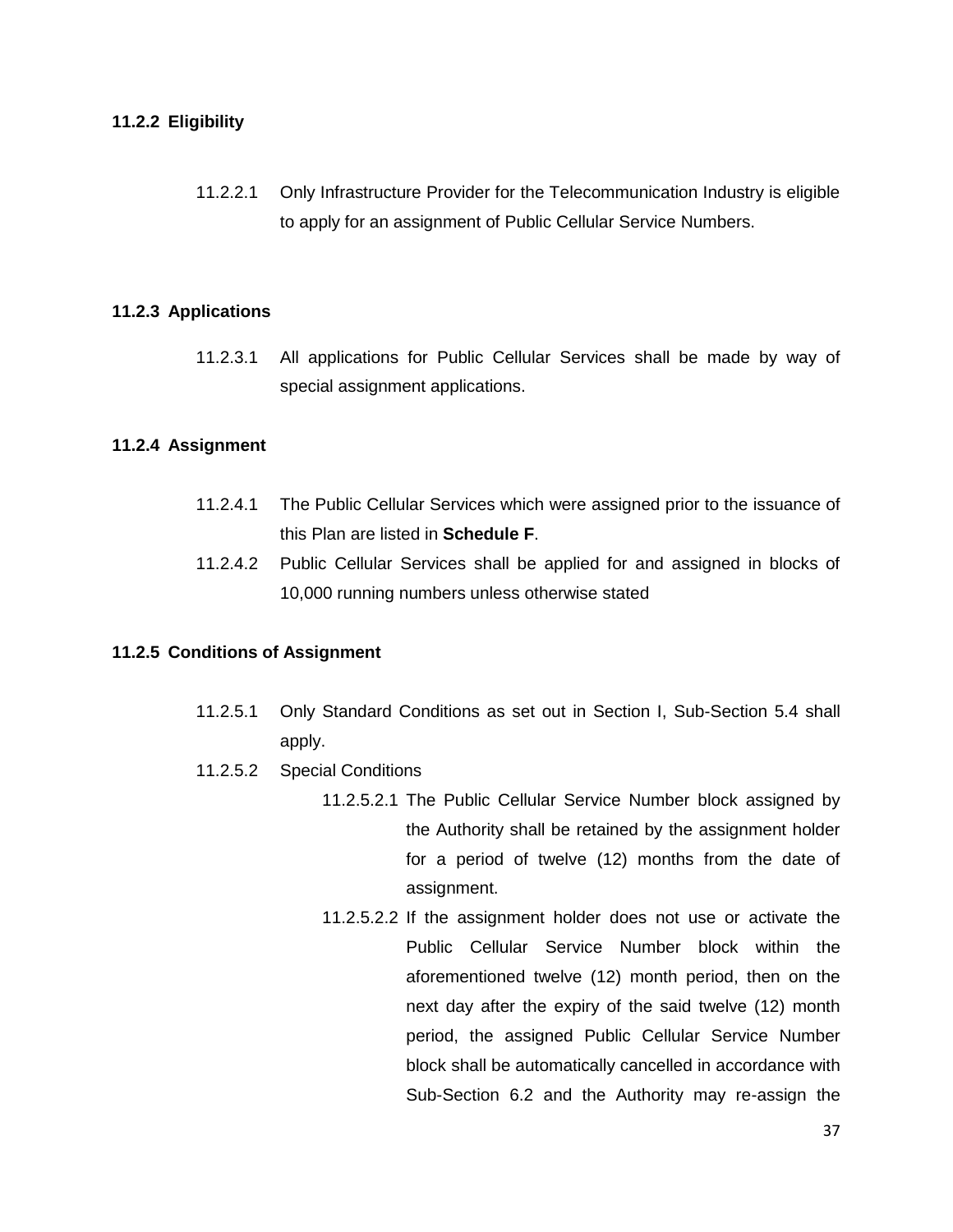Public Cellular Service Number block to another applicant.

11.2.5.2.3 It is the responsibility of the assignment holder to ensure that the assigned Public Cellular Service Number is accessible from other network services.

#### **11.3 Paging Services**

#### **11.3.1 Number Structure**

11.3.1.1 Paging services has seven (7) digits and start with the number "8". The structure are as follows:-

| <b>Paging Services</b> |  |
|------------------------|--|
| 85YXXXX                |  |
|                        |  |

#### Where,

| Y | = | 0 to 3, Network Identifier |
|---|---|----------------------------|
| X | = | 0 to 9, Subscriber Number  |

#### **11.3.2 Eligibility**

11.3.2.1 Only Infrastructure Provider for the Telecommunication Industry is eligible to apply for an assignment of Paging Services Number.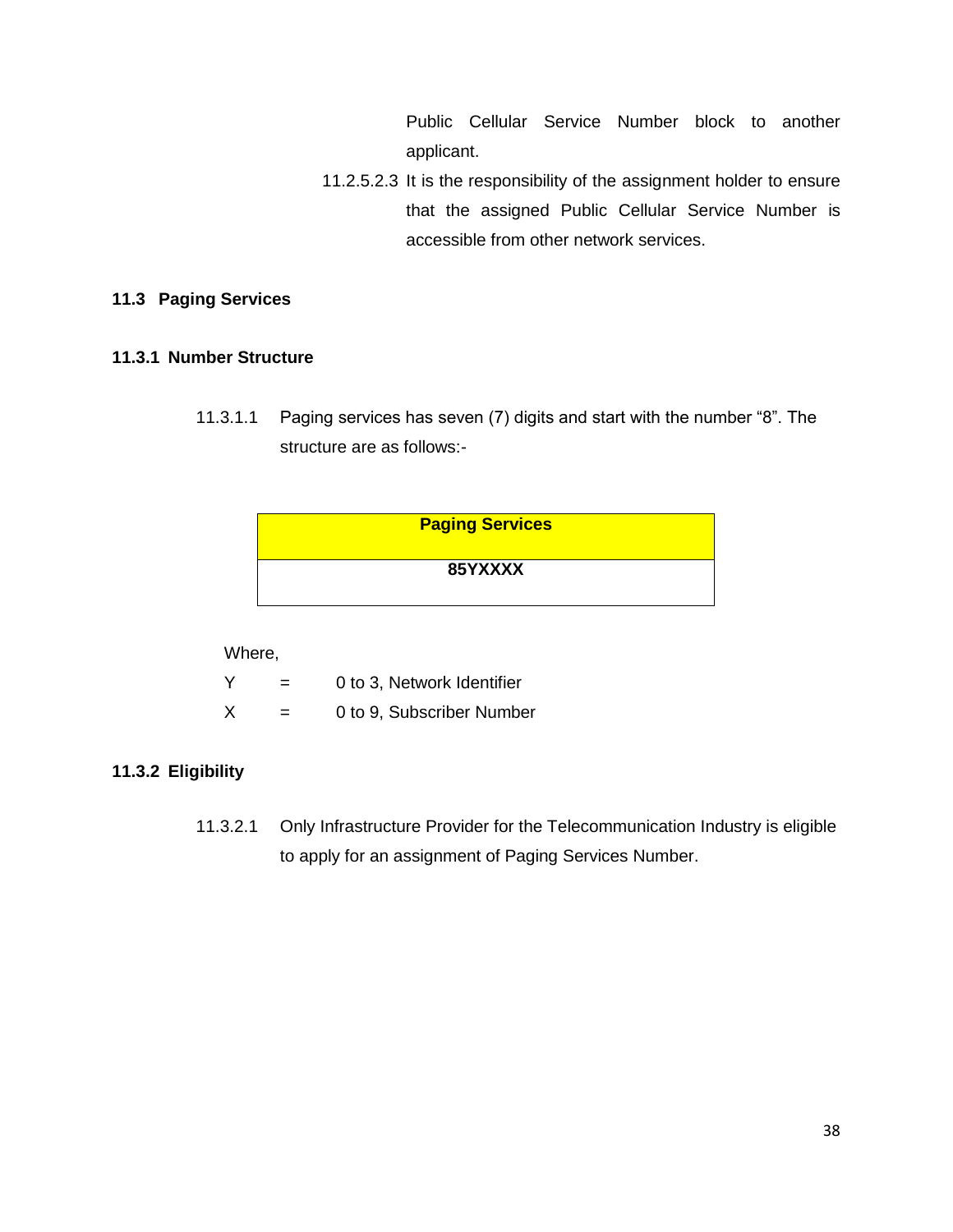#### **11.3.3 Applications**

11.3.3.1 All applications for Paging Services Number shall be made by way of special assignment applications.

#### **11.3.4 Assignment**

- 11.3.4.1 Each assignment of Paging Services shall be by way of special assignment.
- 11.3.4.2 Services operated by Paging Services Number shall be applied for and assigned in blocks of 1000 running numbers unless otherwise stated.

#### **11.3.5 Conditions of Assignment**

- 11.3.5.1 Only Standard Conditions as set out in Section I, Sub-Section 5.4 shall apply.
- 11.3.5.2 Special Conditions
	- 11.3.5.2.1 The Services operated by Paging Services Number block assigned by the Authority shall be retained by the assignment holder for a period of twelve (12) months from the date of assignment.
	- 11.3.5.2.2 If the assignment holder does not use or activate the Paging Services Number block within the aforementioned twelve (12) month period, then on the next day after the expiry of the said twelve (12) month period, the assigned Paging Services Number block shall be automatically cancelled in accordance with Sub-Section 6.2 and the Authority may re-assign the Paging Services Number block to another applicant.
	- 11.3.5.2.3 It is the responsibility of the assignment holder to ensure that the assigned Paging Services Number is accessible from other network services.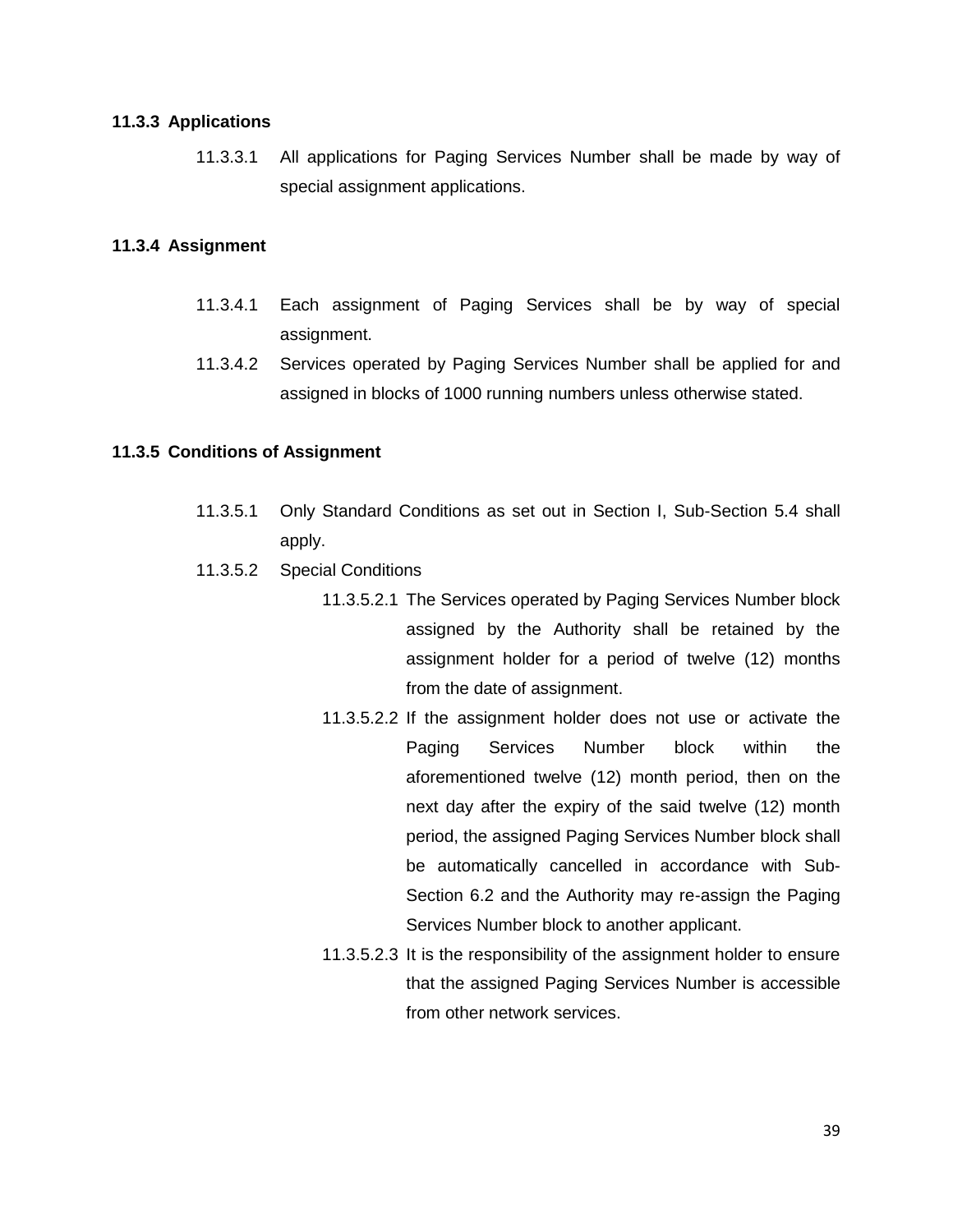#### **11.4 Digital Public Mobile Radio Services**

#### **11.4.1 Number Structure**

11.4.1.1 Digital Public Mobile Radio Services has seven (7) digits and start with the number "8". The structure are as follows:-

| <b>Digital Public Mobile Radio Services</b> |  |
|---------------------------------------------|--|
| 85YXXXX                                     |  |

#### Where,

| Y | 4 to 9, Network Identifier |
|---|----------------------------|
|   |                            |

 $X = 0$  to 9, Subscriber Number

#### **11.4.2 Eligibility**

11.4.2.1 Only Infrastructure Provider for the Telecommunication Industry is eligible to apply for an assignment of Digital Public Mobile Radio Services.

#### **11.4.3 Applications**

11.4.3.1 All applications for Digital Public Mobile Radio Services shall be made by way of special assignment applications.

#### **11.4.4 Assignment**

- 11.4.4.1 Each assignment of Digital Public Mobile Radio Services shall be by way of special assignment.
- 11.4.4.2 Digital Public Mobile Radio Services Number shall be applied for and assigned in blocks of 1000 running numbers unless otherwise stated.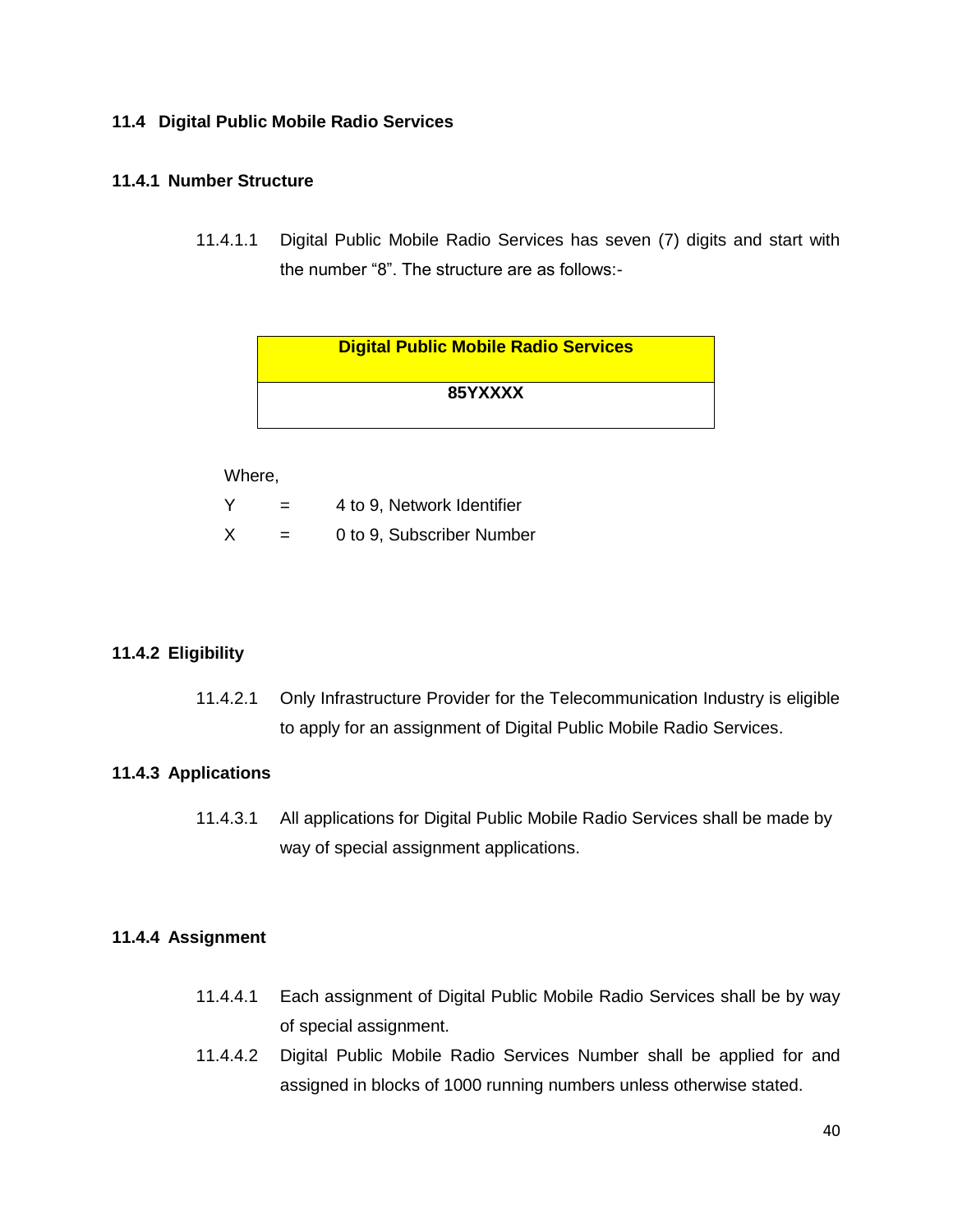#### **11.4.5 Conditions of Assignment**

- 11.4.5.1 Only Standard Conditions as set out in Section I, Sub-Section 5.4 shall apply.
- 11.4.5.2 Special Conditions
	- 11.4.5.2.1 The Digital Public Mobile Radio Services Number block assigned by the Authority shall be retained by the assignment holder for a period of twelve (12) months from the date of assignment.
	- 11.4.5.2.2 If the assignment holder does not use or activate the Digital Public Mobile Radio Services Number block within the aforementioned twelve (12) month period, then on the next day after the expiry of the said twelve (12) month period, the assigned Digital Public Mobile Radio Services Number block shall be automatically cancelled in accordance with Sub-Section 6.2 and the Authority may re-assign the Digital Public Mobile Radio Services Number block to another applicant.
	- 11.4.5.2.3 It is the responsibility of the assignment holder to ensure that the assigned Digital Public Mobile Radio Services Number is accessible from other network services.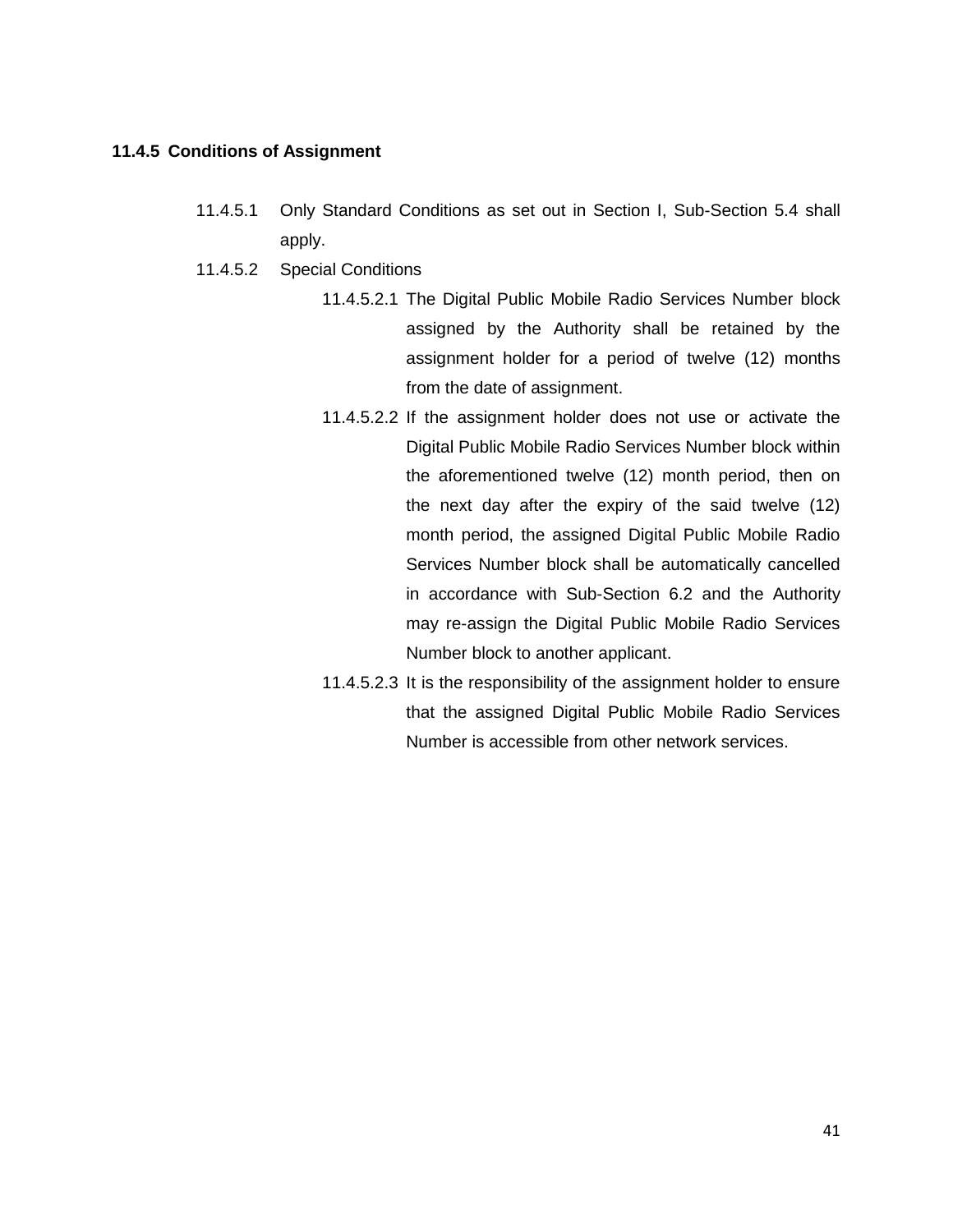### **12. Overall Numbering Structure**

#### **12.1 Overview**

12.1.1 The numbering structure for Brunei Darussalam is shown in **Schedule I**. It consists of the existing numbers that have been used and numbers that have not been used. The existing numbering plan will be subject to further changes by the Authority to ensure enough numbers for existing plan and for future new services.

### **13. Charging**

 $\overline{\phantom{a}}$ 

- 13.1 The Authority will imposed charges to the numbering issued to the assignment holders. The costs of numbering administration are to be recovered. The number administration costs imposed is based on the direct and indirect administration costs for such matters as printing, systems, monitoring, updating and keep numbering database.
- 13.2 There will be one time application fee and annual fees for the use of number in the numbering plan. Any number issued based on tendering process will not be subject to the one time application fee but still subject to annual fees.
- 13.3 The Chief Executive of AITI has the right to approve or reject requests for exemptions for non-commercial services $^3$ .
- 13.4 The numbering charges are shown in **Schedule J** of this document.

### **14. Numbering Application Flowchart**

14.1 The numbering application flowchart is shown in **Schedule K** of this document.

 $3$  Non- Commercial Services is defined as services that do not generate any revenue whilst providing the service.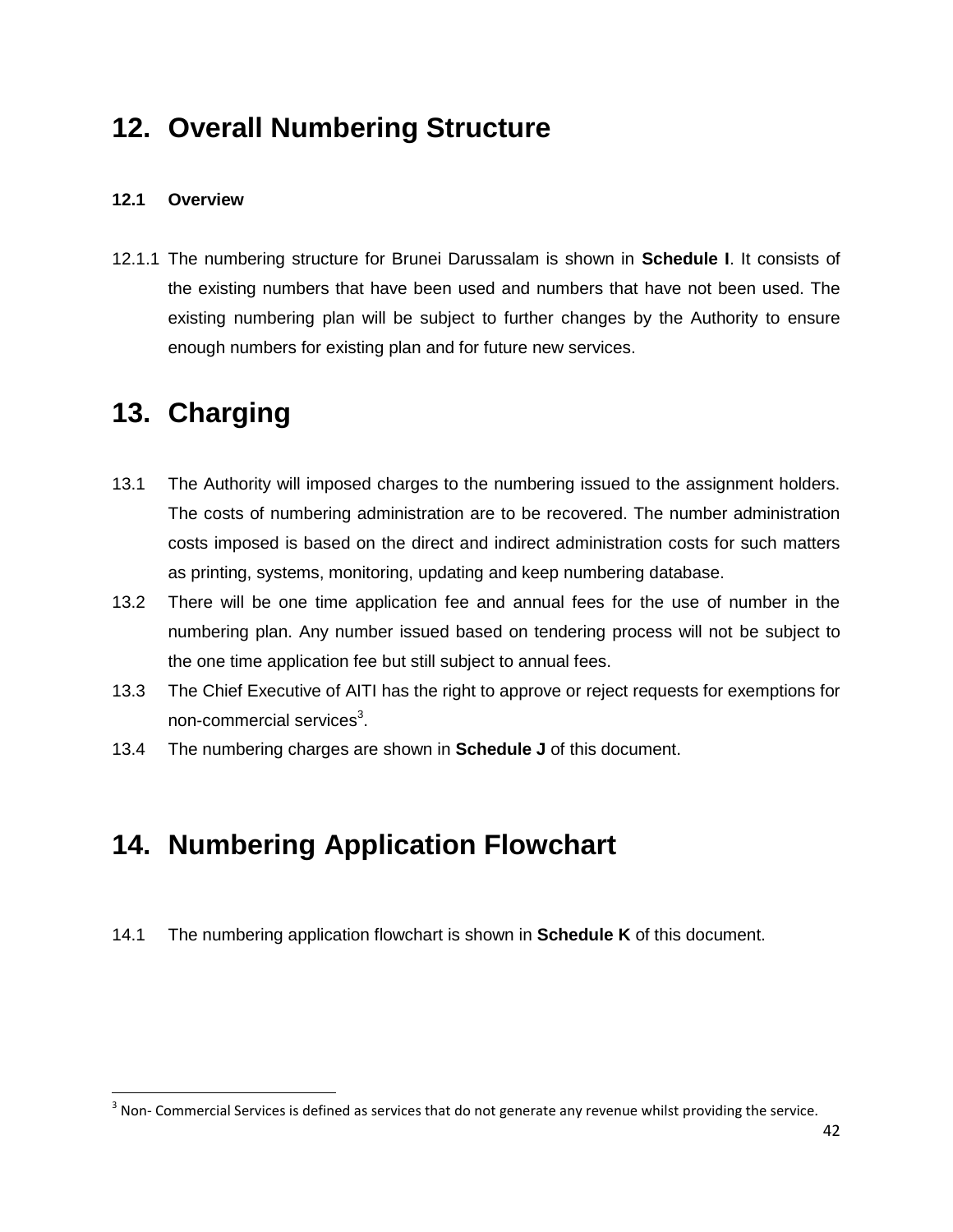### **Schedule A - Eligibility Criteria**

The table below summaries the eligibility criteria for each number category.

| <b>Item</b>    | <b>Number Category</b>                           | <b>Eligibility Requirement</b>                                                                                             |
|----------------|--------------------------------------------------|----------------------------------------------------------------------------------------------------------------------------|
| $\mathbf{1}$   | Geographic Number                                | - InTi Licensee                                                                                                            |
| $\overline{2}$ | <b>Mobile Number</b>                             | - InTi Licensee                                                                                                            |
| 3              | Paging                                           | - InTi Licensee                                                                                                            |
| 4              | Digital Trunk Radio                              | - InTi Licensee                                                                                                            |
| 5              | <b>International Access Short</b><br>Code (IASC) | - InTi Licensee                                                                                                            |
| 6              | <b>Commonly Known Short Code</b><br>(CSKC)       | - InTi Licensee<br>- A person does not hold any InTi license<br>may apply through InTi licensee                            |
| $\overline{7}$ | <b>Existing Premium Short Code</b><br>(EPSC)     | - InTi Licensee<br>- SeTi Licensee<br>- A person does not hold any InTi or SeTi<br>license may apply through InTi licensee |
| 8              | <b>Independent Short Code</b><br>(ISC)           | - InTi Licensee                                                                                                            |
| 9              | Data Premium Service<br>(DPS)                    | - InTi Licensee<br>- SeTi Licensee<br>- A person does not hold any InTi or SeTi<br>license may apply through InTi licensee |
| 10             | Freephone service (1-800)                        | - InTi Licensee<br>- SeTi Licensee<br>- A person does not hold any InTi or SeTi<br>license may apply through InTi licensee |
| 11             | Premium service (1-900)                          | - InTi Licensee<br>- SeTi Licensee<br>- A person does not hold any InTi or SeTi<br>license may apply through InTi licensee |
| 12             | <b>Home Country Direct Service</b><br>(800)      | - InTi Licensee<br>- A person does not hold any InTi or SeTi<br>license may apply through In Ti licensee                   |
| 13             | International Freephone<br>Service (801)         | - InTi Licensee<br>- A person does not hold any InTi or SeTi<br>license may apply through InTi licensee                    |
| 14             | IP Telephony                                     | -InTi Licensee                                                                                                             |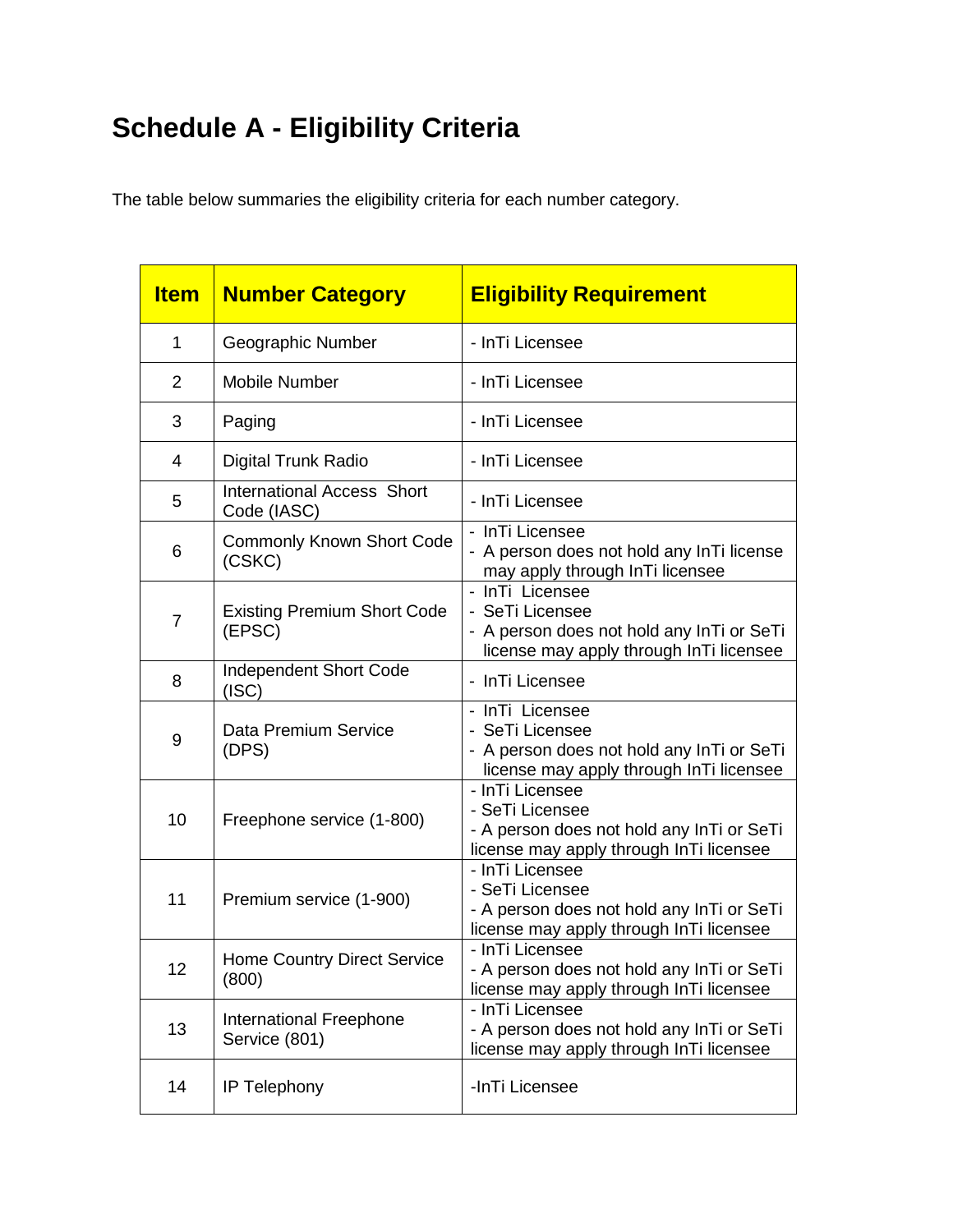### **Schedule B - International Access Short Code**

| <b>Code</b> | <b>Services</b>                                               |
|-------------|---------------------------------------------------------------|
| 00          | International Direct Dailling (IDD)                           |
| 01          | International Operator Assisted Call                          |
| 087         | B. Mobile International Access Code for economy call          |
| 088         | B. Mobile International Access Code for IDD call              |
| 089         | B. Mobile International Access Code for b. mobile budget call |
| 091         | <b>IDD Charge Duration Advice - English</b>                   |
| 092         | <b>IDD Charge Duration Advice - Malay</b>                     |
| 095         | <b>DST IDD Economy Call</b>                                   |
| 097         | TelBru IDD VoIP Call                                          |
| 098         | TelBru IDD Economy Call                                       |
| 099         | <b>DST VoIP Tier</b>                                          |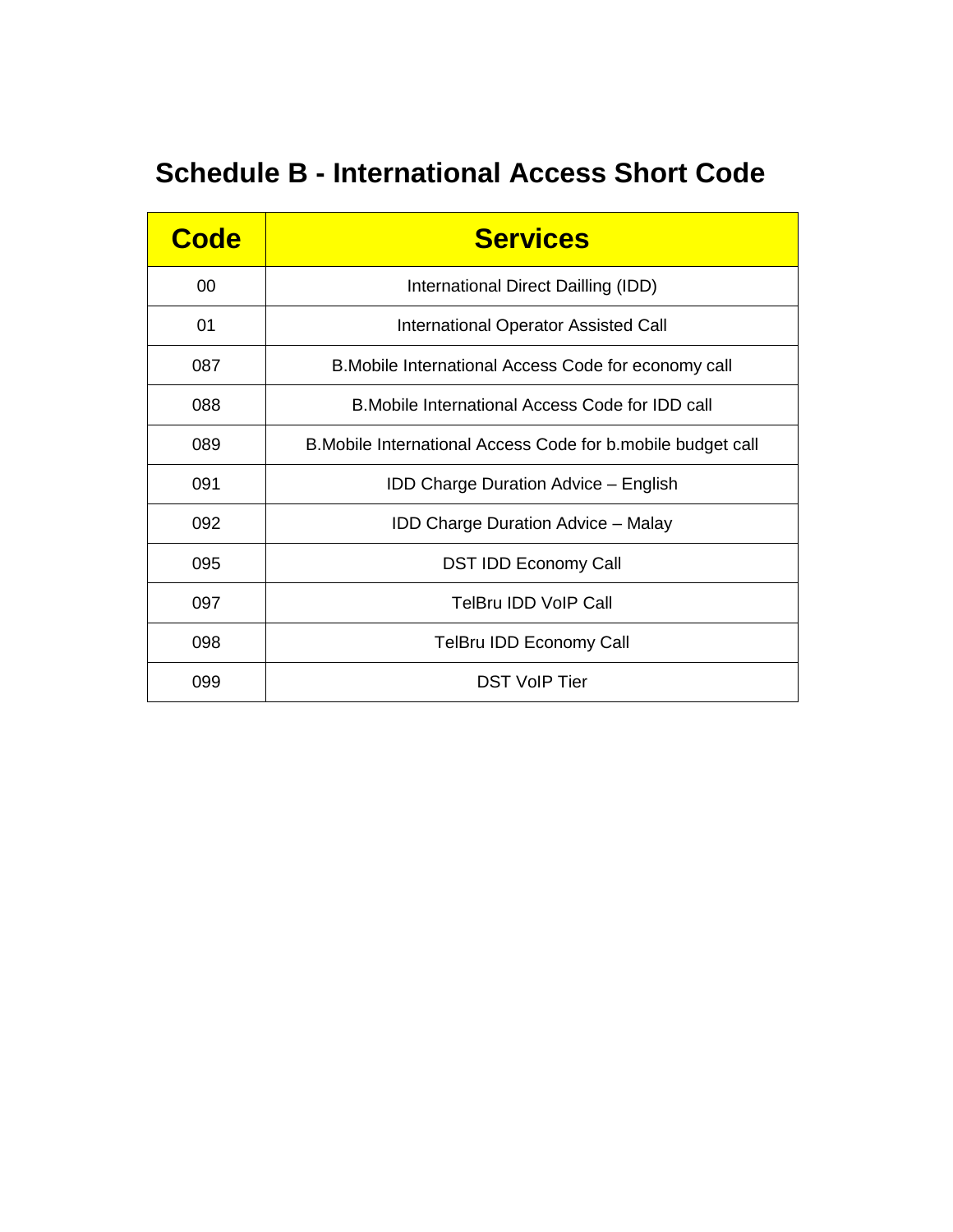### **Schedule C - Commonly Known Short Code**

| <b>Code</b> | <b>Services</b>                         |
|-------------|-----------------------------------------|
| 100         | <b>National Agency Crisis</b>           |
| 111         | <b>TelBru's Customer Care</b>           |
| 113         | <b>Directory Enquiries</b>              |
| 114         | Weather and Tide Information            |
| 116         | Reserved                                |
| 118         | <b>Telbru Card Phone Hotline</b>        |
| 119         | Department Land Transport               |
| 121         | <b>Brunet Call Centre</b>               |
| 131         | <b>TelBru Call Centre</b>               |
| 133         | <b>KDN</b>                              |
| 140         | <b>JKR</b>                              |
| 141         | Department of Welfare, Youth and Sports |
| 142         | Reserved                                |
| 143         | <b>Anti-Corruption Bureau</b>           |
| 144         | <b>Electrical Services</b>              |
| 145         | <b>Health Line</b>                      |
| 147         | <b>Anti-Narcotics Bureau</b>            |
| 151         | <b>DST's Customer Care</b>              |
| 177         | <b>B.Mobile's Customer Care</b>         |
| 911         | Reserved                                |
| 991         | Ambulance                               |
| 993         | Police                                  |
| 995         | Fire and Rescue                         |
| 998         | Air and Sea Search and Rescue           |
| 999         | <b>Emergency Number</b>                 |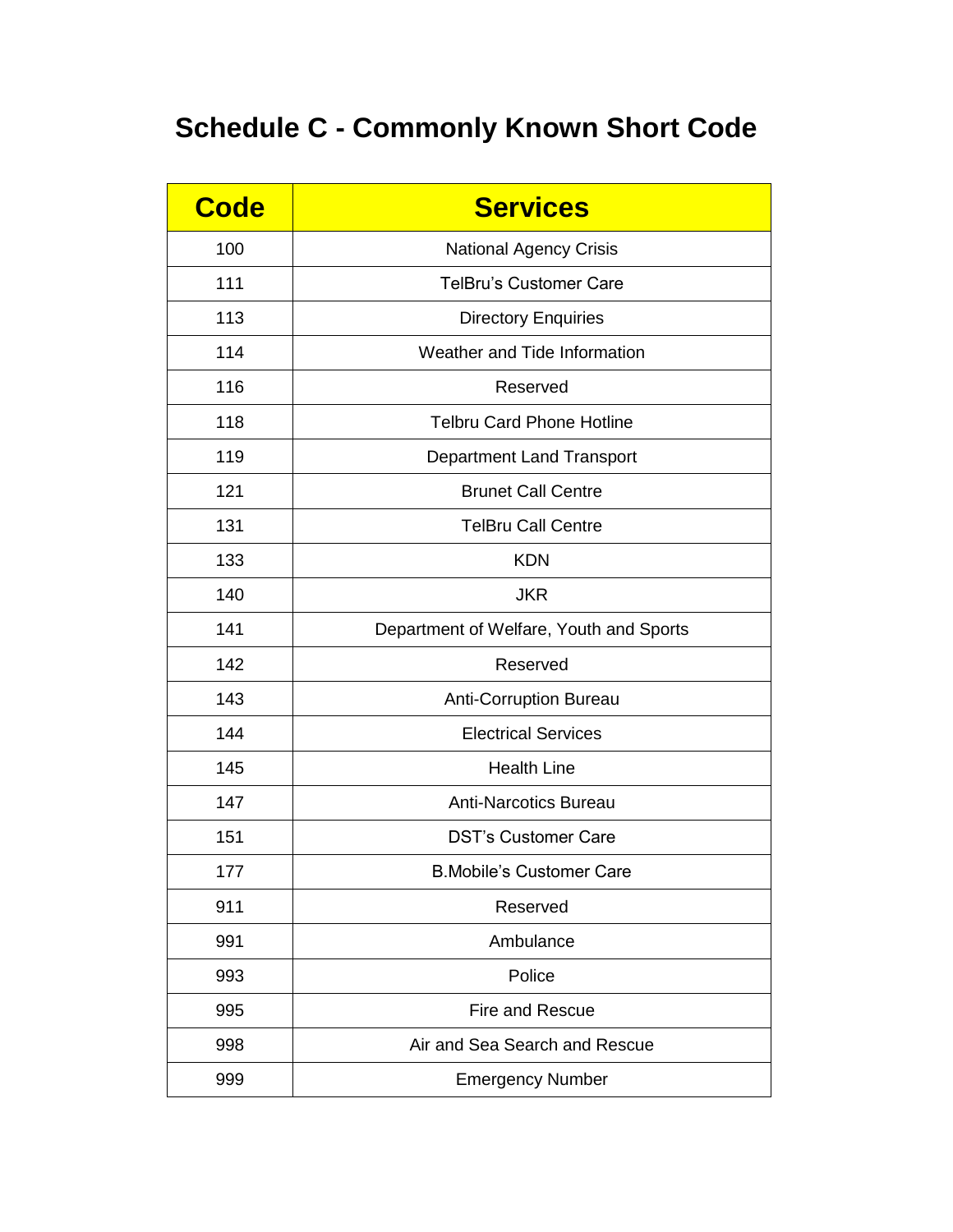### **Schedule D - Existing Premium Short Code**

| <b>Code</b> | <b>Services</b>                            |
|-------------|--------------------------------------------|
| 173         | Talking Directory - Talian Biskita         |
| 176         | <b>Talking Directory - Song Dedication</b> |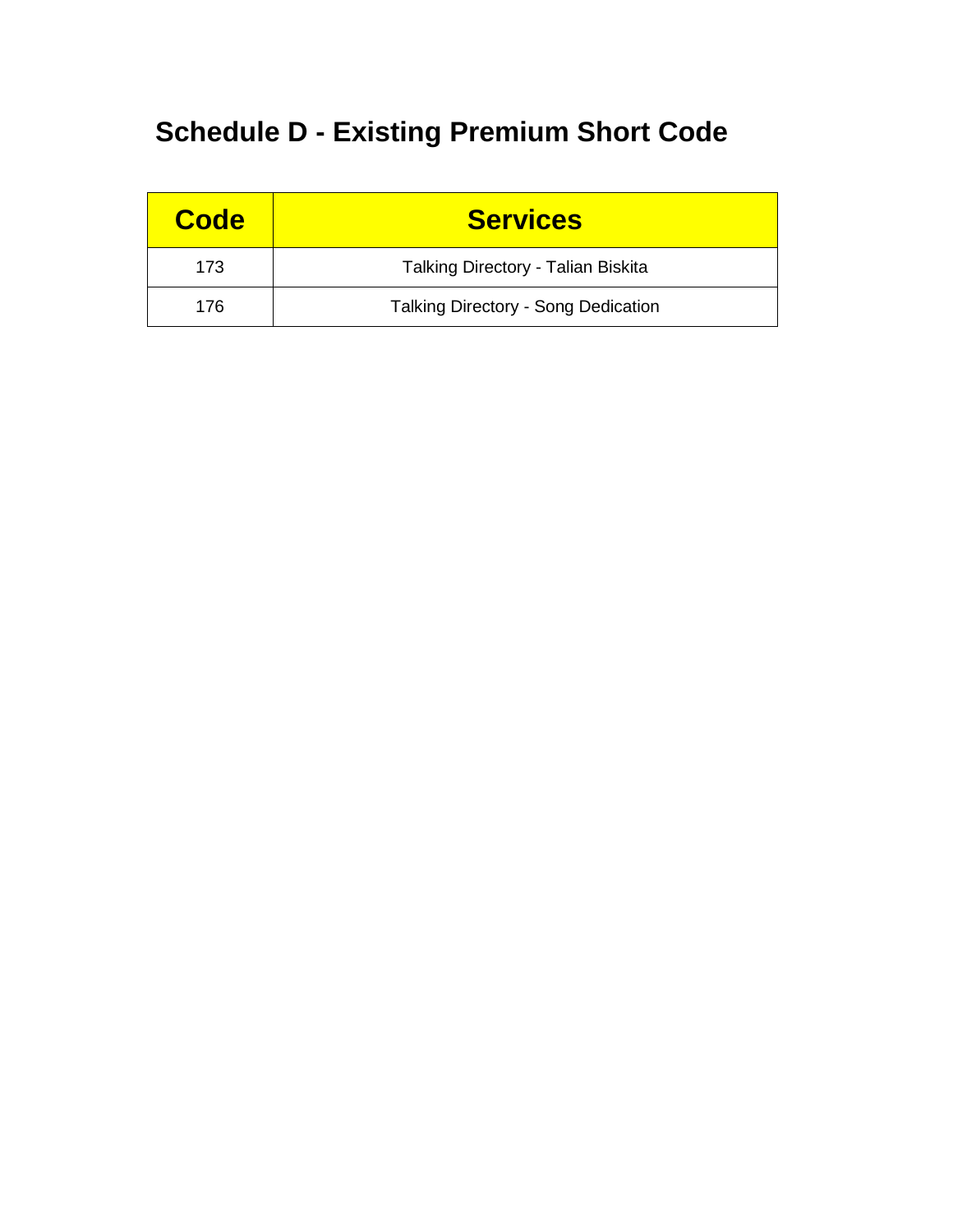### **Schedule E - Independent Short Code**

| <b>Code</b> | <b>Services</b>                          |
|-------------|------------------------------------------|
| 110         | National Operator Assistance             |
| 112         | Mobile Emergency Number                  |
| 122         | International Operator - Inquiry         |
| 123         | <b>Talking Directory</b>                 |
| 124         | International Operator-Demand            |
| 126         | International Operator - Collect         |
| 135         | <b>TelBru iCall Remote Access</b>        |
| 136         | Voice Mail                               |
| 137         |                                          |
| 138         | Voice Mail                               |
| 139         |                                          |
| 152         | <b>Kristal Astro</b>                     |
| 155         | <b>DST Voice Mail</b>                    |
| 156         |                                          |
| 157         | <b>DST Voice Mail</b><br><b>DST Easi</b> |
| 159         |                                          |
| 170         | <b>Subscriber Line Test</b>              |
| 171         | <b>Faults Main Line</b>                  |
| 175         | <b>B.Mobile Prepaid IVR</b>              |
| 178         | <b>B.Mobile Recharge Phone Account</b>   |
| 179         | <b>B.Mobile Balance Enquires</b>         |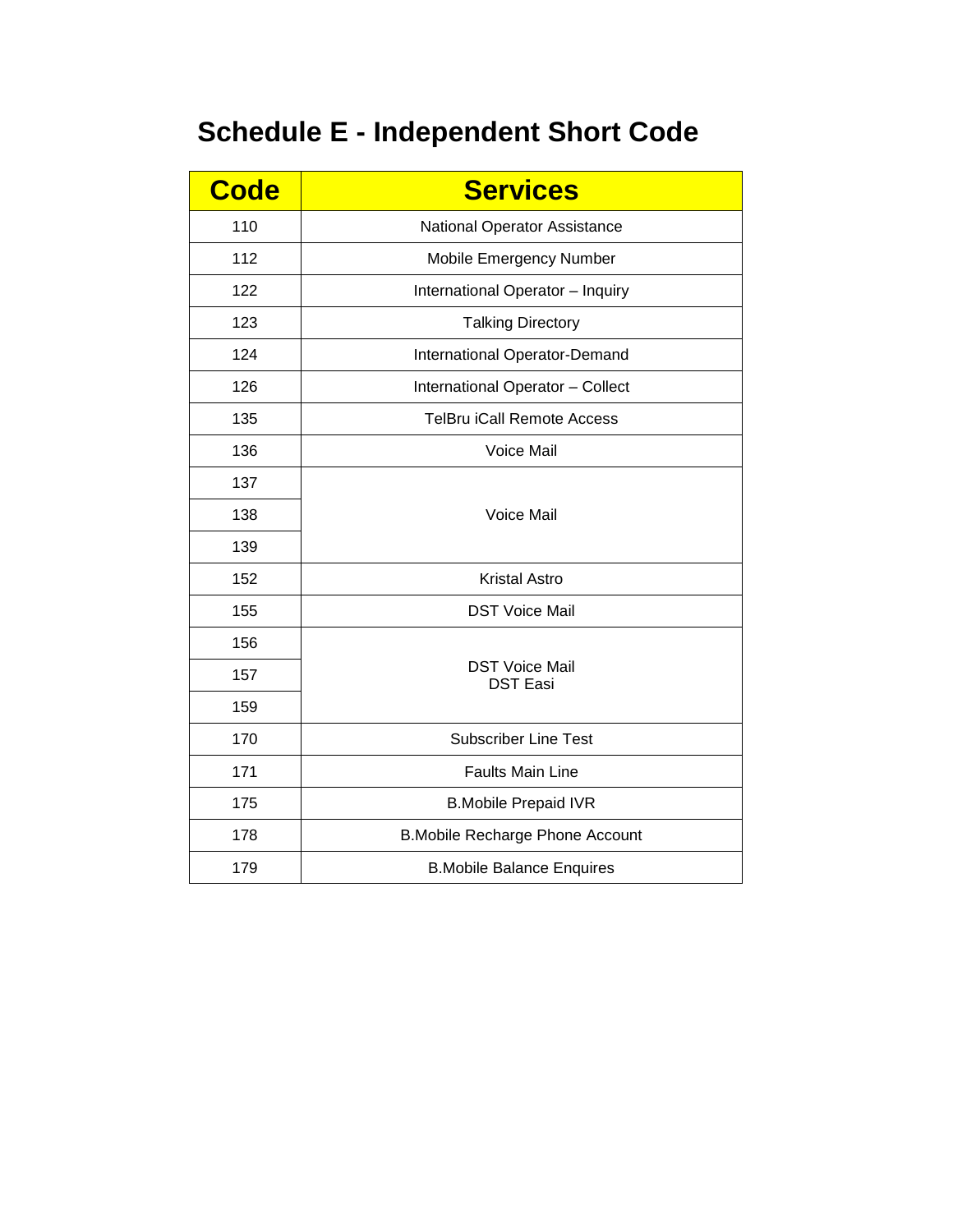### **Schedule F - Home Country Direct Services**

| <b>Prefix</b> | <b>Access</b><br><b>Code</b> | <b>Country</b>        |
|---------------|------------------------------|-----------------------|
| 800           | 061                          | Australia             |
| 800           | 010                          | Canada                |
| 800           | 086                          | China                 |
| 800           | 049                          | Germany               |
| 800           | 062                          | Indonesia             |
| 800           | 852                          | Hong Kong             |
| 800           | 081                          | Japan                 |
| 800           | 031                          | Netherland            |
| 800           | 064                          | New Zealand           |
| 800           | 063                          | Philippines           |
| 800           | 163                          | Philippines           |
| 800           | 065                          | Singapore             |
| 800           | 165                          | Singapore             |
| 800           | 886                          | Taiwan                |
| 800           | 066                          | Thailand              |
| 800           | 971                          | <b>UAE</b>            |
| 800           | 044                          | <b>United Kingdom</b> |
| 800           | 144                          | <b>United Kingdom</b> |
| 800           | 011                          | MCI - USA             |
| 800           | 1111                         | AT&T-USA              |
| 800           | 014                          | <b>BELSOUTH USA</b>   |
| 800           | 015                          | <b>SPRNT USA</b>      |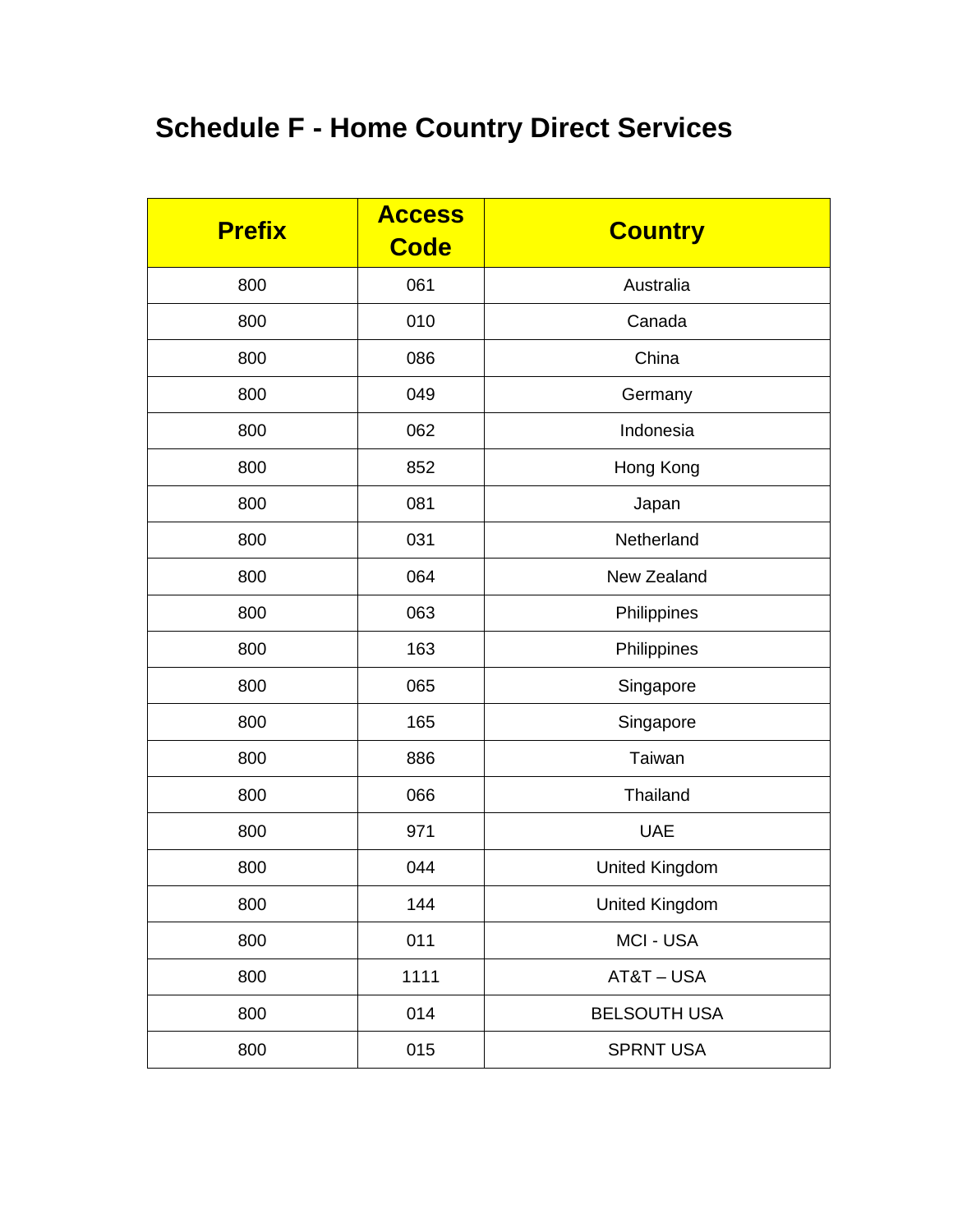### **Schedule G - IP Telephony**

| <b>Code</b>   | <b>IP Telephony</b> |
|---------------|---------------------|
| 5 3XX XXX     | WorldFon (TelBru)   |
| 54XXXXX       | WorldFon (TelBru)   |
| 5 5 X X X X X | Reserved            |
| 5 6XX XXX     | Reserved            |
| 5 7XX XXX     | Reserved            |
| 58XXXXX       | Reserved            |
| 5 9XX XXX     | Reserved            |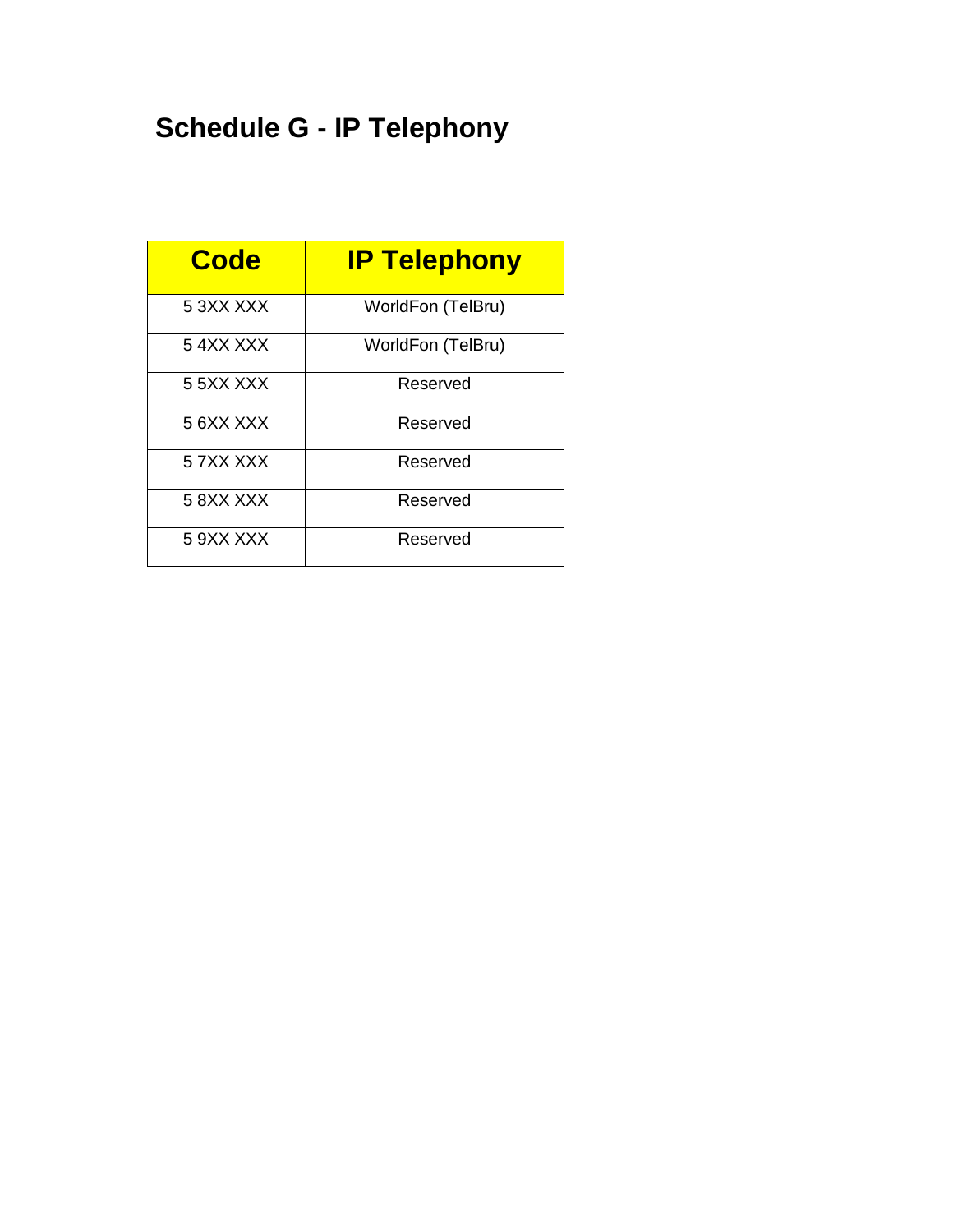### **Schedule H - Mobile Numbers**

| Code    | <b>Public Cellular Services</b>        |
|---------|----------------------------------------|
| 80XXXXX | Reserved                               |
| 81XXXXX | <b>B.mobile Communications Sdn Bhd</b> |
| 82XXXXX | B mobile Communications Sdn Bhd        |
| 83XXXXX | <b>B.mobile Communications Sdn Bhd</b> |
| 84XXXXX | Reserved                               |
| 86XXXXX | DataStream Technology Sdn Bhd          |
| 87XXXXX | DataStream Technology Sdn Bhd          |
| 88XXXXX | DataStream Technology Sdn Bhd          |
| 89XXXXX | DataStream Technology Sdn Bhd          |
| 71XXXXX | DataStream Technology Sdn Bhd          |
| 720XXXX | DataStream Technology Sdn Bhd          |
| 721XXXX | DataStream Technology Sdn Bhd          |
| 722XXXX | DataStream Technology Sdn Bhd          |

| <b>Code</b> | <b>Paging Services</b> |
|-------------|------------------------|
| 850XXXX     | Paging (TelBru)        |
| 851XXXX     | Paging (TelBru)        |
| 852XXXX     | Paging (TelBru)        |
| 853XXXX     | Paging (TelBru)        |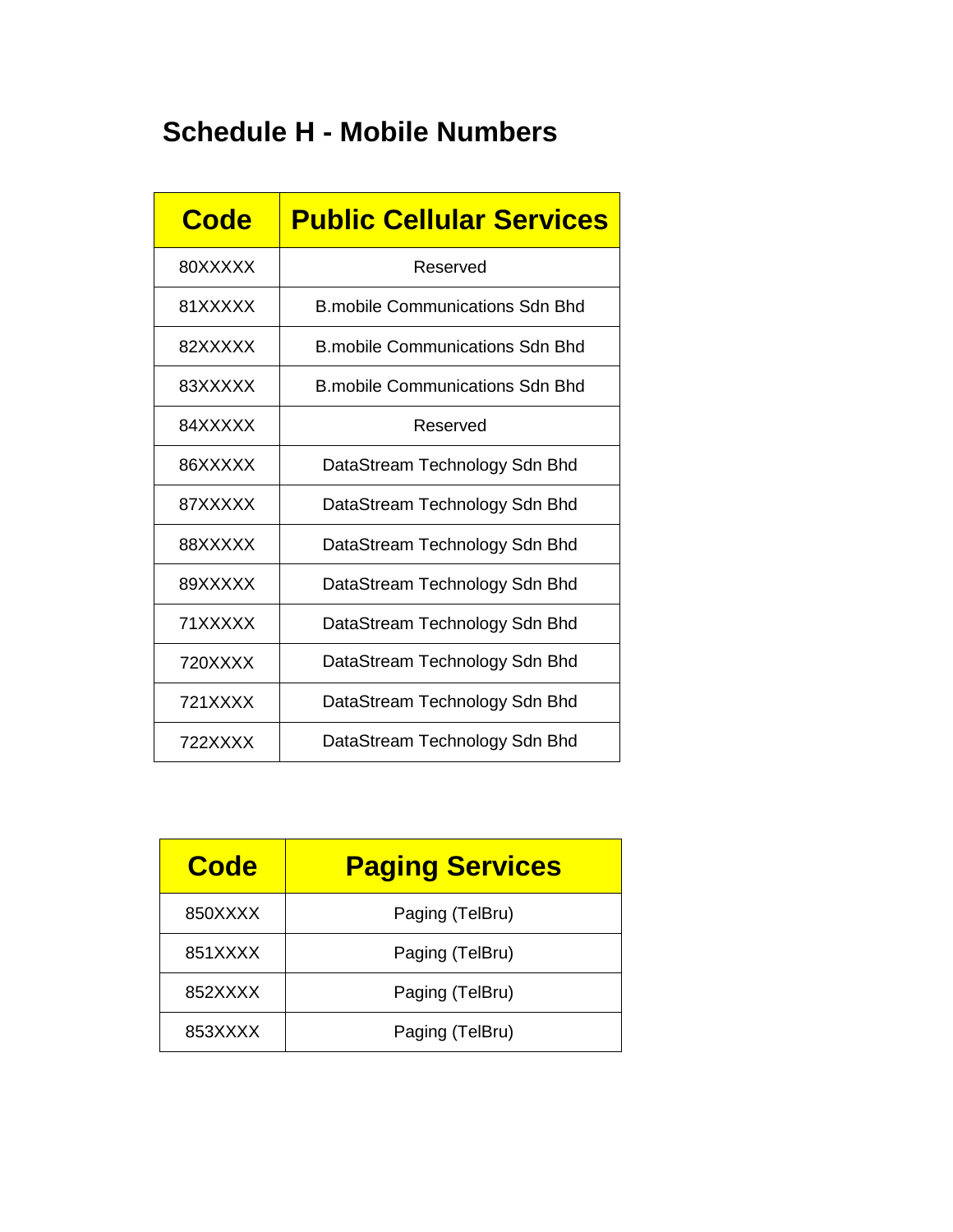| Code    | <b>Digital Public Mobile</b><br><b>Radio Services</b> |
|---------|-------------------------------------------------------|
| 854XXXX | Reserved                                              |
| 855XXXX | Reserved                                              |
| 856XXXX | Reserved                                              |
| 857XXXX | Reserved                                              |
| 858XXXX | Reserved                                              |
| 859XXXX | Reserved                                              |

| <b>Code</b> | <b>Services</b> |  |
|-------------|-----------------|--|
| 70XXXXX     | Reserved        |  |
| 72XXXXX     | Reserved        |  |
| 73XXXXX     | Reserved        |  |
| 74XXXXX     | Reserved        |  |
| 75XXXXX     | Reserved        |  |
| 76XXXXX     | Reserved        |  |
| 77XXXXX     | Reserved        |  |
| 78XXXXX     | Reserved        |  |
| 79XXXXX     | Reserved        |  |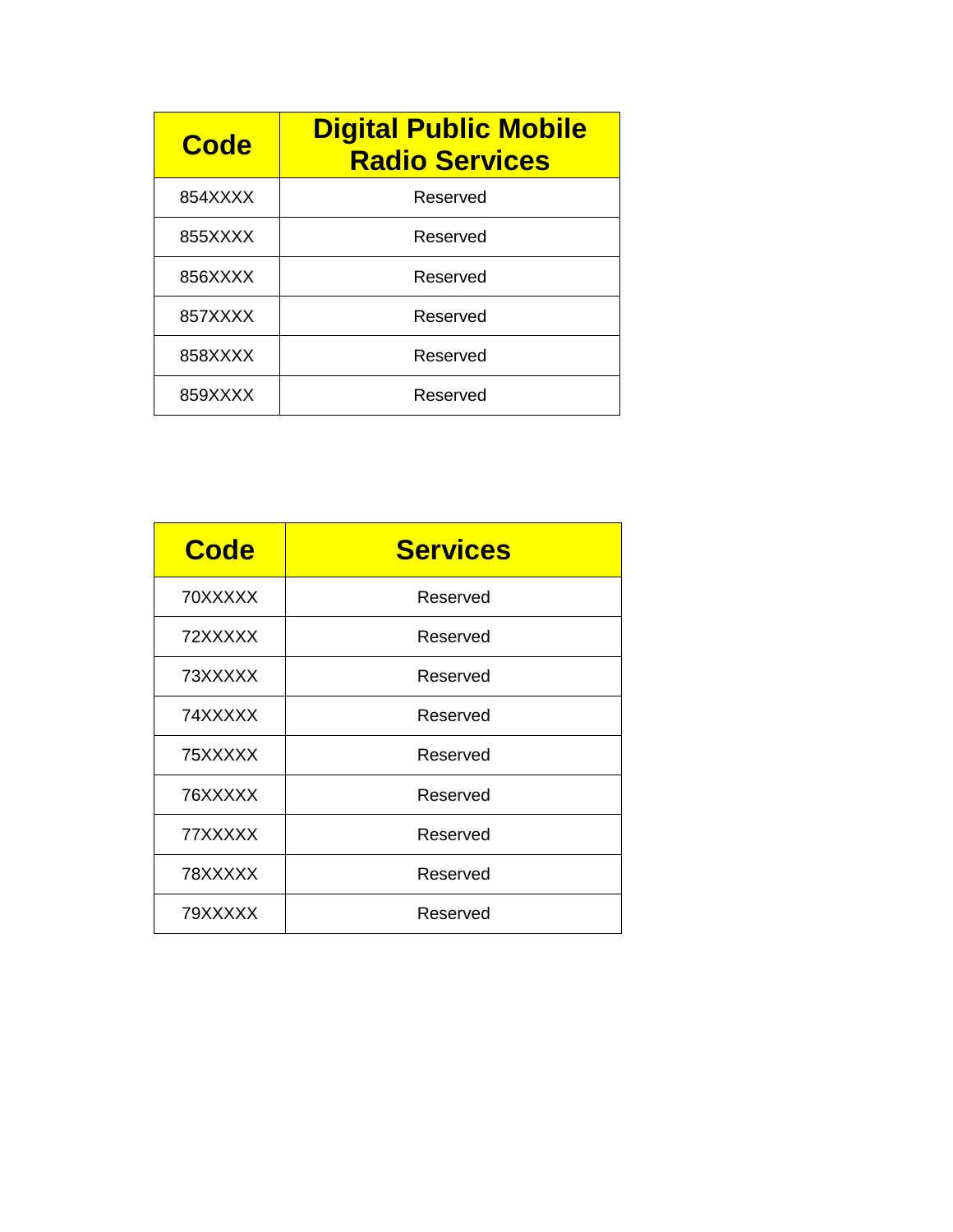### **SCHEDULE I NUMBERING STRUCTURE OF BRUNEI DARUSSALAM**

|                | $\mathbf 0$   | $\mathbf{1}$ | $\overline{2}$ | $\overline{3}$ | 4       | 5       | 6       | 7       | 8       | 9       |
|----------------|---------------|--------------|----------------|----------------|---------|---------|---------|---------|---------|---------|
| $\Omega$       | 00            | 01           |                |                |         |         |         |         | 08X     | 09X     |
| 10             |               |              |                |                |         |         |         |         |         |         |
| 11             | 110           | 111          | 112            | 113            | 114     |         | 116     |         | 118     | 119     |
| 12             |               | 121          | 122            | 123            | 124     |         | 126     |         |         |         |
| 13             |               | 131          |                | 133            |         | 135     | 136     | 137     | 138     | 139     |
| 14             | 140           | 141          | 142            | 143            | 144     | 145     |         | 147     |         |         |
| 15             |               | 151          | 152            |                |         | 155     | 156     | 157     |         | 159     |
| 16             | 16XXX         |              |                |                |         |         |         |         |         |         |
| 17             | 170           | 171          |                | 173            |         | 175     | 176     | 177     | 178     | 179     |
| 18             | <b>180X</b>   |              |                |                |         |         |         |         |         |         |
| 19             | 190X          |              |                |                |         |         |         |         |         |         |
| $\overline{2}$ |               |              | 22XXXXX        | 23XXXXX        | 24XXXXX | 25XXXXX | 26XXXXX | 27XXXXX |         |         |
| 3              |               |              | 32XXXXX        | 33XXXXX        |         |         |         |         | 38XXX   | 39XXX   |
| 4              |               |              | 42XXXXX        |                |         |         |         |         |         |         |
| 5              |               |              | 52XXXXX        | 53XXXXX        | 54XXXXX |         |         |         |         |         |
| 6              |               |              |                |                |         |         |         |         |         |         |
| $\overline{7}$ |               | 71XXXXX      | 72XXXXX        |                |         |         |         |         |         |         |
| 8              | <b>800XXX</b> | 81XXXXX      | 82XXXXX        | 83XXXXX        |         | 85XXXXX | 86XXXXX | 87XXXXX | 88XXXXX | 89XXXXX |
| 99             |               | 991          |                | 993            |         | 995     |         |         | 998     | 999     |

| Geographic Number                      |  | Mobile Numbers, Paging, Digital Trunk  |
|----------------------------------------|--|----------------------------------------|
| International Access Short Code (IASC) |  | <b>Emergency Numbers</b>               |
| Commonly Known Short Code (CKSC)       |  | <b>Special Service Number Prefix</b>   |
| Existing Premium Short Code (EPSC)     |  | <b>Short Messaging Premium Service</b> |
| Independent Short Code (ISC)           |  | <b>Unused Numbers</b>                  |

| Mobile Numbers, Paging, Digital Trunk  |  |
|----------------------------------------|--|
| <b>Emergency Numbers</b>               |  |
| Special Service Number Prefix          |  |
| <b>Short Messaging Premium Service</b> |  |
| <b>Unused Numbers</b>                  |  |
|                                        |  |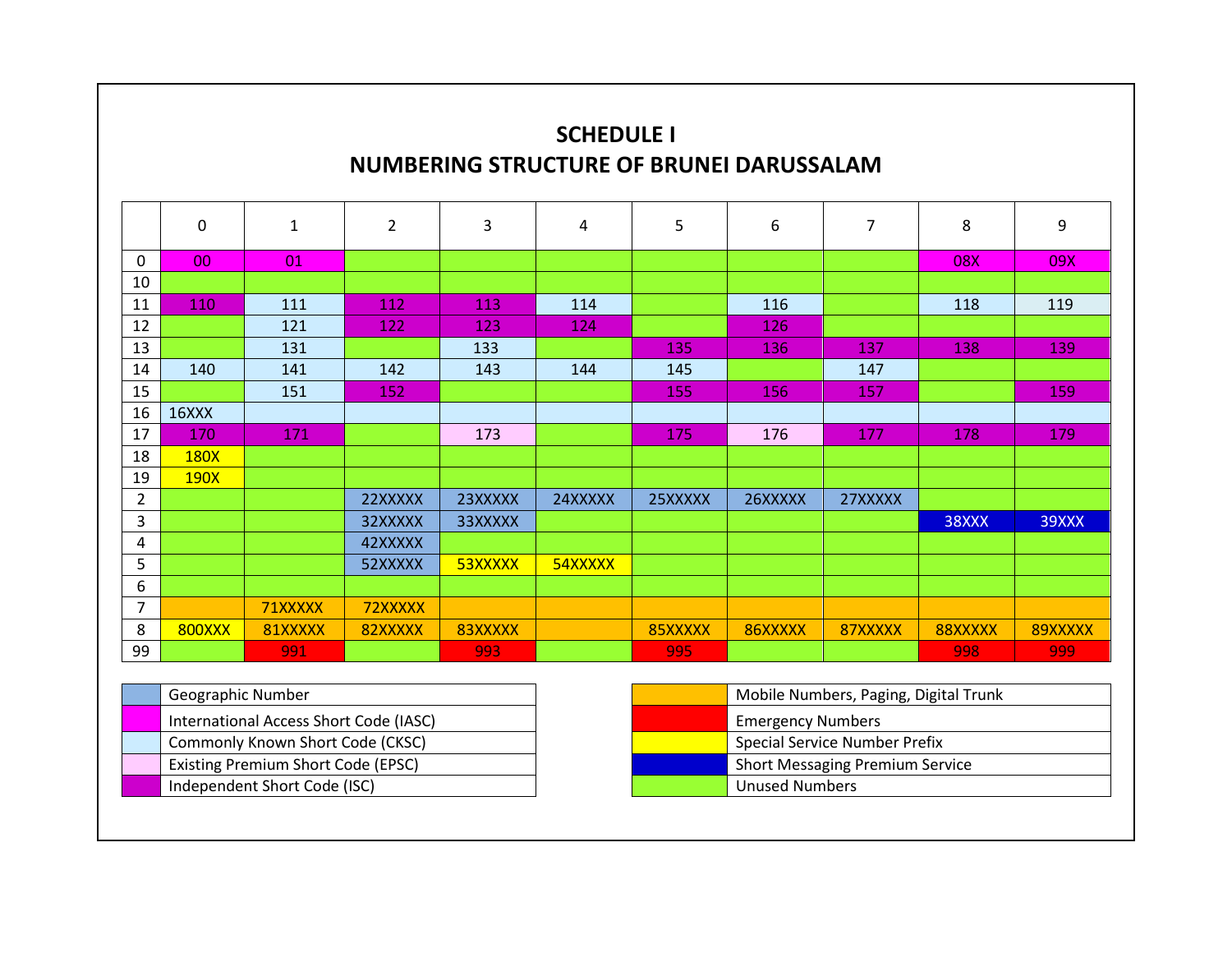### **Schedule J – NUMBERING FEES**

|                                       | <b>Application and Processing Fee</b><br>(one time payment) | <b>Annual Management Fee</b>      |  |  |  |
|---------------------------------------|-------------------------------------------------------------|-----------------------------------|--|--|--|
| <b>International Access Code</b>      |                                                             |                                   |  |  |  |
| 2 digits                              | \$1,000                                                     |                                   |  |  |  |
| 3 digits                              | \$1,000                                                     |                                   |  |  |  |
| <b>Geographic Numbers</b>             |                                                             |                                   |  |  |  |
| <b>Fixed Lines</b>                    | $$150$ (per level) <sup>2</sup>                             | $$100$ (per level) <sup>2</sup>   |  |  |  |
| <b>Short Numbers</b>                  |                                                             |                                   |  |  |  |
| 3-digit                               | \$500                                                       | \$500                             |  |  |  |
| <b>Emergency Services<sup>1</sup></b> |                                                             |                                   |  |  |  |
| 991<br>993<br>995<br>998              | exempted                                                    | exempted                          |  |  |  |
| <b>Mobile Numbers</b>                 |                                                             |                                   |  |  |  |
| Public Cellular (GSM and<br>3G)       | $$250$ (per level) <sup>2</sup>                             | $$1,000$ (per level) <sup>2</sup> |  |  |  |
| Digital Trunk Radio                   | $$50$ (per level) <sup>3</sup>                              | $$100$ (per level) <sup>3</sup>   |  |  |  |
| <b>Paging Service</b>                 | $$50$ (per level) <sup>3</sup>                              | $$100$ (per level) <sup>3</sup>   |  |  |  |
| <b>Special Service Numbers</b>        |                                                             |                                   |  |  |  |
| 5 digit (3YXXX)                       | \$250                                                       | \$500                             |  |  |  |
| Freephone (1800)                      | \$100                                                       | \$150                             |  |  |  |
| Premium (1900)                        | \$250                                                       | \$350                             |  |  |  |
| IP Telephony (5 Y XXXXX)              | $$150$ (per level) <sup>2</sup>                             | \$100 (per level) <sup>2</sup>    |  |  |  |
| <b>Cherished Numbers</b>              |                                                             |                                   |  |  |  |
| Freephone (1800)                      | \$500                                                       | \$150                             |  |  |  |
| Premium (1900)                        | \$500                                                       | \$350                             |  |  |  |

<sup>&</sup>lt;sup>1</sup> Emergency Services are **exempted** from the annual management fee<br><sup>2</sup> 'Per level' refers to 10,000 sequential running numbers<br><sup>3</sup> For Digital Trunk Radio and Paging services, 'Per level' refers to 1,000 sequential runni

 $4$  Unless indicated, the fee quoted is for one (1) number only.

<sup>&</sup>lt;sup>5</sup> Payment must be received no later than thirty (30) working days after approval for assignment.

<sup>&</sup>lt;sup>6</sup> Payment for annual management fee must be received no later than fourteen working days after one (1) calendar year since the approval of the assignment has been granted.